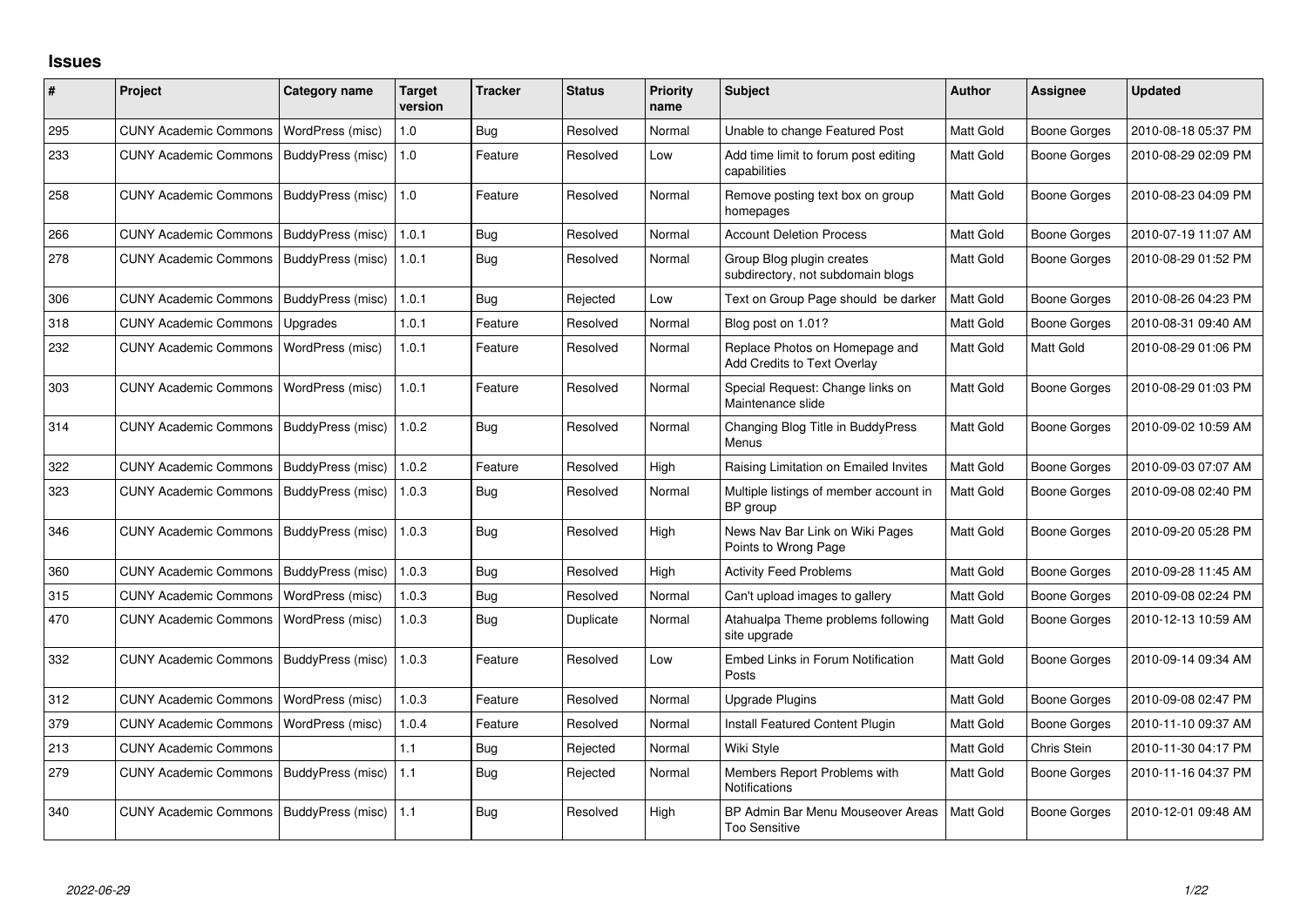| #   | Project                                   | Category name            | Target<br>version | <b>Tracker</b> | <b>Status</b> | <b>Priority</b><br>name | Subject                                                                                           | Author           | <b>Assignee</b>     | <b>Updated</b>      |
|-----|-------------------------------------------|--------------------------|-------------------|----------------|---------------|-------------------------|---------------------------------------------------------------------------------------------------|------------------|---------------------|---------------------|
| 352 | CUNY Academic Commons   BuddyPress (misc) |                          | 1.1               | Bug            | Resolved      | Normal                  | Member reports problems with avatar<br>cropping                                                   | Matt Gold        | Boone Gorges        | 2010-11-16 05:07 PM |
| 387 | <b>CUNY Academic Commons</b>              | BuddyPress (misc)        | 1.1               | Bug            | Resolved      | Normal                  | Disable activity replies for group<br>announcements                                               | Matt Gold        | <b>Boone Gorges</b> | 2010-11-16 04:20 PM |
| 345 | <b>CUNY Academic Commons</b>              | WordPress (misc)         | 1.1               | Bug            | Resolved      | Low                     | Order of Comments in Carrington<br>Theme                                                          | Matt Gold        | Boone Gorges        | 2010-11-16 04:31 PM |
| 376 | <b>CUNY Academic Commons</b>              | WordPress (misc)         | 1.1               | Bug            | Resolved      | Normal                  | Errant Subscribe2 Global Posts<br>Notification                                                    | <b>Matt Gold</b> | Boone Gorges        | 2010-11-16 04:59 PM |
| 381 | <b>CUNY Academic Commons</b>              | WordPress (misc)         | 1.1               | Bug            | Resolved      | Normal                  | Cull old themes from site                                                                         | Matt Gold        | Matt Gold           | 2010-12-03 02:06 AM |
| 32  | <b>CUNY Academic Commons</b>              | <b>BuddyPress</b> (misc) | 1.1               | Feature        | Resolved      | Low                     | Add BP External Group Blogs Plugin                                                                | Matt Gold        | <b>Boone Gorges</b> | 2010-10-06 05:12 PM |
| 36  | <b>CUNY Academic Commons</b>              | BuddyPress (misc)        | 1.1               | Feature        | Resolved      | Normal                  | Digest Version of Group Forums<br>Notification Plugin                                             | Matt Gold        | <b>Boone Gorges</b> | 2010-09-26 11:10 AM |
| 193 | <b>CUNY Academic Commons</b>              | BuddyPress (misc)        | 1.1               | Feature        | Rejected      | Low                     | Replace "Kick and Ban" terminology on<br>group member admin page with kinder,<br>gentler language | Matt Gold        | Boone Gorges        | 2010-07-22 02:38 PM |
| 257 | <b>CUNY Academic Commons</b>              | BuddyPress (misc)        | 1.1               | Feature        | Resolved      | Normal                  | Add avatar dimensions to the Change<br>Avatar page.                                               | Matt Gold        | Chris Stein         | 2010-11-16 03:58 PM |
| 281 | <b>CUNY Academic Commons</b>              | BuddyPress (misc)        | 1.1               | Feature        | Resolved      | Low                     | Change "Kick and Ban" terminology in<br>Group Interface                                           | Matt Gold        | <b>Boone Gorges</b> | 2010-09-08 06:14 PM |
| 282 | <b>CUNY Academic Commons</b>              | BuddyPress (misc)        | 1.1               | Feature        | Resolved      | Normal                  | Alter "Kick and Ban" Group<br>Functionality                                                       | <b>Matt Gold</b> | Boone Gorges        | 2010-09-08 06:14 PM |
| 307 | <b>CUNY Academic Commons</b>              | BuddyPress (misc)        | 1.1               | Feature        | Resolved      | Low                     | Possible to Change in Group Slug?                                                                 | Matt Gold        | Boone Gorges        | 2010-11-20 09:12 AM |
| 361 | CUNY Academic Commons   BuddyPress (misc) |                          | 1.1               | Feature        | Resolved      | Normal                  | Change Wording of Options on Friend<br><b>Request Responses</b>                                   | Matt Gold        | Chris Stein         | 2010-11-24 01:42 PM |
| 236 | <b>CUNY Academic Commons</b>              | WordPress (misc)         | 1.1               | Feature        | Resolved      | Normal                  | Add WooThemes to Site                                                                             | Matt Gold        | Matt Gold           | 2010-12-03 08:00 AM |
| 286 | <b>CUNY Academic Commons</b>              | WordPress (misc)         | 1.1               | Feature        | Resolved      | Normal                  | Edit content of account activation email                                                          | Matt Gold        | <b>Boone Gorges</b> | 2010-12-06 02:03 PM |
| 296 | <b>CUNY Academic Commons</b>              | WordPress (misc)         | 1.1               | Feature        | Resolved      | Normal                  | Selective plugin activation                                                                       | Matt Gold        | Boone Gorges        | 2010-12-02 04:17 PM |
| 313 | <b>CUNY Academic Commons</b>              | WordPress (misc)         | 1.1               | Feature        | Resolved      | Normal                  | Create Plugin/Widget for Hero Image<br>Space on Commons Homepage                                  | <b>Matt Gold</b> | Ron Rennick         | 2010-10-06 12:41 PM |
| 319 | <b>CUNY Academic Commons</b>              | WordPress (misc)         | 1.1               | Feature        | Resolved      | Normal                  | Remove "Forums" from Nav Bar                                                                      | Matt Gold        | <b>Boone Gorges</b> | 2010-09-15 10:44 AM |
| 331 | CUNY Academic Commons   WordPress (misc)  |                          | 1.1               | Feature        | Resolved      | Normal                  | Edit confirmation page after user sign<br>up.                                                     | Matt Gold        | Chris Stein         | 2010-11-03 11:50 AM |
| 380 | CUNY Academic Commons   WordPress (misc)  |                          | $1.1$             | Feature        | Resolved      | Normal                  | Add New Themes to Site                                                                            | Matt Gold        | Matt Gold           | 2010-12-03 02:13 AM |
| 382 | <b>CUNY Academic Commons</b>              | WordPress (misc)         | $1.1$             | Feature        | Resolved      | Normal                  | Install Category Page plugin on site                                                              | Matt Gold        | Matt Gold           | 2010-12-02 02:21 PM |
| 393 | <b>CUNY Academic Commons</b>              | WordPress (misc)         | $1.1$             | Feature        | Resolved      | Normal                  | Install Category Exlude plugin                                                                    | Matt Gold        | Chris Stein         | 2010-11-16 04:52 PM |
| 399 | CUNY Academic Commons   WordPress (misc)  |                          | $1.1$             | Feature        | Resolved      | Normal                  | Add Widgetize Google Plugin                                                                       | Matt Gold        | Boone Gorges        | 2010-11-23 05:40 PM |
| 415 | CUNY Academic Commons   WordPress (misc)  |                          | 1.1               | Feature        | Resolved      | Normal                  | Add text sizer plugin to Commons                                                                  | Matt Gold        | <b>Boone Gorges</b> | 2010-12-02 03:58 PM |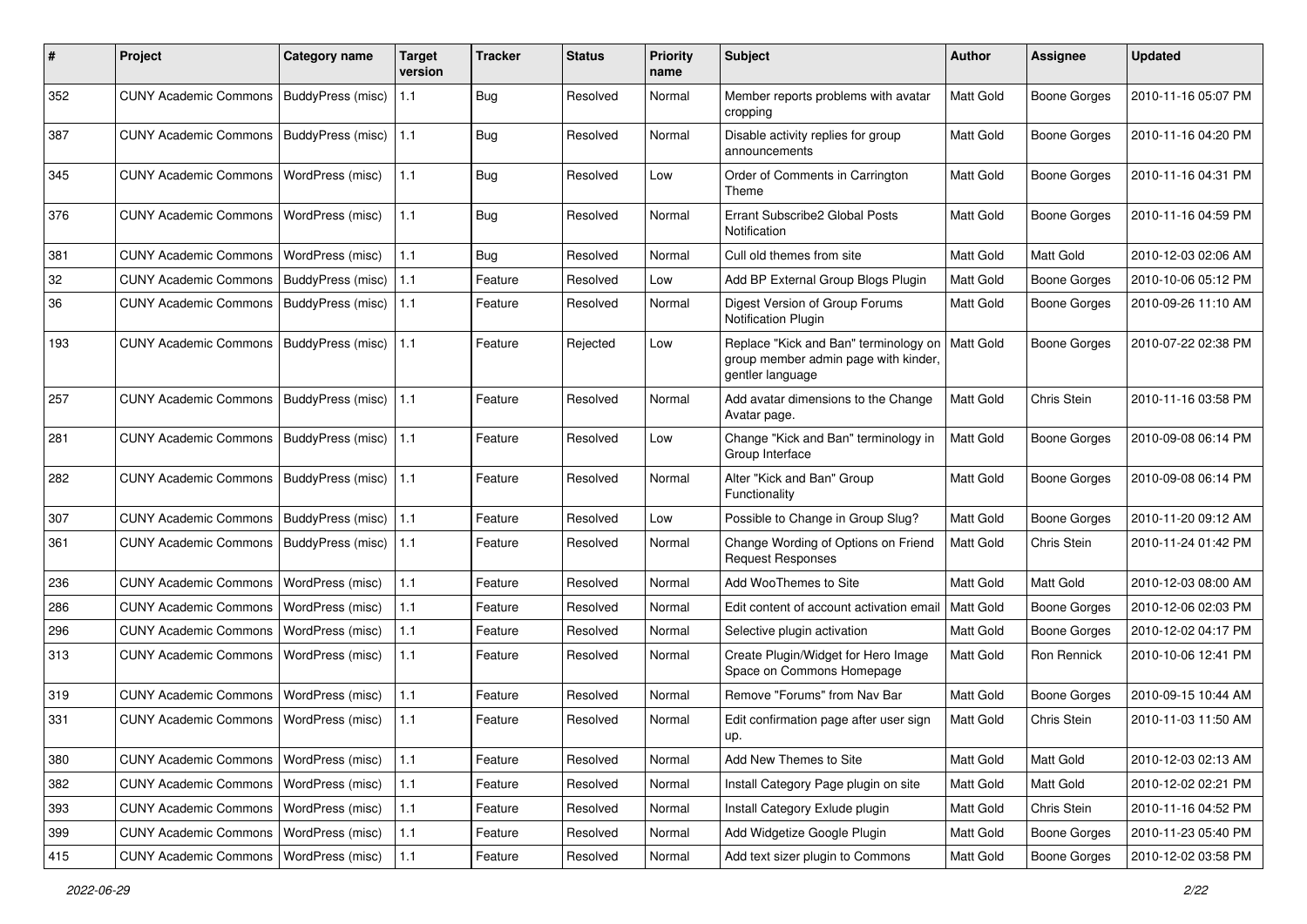| #   | Project                                           | <b>Category name</b>    | <b>Target</b><br>version | Tracker    | <b>Status</b> | <b>Priority</b><br>name | <b>Subject</b>                                                            | Author           | <b>Assignee</b>     | <b>Updated</b>      |
|-----|---------------------------------------------------|-------------------------|--------------------------|------------|---------------|-------------------------|---------------------------------------------------------------------------|------------------|---------------------|---------------------|
| 420 | <b>CUNY Academic Commons</b>                      | WordPress (misc)        | 1.1                      | Feature    | Resolved      | Normal                  | WP 3.0.2 Update                                                           | Matt Gold        | <b>Boone Gorges</b> | 2010-12-02 02:04 PM |
| 423 | <b>CUNY Academic Commons</b>                      | WordPress (misc)        | 1.1                      | Feature    | Resolved      | Normal                  | Remove Unfiltered-MU from Commons<br>Plugins                              | <b>Matt Gold</b> | <b>Boone Gorges</b> | 2010-12-02 04:24 PM |
| 424 | <b>CUNY Academic Commons</b>                      | WordPress (misc)        | 1.1                      | Feature    | Resolved      | Normal                  | Merge Newthemes branch with Master<br>branch on Git                       | Matt Gold        | <b>Boone Gorges</b> | 2010-12-03 07:27 AM |
| 410 | <b>CUNY Academic Commons</b>                      | <b>WordPress (misc)</b> | 1.1                      | Support    | Resolved      | Normal                  | Problems embedding audio file                                             | Matt Gold        | <b>Boone Gorges</b> | 2010-11-23 02:01 PM |
| 436 | <b>CUNY Academic Commons</b>                      | BuddyPress (misc)       | 1.1.1                    | <b>Bug</b> | Resolved      | Normal                  | Who's Online Widget                                                       | Matt Gold        | <b>Boone Gorges</b> | 2010-12-07 08:14 AM |
| 419 | <b>CUNY Academic Commons</b>                      | WordPress (misc)        | 1.1.1                    | <b>Bug</b> | Resolved      | Normal                  | <b>Blog/Blog Post Featured Content</b><br><b>Widget Errors</b>            | Matt Gold        | CIC Michael         | 2010-12-07 08:14 AM |
| 440 | <b>CUNY Academic Commons</b>                      | WordPress (misc)        | 1.1.1                    | <b>Bug</b> | Resolved      | Normal                  | Conflict between Image Uploader and<br><b>CAC Featured Content Plugin</b> | <b>Matt Gold</b> | <b>CIC Michael</b>  | 2010-12-08 02:25 PM |
| 444 | <b>CUNY Academic Commons</b>                      | WordPress (misc)        | 1.1.1                    | <b>Bug</b> | Resolved      | High                    | Hero Slides Not Showing Up in Firefox                                     | Matt Gold        | <b>Boone Gorges</b> | 2010-12-08 08:41 AM |
| 457 | <b>CUNY Academic Commons</b>                      | BuddyPress (misc)       | 1.1.2                    | Bug        | Resolved      | High                    | Unable to Upload Documents as<br>Forum Attachments                        | Matt Gold        | <b>Boone Gorges</b> | 2010-12-10 06:56 PM |
| 458 | <b>CUNY Academic Commons</b>                      | BuddyPress (misc)       | 1.1.3                    | <b>Bug</b> | Resolved      | Normal                  | Notifications Not Received for Own<br>Messages                            | Matt Gold        | Boone Gorges        | 2010-12-13 08:28 PM |
| 476 | <b>CUNY Academic Commons</b>                      | <b>WordPress (misc)</b> | 1.1.3                    | Bug        | Resolved      | High                    | Limited Email Domains List Empty<br>After Site Upgrade                    | Matt Gold        | <b>Boone Gorges</b> | 2010-12-13 07:02 PM |
| 449 | <b>CUNY Academic Commons</b>                      | WordPress (misc)        | 1.1.4                    | <b>Bug</b> | Rejected      | Normal                  | WooThemes displaying category list in<br>nav                              | Matt Gold        | Chris Stein         | 2010-12-16 02:03 PM |
| 453 | <b>CUNY Academic Commons</b>                      | WordPress (misc)        | 1.1.4                    | <b>Bug</b> | Rejected      | Normal                  | Error with Sidebar Manager of "The<br>Station" WooTheme                   | <b>Matt Gold</b> | <b>Boone Gorges</b> | 2010-12-18 04:51 PM |
| 482 | <b>CUNY Academic Commons</b>                      | WordPress (misc)        | 1.1.4                    | <b>Bug</b> | Resolved      | Normal                  | BP Admin Bar Display Error                                                | Matt Gold        | <b>Boone Gorges</b> | 2010-12-16 08:45 AM |
| 486 | <b>CUNY Academic Commons</b>                      | BuddyPress (misc)       | 1.1.4                    | Feature    | Resolved      | Normal                  | Add "Post Topic" to Group Forum<br>pages                                  | <b>Matt Gold</b> | Boone Gorges        | 2010-12-16 11:13 AM |
| 475 | <b>CUNY Academic Commons</b>                      | <b>WordPress (misc)</b> | 1.1.4                    | Feature    | Rejected      | Normal                  | Move Critical Plugins to mu-plugins                                       | Matt Gold        | <b>Boone Gorges</b> | 2010-12-18 08:56 PM |
| 489 | <b>CUNY Academic Commons</b>                      | WordPress (misc)        | 1.1.4                    | Feature    | Resolved      | Normal                  | Drag and Drop Ordering on Gallery<br>Post Plugin                          | Matt Gold        | Ron Rennick         | 2010-12-18 08:13 PM |
| 276 | <b>CUNY Academic Commons</b>                      | l Wiki                  | 1.1.5                    | Feature    | Resolved      | Normal                  | Install PDF_Book extension for<br>MediaWiki                               | <b>Matt Gold</b> | <b>Boone Gorges</b> | 2010-12-20 10:59 AM |
| 496 | <b>CUNY Academic Commons</b>                      | WordPress (misc)        | 1.1.5                    | Feature    | Resolved      | Normal                  | Add wp-resume Plugin to Site                                              | <b>Matt Gold</b> | <b>Boone Gorges</b> | 2010-12-20 10:09 AM |
| 507 | CUNY Academic Commons   BuddyPress (misc)   1.1.6 |                         |                          | <b>Bug</b> | Resolved      | High                    | Invite Anyone Rejects CUNY Email<br>Addresses                             | Matt Gold        | <b>Boone Gorges</b> | 2010-12-21 11:26 AM |
| 499 | <b>CUNY Academic Commons</b>                      | WordPress (misc)        | 1.1.6                    | Bug        | Resolved      | Normal                  | Help with Atahualpa Issues                                                | Matt Gold        | scott voth          | 2010-12-21 07:30 PM |
| 503 | <b>CUNY Academic Commons</b>                      | <b>WordPress (misc)</b> | 1.1.6                    | <b>Bug</b> | Resolved      | Normal                  | <b>Explore and Possibly Remove</b><br><b>WP-Cron Reminder</b>             | Matt Gold        | Boone Gorges        | 2010-12-21 11:55 AM |
| 527 | <b>CUNY Academic Commons</b>                      | BuddyPress (misc)       | 1.1.7                    | Bug        | Resolved      | Low                     | BP Admin Bar Doesn't Show up on<br>Cityscape Theme                        | Matt Gold        | <b>Boone Gorges</b> | 2011-01-04 03:39 PM |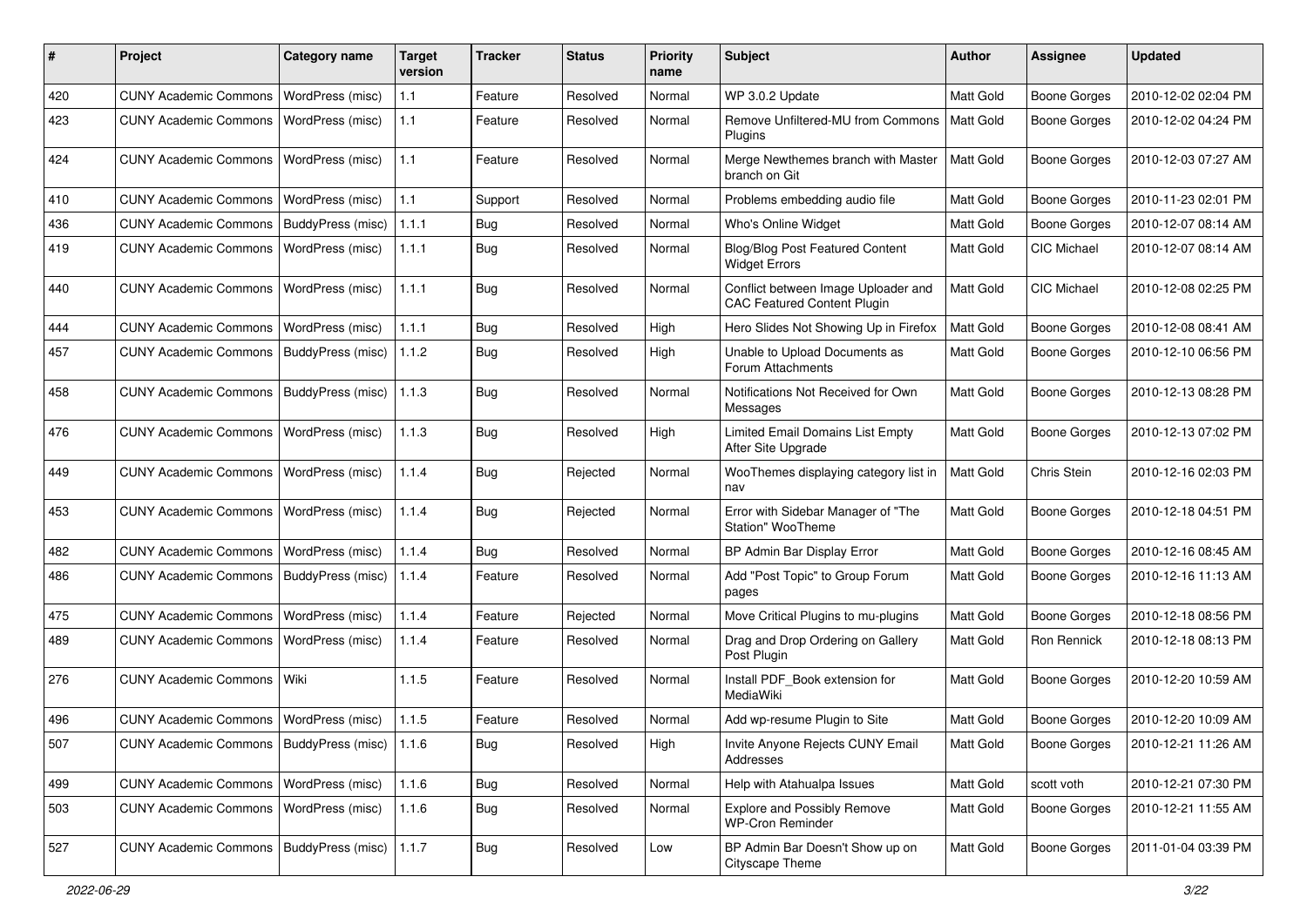| #   | Project                                  | <b>Category name</b> | <b>Target</b><br>version | <b>Tracker</b> | <b>Status</b> | <b>Priority</b><br>name | Subject                                                                                         | <b>Author</b> | <b>Assignee</b>     | <b>Updated</b>      |
|-----|------------------------------------------|----------------------|--------------------------|----------------|---------------|-------------------------|-------------------------------------------------------------------------------------------------|---------------|---------------------|---------------------|
| 531 | <b>CUNY Academic Commons</b>             | BuddyPress (misc)    | 1.1.7                    | <b>Bug</b>     | Resolved      | Low                     | Member reports problems with avatar<br>cropping                                                 | Matt Gold     | <b>Boone Gorges</b> | 2011-01-04 05:10 PM |
| 509 | <b>CUNY Academic Commons</b>             | WordPress (misc)     | 1.1.7                    | <b>Bug</b>     | Resolved      | Low                     | User reports problem with Google<br>Calendar widget                                             | Matt Gold     | <b>Boone Gorges</b> | 2011-01-04 06:17 PM |
| 513 | <b>CUNY Academic Commons</b>             | WordPress (misc)     | 1.1.7                    | Feature        | Resolved      | Low                     | Plugin Request: Install meebo me                                                                | Matt Gold     | <b>Boone Gorges</b> | 2011-01-04 05:56 PM |
| 533 | <b>CUNY Academic Commons</b>             | BuddyPress (misc)    | 1.1.8                    | Bug            | Resolved      | Normal                  | Minor CSS issue on group page                                                                   | Matt Gold     | <b>Boone Gorges</b> | 2011-02-02 09:44 AM |
| 538 | <b>CUNY Academic Commons</b>             | BuddyPress (misc)    | 1.1.8                    | <b>Bug</b>     | Resolved      | Normal                  | News feed assigns incorrect trackback<br>origins                                                | Matt Gold     | Boone Gorges        | 2011-02-02 11:22 AM |
| 540 | <b>CUNY Academic Commons</b>             | BuddyPress (misc)    | 1.1.8                    | Bug            | Resolved      | Normal                  | Long BP Group Doc Names Hide<br><b>Edit/Delete Options</b>                                      | Matt Gold     | <b>Boone Gorges</b> | 2011-02-02 10:58 AM |
| 546 | <b>CUNY Academic Commons</b>             | BuddyPress (misc)    | 1.1.8                    | Bug            | Resolved      | Normal                  | Add Group/Group Blog Author Syncing<br>on an Automated Basis to the Group<br><b>Blog Plugin</b> | Matt Gold     | <b>Boone Gorges</b> | 2011-02-03 08:44 AM |
| 545 | <b>CUNY Academic Commons</b>             | WordPress (misc)     | 1.1.8                    | <b>Bug</b>     | Resolved      | Normal                  | <b>Test Elegant Themes</b>                                                                      | Matt Gold     | <b>Matt Gold</b>    | 2011-01-25 01:41 AM |
| 544 | <b>CUNY Academic Commons</b>             | WordPress (misc)     | 1.1.8                    | Feature        | Resolved      | Normal                  | Add Elegant Themes themepack to<br>site                                                         | Matt Gold     | <b>Matt Gold</b>    | 2011-01-25 01:40 AM |
| 547 | <b>CUNY Academic Commons</b>             | WordPress (misc)     | 1.1.8                    | Feature        | Resolved      | Normal                  | Add new themes                                                                                  | Matt Gold     | Matt Gold           | 2011-01-27 01:52 PM |
| 568 | <b>CUNY Academic Commons</b>             | BuddyPress (misc)    | 1.1.10                   | Bug            | Resolved      | High                    | Member reports trouble uploading<br>documents to groups                                         | Matt Gold     | <b>Boone Gorges</b> | 2011-02-10 02:33 PM |
| 574 | <b>CUNY Academic Commons</b>             | BuddyPress (misc)    | 1.1.10                   | Bug            | Resolved      | High                    | Members unable to read documents<br>posted to groups                                            | Matt Gold     | <b>Boone Gorges</b> | 2011-02-10 03:01 PM |
| 605 | <b>CUNY Academic Commons</b>             | BuddyPress (misc)    | 1.1.10                   | Bug            | Rejected      | Normal                  | Member search on Group Invite Page<br>Not Working                                               | Matt Gold     | <b>Boone Gorges</b> | 2011-02-24 11:41 PM |
| 606 | <b>CUNY Academic Commons</b>             | BuddyPress (misc)    | 1.1.10                   | Bug            | Rejected      | Low                     | Avatars don't show up in list of<br>members on group invite tool                                | Matt Gold     | <b>Boone Gorges</b> | 2011-02-24 11:47 PM |
| 612 | <b>CUNY Academic Commons</b>             | BuddyPress (misc)    | 1.1.10                   | Bug            | Resolved      | Normal                  | Member reports trouble uploading<br>documents to groups                                         | Matt Gold     | <b>Boone Gorges</b> | 2011-03-07 10:12 PM |
| 613 | <b>CUNY Academic Commons</b>             | BuddyPress (misc)    | 1.1.10                   | Bug            | Resolved      | Normal                  | Member reports group blog / group<br>member syncing                                             | Matt Gold     | <b>Boone Gorges</b> | 2011-03-03 09:26 AM |
| 614 | <b>CUNY Academic Commons</b>             | BuddyPress (misc)    | 1.1.10                   | Bug            | Rejected      | Low                     | Log out button on BP Admin bar<br>covers logo                                                   | Matt Gold     | Boone Gorges        | 2011-03-04 05:58 PM |
| 553 | CUNY Academic Commons   WordPress (misc) |                      | 1.1.10                   | Bug            | Rejected      | Normal                  | Wonky Hero Slide Overlays                                                                       | Matt Gold     | <b>Boone Gorges</b> | 2011-02-28 05:44 PM |
| 534 | CUNY Academic Commons   WordPress (misc) |                      | 1.1.10                   | Feature        | Resolved      | Normal                  | Add an apple-touch-icon.pgn of the<br>CUNY Favicon.ico to the root directory<br>at 114x114      | Matt Gold     | Matt Gold           | 2011-03-08 07:34 AM |
| 564 | <b>CUNY Academic Commons</b>             | WordPress (misc)     | 1.1.10                   | Feature        | Rejected      | Normal                  | Email Subscription Plugin for<br>WordPress blogs                                                | Matt Gold     | <b>Boone Gorges</b> | 2011-02-18 12:04 AM |
| 566 | CUNY Academic Commons   WordPress (misc) |                      | 1.1.10                   | Feature        | Resolved      | Normal                  | Add The Morning After Theme                                                                     | Matt Gold     | Matt Gold           | 2011-02-06 11:40 PM |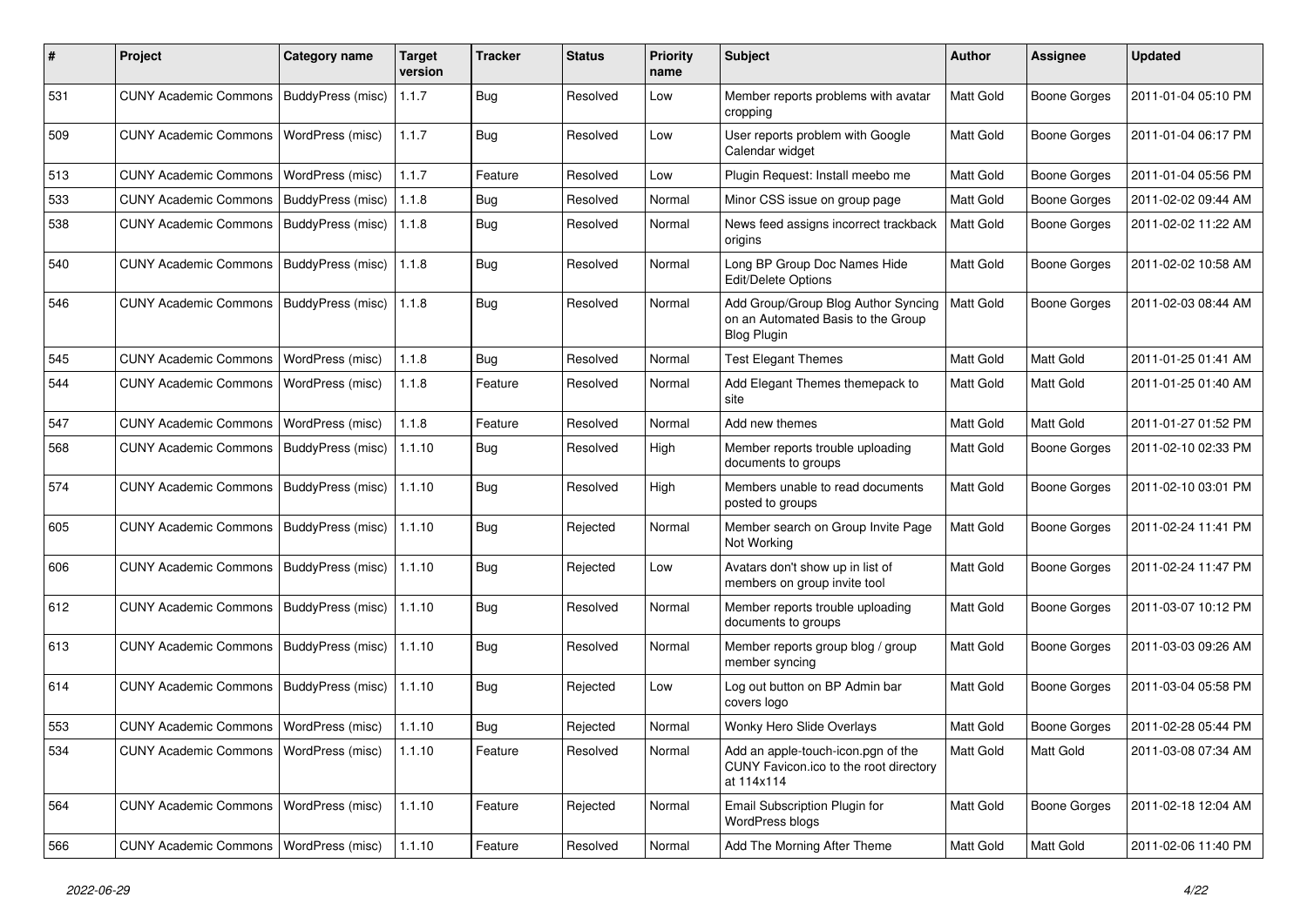| #   | Project                      | Category name     | <b>Target</b><br>version | Tracker    | <b>Status</b> | <b>Priority</b><br>name | <b>Subject</b>                                                                                     | <b>Author</b> | Assignee            | <b>Updated</b>      |
|-----|------------------------------|-------------------|--------------------------|------------|---------------|-------------------------|----------------------------------------------------------------------------------------------------|---------------|---------------------|---------------------|
| 567 | <b>CUNY Academic Commons</b> | WordPress (misc)  | 1.1.10                   | Feature    | Resolved      | Normal                  | Add WPFolio and Bibliotype Themes                                                                  | Matt Gold     | Matt Gold           | 2011-02-21 04:16 PM |
| 638 | <b>CUNY Academic Commons</b> | BuddyPress (misc) | 1.1.11                   | Bug        | Resolved      | Normal                  | Email Notifications Include Odd<br>Characters                                                      | Matt Gold     | Boone Gorges        | 2011-03-16 11:06 AM |
| 639 | <b>CUNY Academic Commons</b> | WordPress (misc)  | 1.1.11                   | Feature    | Resolved      | Low                     | Consider WP Comment Remix Plugin                                                                   | Matt Gold     | Boone Gorges        | 2011-03-17 05:43 PM |
| 646 | <b>CUNY Academic Commons</b> | BuddyPress (misc) | 1.2                      | <b>Bug</b> | Resolved      | Low                     | Change Error Message Non Logged-In<br>Users See When Authorized Page is<br>Requested Without Login | Matt Gold     | <b>Boone Gorges</b> | 2011-03-22 10:28 AM |
| 656 | <b>CUNY Academic Commons</b> | BuddyPress (misc) | 1.2                      | <b>Bug</b> | Resolved      | Low                     | <b>Conflicting Email Subscription</b><br>Messages                                                  | Matt Gold     | Boone Gorges        | 2011-04-10 10:10 PM |
| 660 | <b>CUNY Academic Commons</b> | BuddyPress (misc) | 1.2                      | Bug        | Resolved      | Low                     | HTML Markup appears in activity<br>comment                                                         | Matt Gold     | Boone Gorges        | 2011-04-04 02:39 PM |
| 661 | <b>CUNY Academic Commons</b> | BuddyPress (misc) | 1.2                      | <b>Bug</b> | Resolved      | Low                     | HTML Special Characters Appear in<br><b>Email Notification Text</b>                                | Matt Gold     | Raymond Hoh         | 2011-05-04 08:55 AM |
| 378 | CUNY Academic Commons        | WordPress (misc)  | 1.2                      | Bug        | Duplicate     | Normal                  | New blog post notification by email for<br>private blogs                                           | Matt Gold     | Boone Gorges        | 2011-02-18 01:46 PM |
| 526 | <b>CUNY Academic Commons</b> | WordPress (misc)  | 1.2                      | Bug        | Resolved      | Low                     | Next/Previous Links Don't Appear on<br>All Hero Slides                                             | Matt Gold     | Raymond Hoh         | 2011-04-22 03:56 AM |
| 348 | <b>CUNY Academic Commons</b> | BuddyPress (misc) | 1.2                      | Feature    | Resolved      | Normal                  | Create status marker to show which<br>invited group members have already<br>received group invites | Matt Gold     | Boone Gorges        | 2011-03-08 09:08 PM |
| 349 | <b>CUNY Academic Commons</b> | BuddyPress (misc) | 1.2                      | Feature    | Resolved      | Normal                  | Add explanatory note to Group Send<br><b>Invites Page</b>                                          | Matt Gold     | <b>Boone Gorges</b> | 2011-03-08 08:44 PM |
| 350 | <b>CUNY Academic Commons</b> | BuddyPress (misc) | 1.2                      | Feature    | Resolved      | Normal                  | Move "Send Invites" Button                                                                         | Matt Gold     | Boone Gorges        | 2010-12-20 11:29 AM |
| 362 | <b>CUNY Academic Commons</b> | BuddyPress (misc) | 1.2                      | Feature    | Resolved      | Low                     | Require Confirmation on Leaving a<br>Group                                                         | Matt Gold     | <b>Boone Gorges</b> | 2011-02-21 02:51 PM |
| 428 | <b>CUNY Academic Commons</b> | BuddyPress (misc) | 1.2                      | Feature    | Resolved      | Normal                  | Consider adding Log Out button to BP<br>Admin Bar                                                  | Matt Gold     | Boone Gorges        | 2010-12-22 12:12 PM |
| 510 | <b>CUNY Academic Commons</b> | BuddyPress (misc) | 1.2                      | Feature    | Resolved      | Normal                  | Change group slug placement on<br>group admin menu                                                 | Matt Gold     | Boone Gorges        | 2011-02-21 04:51 PM |
| 539 | <b>CUNY Academic Commons</b> | BuddyPress (misc) | 1.2                      | Feature    | Rejected      | Normal                  | Allow document category names to be<br>edited                                                      | Matt Gold     | Boone Gorges        | 2011-01-24 12:52 PM |
| 623 | <b>CUNY Academic Commons</b> | BuddyPress (misc) | 1.2                      | Feature    | Resolved      | Normal                  | <b>BuddyPress Docs: Move</b><br>Paste-from-Word Icon Into Top Row of<br>Tiny-MCE icons             | Matt Gold     | <b>Boone Gorges</b> | 2011-02-28 06:33 PM |
| 627 | <b>CUNY Academic Commons</b> | BuddyPress (misc) | 1.2                      | Feature    | Resolved      | Normal                  | Add LaTeX support for BP Group<br>Forums                                                           | Matt Gold     | Boone Gorges        | 2011-05-09 05:21 PM |
| 629 | <b>CUNY Academic Commons</b> | BuddyPress (misc) | 1.2                      | Feature    | Resolved      | Normal                  | Create Required Profile Field to Define<br><b>User Status</b>                                      | Matt Gold     | Matt Gold           | 2011-03-17 06:34 PM |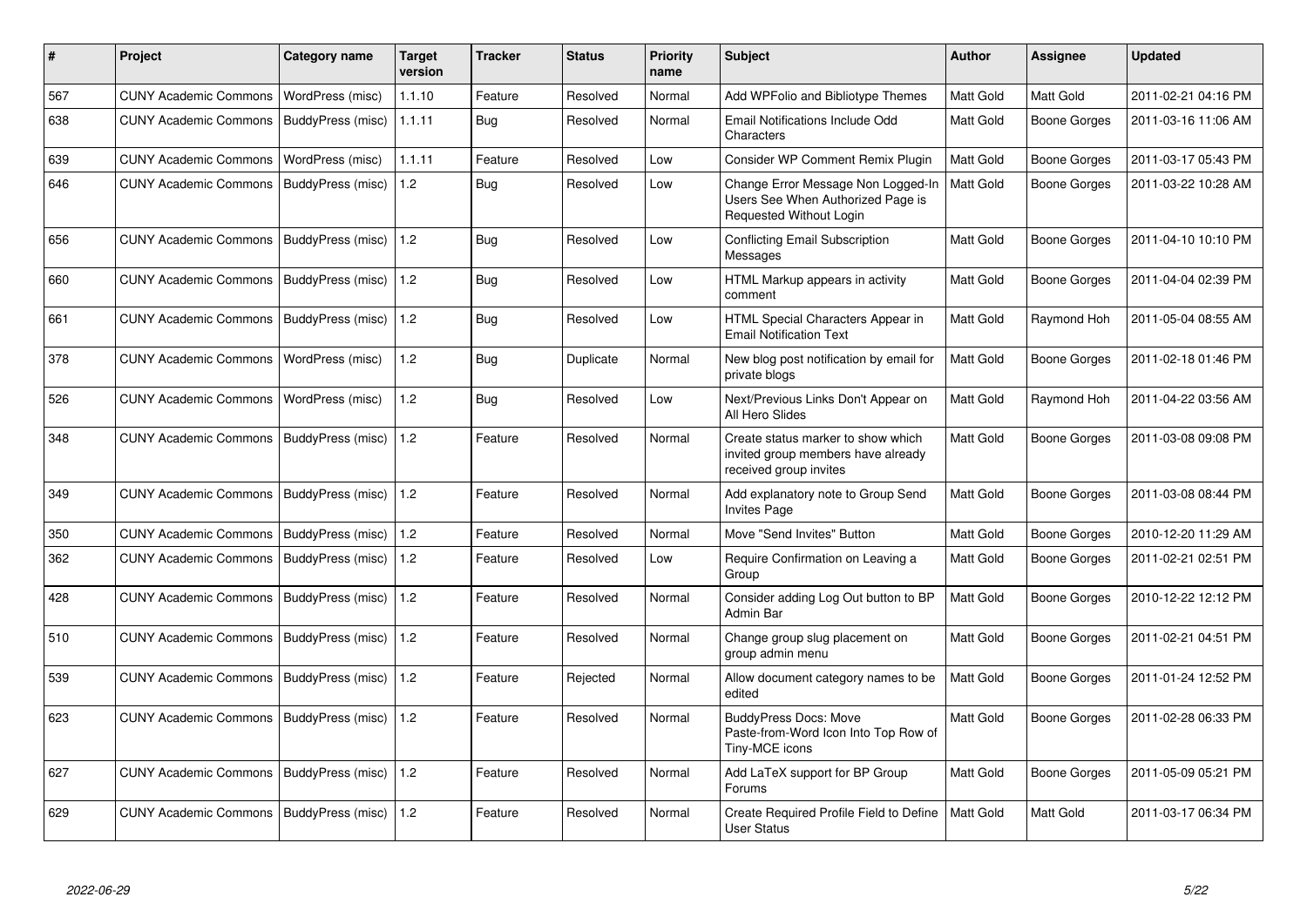| #   | Project                                  | <b>Category name</b>     | <b>Target</b><br>version | Tracker    | <b>Status</b> | <b>Priority</b><br>name | <b>Subject</b>                                                                    | <b>Author</b>    | Assignee            | <b>Updated</b>      |
|-----|------------------------------------------|--------------------------|--------------------------|------------|---------------|-------------------------|-----------------------------------------------------------------------------------|------------------|---------------------|---------------------|
| 595 | <b>CUNY Academic Commons</b>             | Upgrades                 | 1.2                      | Feature    | Resolved      | Normal                  | Formalize Browser/OS Testing<br>procedures                                        | Matt Gold        | <b>Boone Gorges</b> | 2011-04-20 06:40 PM |
| 425 | <b>CUNY Academic Commons</b>             | WordPress (misc)         | 1.2                      | Feature    | Resolved      | Normal                  | Edit "Not Found" text on new blogs                                                | Matt Gold        | Raymond Hoh         | 2011-04-26 08:16 AM |
| 427 | <b>CUNY Academic Commons</b>             | <b>WordPress (misc)</b>  | 1.2                      | Feature    | Resolved      | Normal                  | Remove Ability to Post Status Updates<br>from Edit Profile Page                   | <b>Matt Gold</b> | <b>Boone Gorges</b> | 2010-12-22 12:16 PM |
| 492 | <b>CUNY Academic Commons</b>             | <b>WordPress (misc)</b>  | 1.2                      | Feature    | Resolved      | Normal                  | Upgrade CommentPress to latest<br>edition                                         | Matt Gold        | <b>Boone Gorges</b> | 2011-03-08 09:23 PM |
| 501 | <b>CUNY Academic Commons</b>             | WordPress (misc)         | 1.2                      | Feature    | Resolved      | Normal                  | Install WP Site Template Plugin                                                   | Matt Gold        | Boone Gorges        | 2011-03-16 03:31 PM |
| 640 | <b>CUNY Academic Commons</b>             | <b>WordPress (misc)</b>  | 1.2                      | Feature    | Resolved      | Normal                  | Add Clean Home Theme to Site                                                      | Matt Gold        | Matt Gold           | 2011-04-20 06:55 PM |
| 647 | <b>CUNY Academic Commons</b>             | WordPress (misc)         | 1.2                      | Feature    | Resolved      | Normal                  | <b>Add Antisnews Theme</b>                                                        | Matt Gold        | <b>Boone Gorges</b> | 2011-03-26 07:58 PM |
| 699 | <b>CUNY Academic Commons</b>             | <b>WordPress (misc)</b>  | 1.2                      | Feature    | Resolved      | Normal                  | Add BTCNew Plugin to the Commons                                                  | Matt Gold        | Raymond Hoh         | 2011-04-24 04:15 PM |
| 724 | <b>CUNY Academic Commons</b>             | BuddyPress (misc)        | 1.2.1                    | Bug        | Rejected      | Normal                  | Word Limit on Email Notifications of<br>Forum Posts?                              | Matt Gold        | Boone Gorges        | 2011-05-11 12:04 PM |
| 731 | <b>CUNY Academic Commons</b>             | BuddyPress (misc)        | 1.2.1                    | Bug        | Resolved      | Normal                  | Member reports a problem posting to a   Matt Gold<br>private group                |                  | <b>Boone Gorges</b> | 2011-05-03 07:10 PM |
| 628 | <b>CUNY Academic Commons</b>             | Wiki                     | 1.2.1                    | <b>Bug</b> | Resolved      | Normal                  | LaTeX support for MediaWiki                                                       | Matt Gold        | Boone Gorges        | 2011-05-11 09:50 PM |
| 657 | <b>CUNY Academic Commons</b>             | WordPress (misc)         | 1.2.1                    | Bug        | Resolved      | Normal                  | Problems with WordPress Wiki Plugin                                               | Matt Gold        | <b>Boone Gorges</b> | 2011-05-11 11:29 AM |
| 710 | <b>CUNY Academic Commons</b>             | WordPress (misc)         | 1.2.1                    | Bug        | Resolved      | Normal                  | Flickr Photo Album Plugin Doesn't<br>Activate                                     | Matt Gold        | <b>Boone Gorges</b> | 2011-05-08 04:56 PM |
| 727 | <b>CUNY Academic Commons</b>             | WordPress (misc)         | 1.2.1                    | <b>Bug</b> | Resolved      | Normal                  | Add The Erudite Theme                                                             | Matt Gold        | Raymond Hoh         | 2011-05-01 05:02 AM |
| 704 | <b>CUNY Academic Commons</b>             | WordPress (misc)         | 1.2.1                    | Feature    | Resolved      | Normal                  | Plugin Request: Widget that displays<br>randomized images and captions            | Matt Gold        | <b>Boone Gorges</b> | 2011-05-04 11:22 AM |
| 705 | <b>CUNY Academic Commons</b>             | WordPress (misc)         | 1.2.1                    | Feature    | Resolved      | Normal                  | A way to mass upload files?                                                       | Matt Gold        | <b>Boone Gorges</b> | 2011-04-27 12:04 AM |
| 706 | <b>CUNY Academic Commons</b>             | WordPress (misc)         | 1.2.1                    | Feature    | Resolved      | Normal                  | Random Header Image                                                               | Matt Gold        | Boone Gorges        | 2011-05-04 01:26 PM |
| 707 | <b>CUNY Academic Commons</b>             | WordPress (misc)         | 1.2.1                    | Feature    | Resolved      | Normal                  | Simple Site Visit Counter Plugin for<br><b>Blogs</b>                              | Matt Gold        | <b>Boone Gorges</b> | 2011-05-04 11:13 AM |
| 709 | <b>CUNY Academic Commons</b>             | WordPress (misc)         | 1.2.1                    | Feature    | Rejected      | Low                     | Add Inspiration Theme to Site                                                     | Matt Gold        | <b>Boone Gorges</b> | 2011-04-28 08:15 PM |
| 711 | <b>CUNY Academic Commons</b>             | <b>WordPress (misc)</b>  | 1.2.1                    | Feature    | Resolved      | Normal                  | Add Twitter Blackbird Pie Plugin                                                  | Matt Gold        | <b>Boone Gorges</b> | 2011-05-04 10:17 AM |
| 778 | <b>CUNY Academic Commons</b>             | BuddyPress (misc)        | 1.2.2                    | Bug        | Resolved      | Normal                  | Private BP Docs Comment Notification<br>in RSS Feed                               | Matt Gold        | Boone Gorges        | 2011-06-02 09:29 AM |
| 775 | CUNY Academic Commons   WordPress (misc) |                          | 1.2.2                    | Bug        | Rejected      | Normal                  | Hit Counter Plugin Problem                                                        | Matt Gold        | <b>Boone Gorges</b> | 2011-05-28 08:42 AM |
| 763 | <b>CUNY Academic Commons</b>             | <b>BuddyPress (misc)</b> | 1.2.3                    | <b>Bug</b> | Resolved      | Low                     | Resaving BP Docs Preferences on<br>Same Setting Produces Unclear Error<br>Message | Matt Gold        | Boone Gorges        | 2011-06-02 09:19 AM |
| 786 | <b>CUNY Academic Commons</b>             | WordPress (misc)         | 1.2.3                    | Bug        | Resolved      | Normal                  | Hero Image Slider Overlay Display on<br>IE                                        | Matt Gold        | <b>Boone Gorges</b> | 2011-06-06 09:51 AM |
| 789 | CUNY Academic Commons   WordPress (misc) |                          | 1.2.3                    | Bug        | Resolved      | Normal                  | Remove Sitemeter from Footer                                                      | Matt Gold        | <b>Boone Gorges</b> | 2011-06-06 09:41 AM |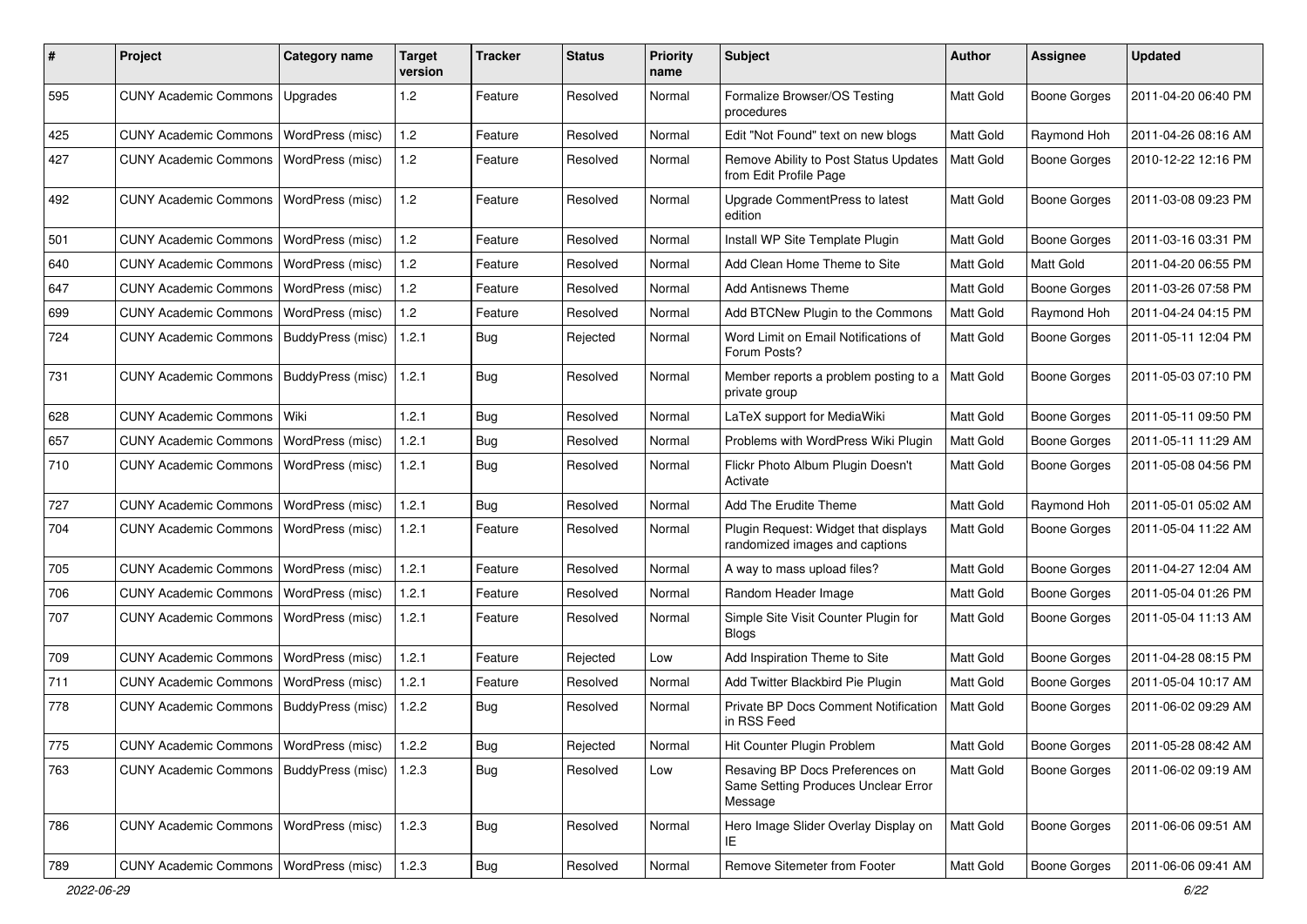| ∦    | Project                                   | Category name           | <b>Target</b><br>version | <b>Tracker</b> | <b>Status</b> | <b>Priority</b><br>name | <b>Subject</b>                                                                    | Author           | <b>Assignee</b>     | <b>Updated</b>      |
|------|-------------------------------------------|-------------------------|--------------------------|----------------|---------------|-------------------------|-----------------------------------------------------------------------------------|------------------|---------------------|---------------------|
| 782  | <b>CUNY Academic Commons</b>              | BuddyPress (misc)       | 1.2.3                    | Feature        | Resolved      | Normal                  | Add Captcha Plugin                                                                | Matt Gold        | <b>Boone Gorges</b> | 2011-06-06 10:37 AM |
| 747  | <b>CUNY Academic Commons</b>              | WordPress (misc)        | 1.2.3                    | Feature        | Resolved      | Normal                  | Find rich-stats plugin for WordPress                                              | Matt Gold        | <b>Boone Gorges</b> | 2011-06-02 09:19 AM |
| 783  | <b>CUNY Academic Commons</b>              | BuddyPress (misc)       | 1.2.4                    | Bug            | Resolved      | Normal                  | <b>Broken Avatar Images</b>                                                       | Matt Gold        | <b>Boone Gorges</b> | 2011-06-06 02:49 PM |
| 806  | <b>CUNY Academic Commons</b>              | BuddyPress (misc)       | 1.2.4                    | <b>Bug</b>     | Resolved      | Normal                  | BP Docs Notification Throttling Issues                                            | Matt Gold        | <b>Boone Gorges</b> | 2011-06-08 12:17 PM |
| 810  | <b>CUNY Academic Commons</b>              | BuddyPress (misc)       | 1.2.4                    | Bug            | Resolved      | Normal                  | Can't see all blogs in "My Blogs"                                                 | Matt Gold        | Boone Gorges        | 2011-07-12 10:51 PM |
| 856  | CUNY Academic Commons   BuddyPress (misc) |                         | 1.2.4                    | Bug            | Resolved      | Low                     | Text-alignment issue on group                                                     | Matt Gold        | Raymond Hoh         | 2011-06-22 10:02 PM |
| 905  | <b>CUNY Academic Commons</b>              | BuddyPress (misc)       | 1.2.4                    | Bug            | Resolved      | Low                     | BP Docs Authentication Issue                                                      | Matt Gold        | <b>Boone Gorges</b> | 2011-07-12 01:39 PM |
| 908  | <b>CUNY Academic Commons</b>              | BuddyPress (misc)       | 1.2.4                    | Bug            | Resolved      | Normal                  | Free a BP Doc from Locked Status                                                  | Matt Gold        | <b>Boone Gorges</b> | 2011-07-02 11:15 PM |
| 950  | <b>CUNY Academic Commons</b>              | BuddyPress (misc)       | 1.2.4                    | <b>Bug</b>     | Rejected      | Normal                  | Spam/Moderation Issue                                                             | Matt Gold        | <b>Boone Gorges</b> | 2011-07-11 09:15 AM |
| 796  | <b>CUNY Academic Commons</b>              | l Wiki                  | 1.2.4                    | Bug            | Resolved      | Normal                  | BP Admin Bar Header Margin                                                        | Matt Gold        | Raymond Hoh         | 2011-06-07 02:37 PM |
| 809  | <b>CUNY Academic Commons</b>              | <b>WordPress (misc)</b> | 1.2.4                    | Bug            | Resolved      | Low                     | Extra padding on bottom of footer                                                 | Matt Gold        | <b>Boone Gorges</b> | 2011-07-12 03:23 PM |
| 842  | <b>CUNY Academic Commons</b>              | WordPress (misc)        | 1.2.4                    | Bug            | Resolved      | Normal                  | Problems adding a user to a blog                                                  | Matt Gold        | <b>Boone Gorges</b> | 2011-07-08 01:34 PM |
| 1104 | <b>CUNY Academic Commons</b>              | WordPress (misc)        | 1.2.4.2                  | Bug            | Resolved      | Normal                  | Remove WordPress Counter Plugin                                                   | Matt Gold        | <b>Boone Gorges</b> | 2011-10-31 11:00 AM |
| 773  | <b>CUNY Academic Commons</b>              | WordPress (misc)        | 1.2.4.2                  | Feature        | Resolved      | Low                     | Adjust Featured Content Widget<br>Default Images                                  | <b>Matt Gold</b> | Boone Gorges        | 2011-11-02 01:44 AM |
| 992  | <b>CUNY Academic Commons</b>              | BuddyPress (misc)       | 1.2.5                    | Bug            | Resolved      | Normal                  | BP Docs comments show up on WP<br>Dashboard                                       | Matt Gold        | <b>Boone Gorges</b> | 2011-07-19 02:17 PM |
| 993  | <b>CUNY Academic Commons</b>              | BuddyPress (misc)       | 1.2.5                    | Bug            | Resolved      | Low                     | <b>BP Docs Notification Issue</b>                                                 | Matt Gold        | <b>Boone Gorges</b> | 2011-07-20 12:10 AM |
| 1117 | CUNY Academic Commons   BuddyPress (misc) |                         | 1.2.5                    | Bug            | Resolved      | Normal                  | Character Display Error in Feed                                                   | Matt Gold        | <b>Boone Gorges</b> | 2011-09-12 06:29 PM |
| 1143 | <b>CUNY Academic Commons</b>              | BuddyPress (misc)       | 1.2.5                    | Bug            | Resolved      | Normal                  | Notifications of Old Posts                                                        | Matt Gold        |                     | 2011-08-30 09:56 PM |
| 1145 | <b>CUNY Academic Commons</b>              | BuddyPress (misc)       | 1.2.5                    | <b>Bug</b>     | Resolved      | Low                     | Alert Box on Group Join                                                           | Matt Gold        | <b>Boone Gorges</b> | 2011-09-12 05:56 PM |
| 1321 | CUNY Academic Commons   BuddyPress (misc) |                         | 1.2.5                    | Bug            | Duplicate     | Normal                  | BP Doc Comment Doesn't Show Up on<br>Doc (but does appear in group stream)        | Matt Gold        | <b>Boone Gorges</b> | 2011-11-04 08:04 AM |
| 991  | <b>CUNY Academic Commons</b>              | <b>WordPress (misc)</b> | 1.2.5                    | Bug            | Resolved      | Normal                  | <b>Update FeedWordPress</b>                                                       | Matt Gold        | <b>Boone Gorges</b> | 2011-07-19 11:37 AM |
| 1067 | <b>CUNY Academic Commons</b>              | WordPress (misc)        | 1.2.5                    | Bug            | Rejected      | Normal                  | <b>Install Disable Trackbacks</b>                                                 | Matt Gold        | <b>Boone Gorges</b> | 2011-07-22 12:05 AM |
| 1068 | <b>CUNY Academic Commons</b>              | WordPress (misc)        | 1.2.5                    | Bug            | Rejected      | High                    | Notification of Update in a Private<br>Group Shows up in Public Feed              | Matt Gold        | <b>Boone Gorges</b> | 2011-07-21 11:27 PM |
| 735  | CUNY Academic Commons   BuddyPress (misc) |                         | 1.2.5                    | Feature        | Resolved      | Normal                  | BP Docs - Include Check-Box to Avoid<br><b>Email Notifications of Minor Edits</b> | Matt Gold        | <b>Boone Gorges</b> | 2011-07-24 11:34 AM |
| 1162 | CUNY Academic Commons   BuddyPress (misc) |                         | 1.2.5                    | Feature        | Resolved      | Normal                  | Organization of "My Blogs" Dropdown<br>on Nav Bar                                 | <b>Matt Gold</b> | <b>Boone Gorges</b> | 2011-09-14 01:24 AM |
| 1069 | <b>CUNY Academic Commons</b>              | WordPress (misc)        | 1.2.5                    | Feature        | Resolved      | Normal                  | Install ThreatToCreativity Theme                                                  | Matt Gold        | Matt Gold           | 2011-11-14 08:14 PM |
| 1073 | <b>CUNY Academic Commons</b>              | WordPress (misc)        | 1.2.5                    | Feature        | Resolved      | Normal                  | Add Google Plus One Plugin                                                        | Matt Gold        | Boone Gorges        | 2011-09-12 06:06 PM |
| 1074 | <b>CUNY Academic Commons</b>              | <b>WordPress (misc)</b> | 1.2.5                    | Feature        | Resolved      | Normal                  | Add Facebook Page Photo Gallery<br>plugin                                         | Matt Gold        | <b>Boone Gorges</b> | 2011-09-12 06:11 PM |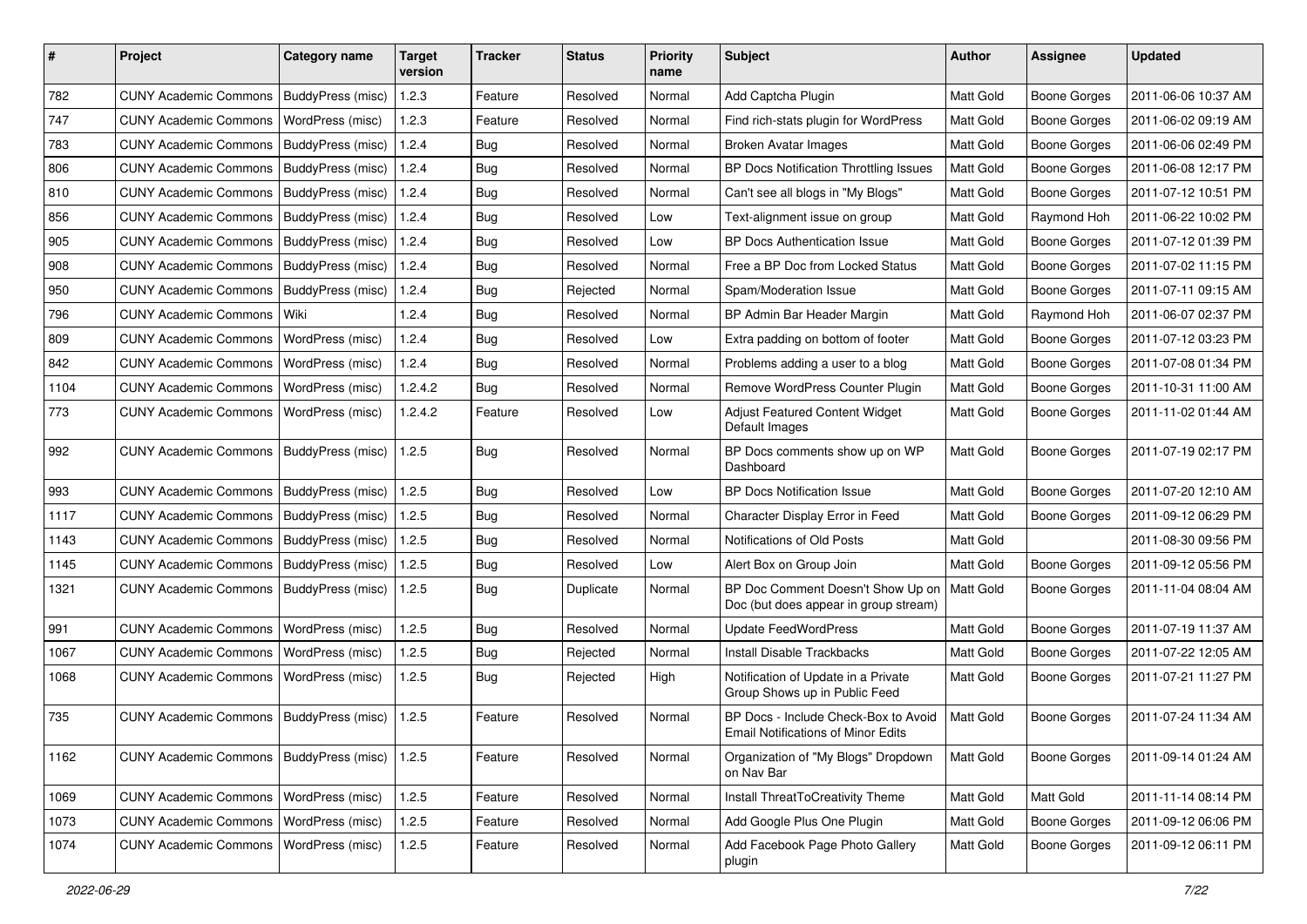| #    | Project                                         | Category name     | <b>Target</b><br>version | Tracker    | <b>Status</b> | <b>Priority</b><br>name | <b>Subject</b>                                                               | <b>Author</b>    | <b>Assignee</b>     | <b>Updated</b>      |
|------|-------------------------------------------------|-------------------|--------------------------|------------|---------------|-------------------------|------------------------------------------------------------------------------|------------------|---------------------|---------------------|
| 1075 | <b>CUNY Academic Commons</b>                    | WordPress (misc)  | 1.2.5                    | Feature    | Resolved      | Normal                  | Add Spam Free WordPress plugin                                               | Matt Gold        | <b>Boone Gorges</b> | 2011-09-12 06:08 PM |
| 1093 | <b>CUNY Academic Commons</b>                    | WordPress (misc)  | 1.2.5                    | Feature    | Resolved      | Normal                  | Add WP-SyntaxEvolved Plugin                                                  | Matt Gold        | <b>Boone Gorges</b> | 2011-09-12 06:13 PM |
| 1130 | <b>CUNY Academic Commons</b>                    | WordPress (misc)  | 1.2.5                    | Feature    | Resolved      | Normal                  | Add PressWork Theme                                                          | Matt Gold        | Boone Gorges        | 2011-11-14 08:11 PM |
| 1144 | <b>CUNY Academic Commons</b>                    | WordPress (misc)  | 1.2.5                    | Feature    | Resolved      | Normal                  | Install Brunelleschi Theme                                                   | Matt Gold        | Matt Gold           | 2011-11-14 08:16 PM |
| 1178 | <b>CUNY Academic Commons</b>                    | WordPress (misc)  | 1.2.5                    | Feature    | Resolved      | Normal                  | Add "Chunk" Theme to the Commons                                             | Matt Gold        | <b>Boone Gorges</b> | 2011-11-14 08:25 PM |
| 1188 | <b>CUNY Academic Commons</b>                    | WordPress (misc)  | 1.2.5                    | Feature    | Resolved      | Normal                  | Add Text Expander Plugin                                                     | Matt Gold        | <b>Boone Gorges</b> | 2011-11-14 08:21 PM |
| 1324 | <b>CUNY Academic Commons</b>                    | WordPress (misc)  | 1.2.5                    | Feature    | Resolved      | Normal                  | Change link on main nav bar for "Help"                                       | Matt Gold        | <b>Boone Gorges</b> | 2011-11-04 12:08 PM |
| 1325 | <b>CUNY Academic Commons</b>                    | WordPress (misc)  | 1.2.5                    | Feature    | Resolved      | Normal                  | Remove hard-coded copyright notice<br>from WooThemes                         | Matt Gold        | Boone Gorges        | 2011-11-15 08:49 AM |
| 1371 | <b>CUNY Academic Commons</b>                    | WordPress (misc)  | 1.2.6                    | Support    | Resolved      | Normal                  | Not allowed to create accounts for<br>Non-CUNY Members                       | <b>Matt Gold</b> | <b>Boone Gorges</b> | 2011-11-21 02:49 PM |
| 1400 | <b>CUNY Academic Commons</b>                    | BuddyPress (misc) | 1.2.7                    | Bug        | Resolved      | Normal                  | Firefox Login Caching Issue                                                  | Matt Gold        | <b>Boone Gorges</b> | 2011-12-06 05:53 PM |
| 1380 | <b>CUNY Academic Commons</b>                    | WordPress (misc)  | 1.2.7                    | <b>Bug</b> | Resolved      | Low                     | Page background color not set lon<br>login page                              | Matt Gold        | Boone Gorges        | 2011-11-28 07:44 PM |
| 746  | <b>CUNY Academic Commons</b>                    | BuddyPress (misc) | 1.3                      | Bug        | Resolved      | Normal                  | Create Pop-Up Login Overlay                                                  | Matt Gold        | Raymond Hoh         | 2011-05-16 06:32 PM |
| 1344 | <b>CUNY Academic Commons</b>                    | BuddyPress (misc) | 1.3                      | <b>Bug</b> | Resolved      | Normal                  | Activity Feed Items not Appearing in<br>Group                                | Matt Gold        | <b>Boone Gorges</b> | 2011-11-14 11:26 AM |
| 1345 | <b>CUNY Academic Commons</b>                    | BuddyPress (misc) | $\vert$ 1.3              | <b>Bug</b> | Resolved      | Normal                  | Consider Adding BuddyPress Group<br>for Community Admins and Mods<br>Plugin  | <b>Matt Gold</b> | Boone Gorges        | 2011-11-28 03:17 PM |
| 1412 | <b>CUNY Academic Commons</b>                    | BuddyPress (misc) | 1.3                      | <b>Bug</b> | Resolved      | Normal                  | Alter text on pop-up message about<br>role field                             | Matt Gold        | <b>Boone Gorges</b> | 2011-12-08 12:58 PM |
| 343  | <b>CUNY Academic Commons</b>                    | l Wiki            | 1.3                      | <b>Bug</b> | Resolved      | Low                     | <b>FCKEditor Preferences</b>                                                 | Matt Gold        | <b>Boone Gorges</b> | 2011-11-30 11:55 AM |
| 1418 | <b>CUNY Academic Commons</b>                    | Wiki              | 1.3                      | <b>Bug</b> | Resolved      | High                    | Don't see BP Admin Bar on cdev Wiki<br>page                                  | Matt Gold        | Boone Gorges        | 2011-12-09 08:58 AM |
| 1419 | <b>CUNY Academic Commons</b>                    | Wiki              | 1.3                      | <b>Bug</b> | Rejected      | Normal                  | Ajax autosuggest on wiki tags not<br>working                                 | Matt Gold        | Boone Gorges        | 2011-12-12 03:51 PM |
| 487  | <b>CUNY Academic Commons</b>                    | WordPress (misc)  | 1.3                      | <b>Bug</b> | Resolved      | Normal                  | Replace Backtype Connect with<br>something that works                        | Matt Gold        | Boone Gorges        | 2011-05-26 08:47 AM |
| 761  | <b>CUNY Academic Commons</b>                    | WordPress (misc)  | 1.3                      | <b>Bug</b> | Resolved      | Normal                  | Implement "Send a Comment"<br>Function                                       | Matt Gold        | Boone Gorges        | 2011-06-02 04:51 PM |
| 325  | CUNY Academic Commons   BuddyPress (misc)   1.3 |                   |                          | Feature    | Resolved      | Normal                  | Add folder hierarchies to Group<br>Documents plugin                          | Matt Gold        | Boone Gorges        | 2011-05-23 01:33 AM |
| 532  | CUNY Academic Commons   BuddyPress (misc)   1.3 |                   |                          | Feature    | Resolved      | Normal                  | Allow members to paste in a group of<br>email addresses when sending invites | Matt Gold        | Boone Gorges        | 2011-09-13 01:12 PM |
| 557  | CUNY Academic Commons   BuddyPress (misc)   1.3 |                   |                          | Feature    | Rejected      | Normal                  | Denied Size and Extension Alerts on<br>Forum posts                           | Matt Gold        | Boone Gorges        | 2011-06-17 02:58 PM |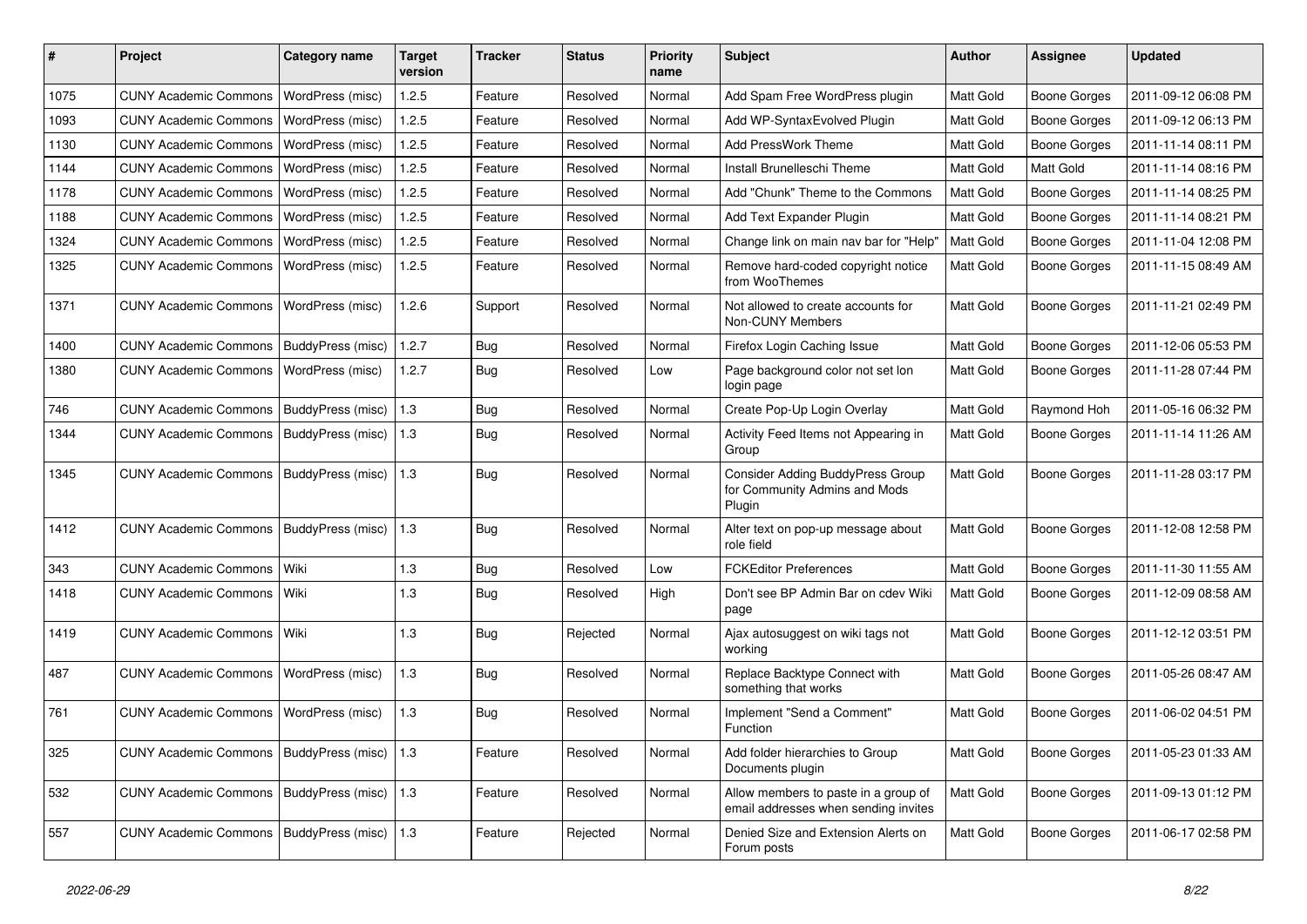| #    | Project                      | <b>Category name</b>     | <b>Target</b><br>version | <b>Tracker</b> | <b>Status</b> | <b>Priority</b><br>name | <b>Subject</b>                                                                     | <b>Author</b> | <b>Assignee</b>     | <b>Updated</b>      |
|------|------------------------------|--------------------------|--------------------------|----------------|---------------|-------------------------|------------------------------------------------------------------------------------|---------------|---------------------|---------------------|
| 643  | <b>CUNY Academic Commons</b> | BuddyPress (misc)        | 1.3                      | Feature        | Resolved      | Normal                  | Create Mechanism to Require People<br>to Fill Out New Identity Profile Field       | Matt Gold     | <b>Boone Gorges</b> | 2011-10-19 01:50 PM |
| 648  | <b>CUNY Academic Commons</b> | BuddyPress (misc)        | 1.3                      | Feature        | Resolved      | Normal                  | Create Print functionality for<br><b>BuddyPress Docs</b>                           | Matt Gold     | <b>Boone Gorges</b> | 2011-07-19 11:46 AM |
| 649  | <b>CUNY Academic Commons</b> | BuddyPress (misc)        | 1.3                      | Feature        | Resolved      | Normal                  | Create Copy All button for BuddyPress<br>Docs                                      | Matt Gold     | <b>Boone Gorges</b> | 2011-09-13 11:59 AM |
| 697  | <b>CUNY Academic Commons</b> | <b>BuddyPress (misc)</b> | 1.3                      | Feature        | Resolved      | Normal                  | Member request: Indented text in<br>Forum Posts                                    | Matt Gold     | <b>Boone Gorges</b> | 2011-09-13 03:29 PM |
| 774  | <b>CUNY Academic Commons</b> | <b>BuddyPress (misc)</b> | 1.3                      | Feature        | Resolved      | Normal                  | Consider Allowing Email to Be Sent<br><b>Between Unfriended Members</b>            | Matt Gold     | <b>Boone Gorges</b> | 2011-06-16 04:06 PM |
| 906  | <b>CUNY Academic Commons</b> | <b>BuddyPress (misc)</b> | 1.3                      | Feature        | Resolved      | Low                     | Allow users to edit BP Doc comments                                                | Matt Gold     | <b>Boone Gorges</b> | 2011-09-14 01:27 AM |
| 1256 | <b>CUNY Academic Commons</b> | BuddyPress (misc)        | 1.3                      | Feature        | Resolved      | Normal                  | Enable BP Docs by default on<br>Commons groups                                     | Matt Gold     | <b>Boone Gorges</b> | 2011-11-15 02:27 PM |
| 1394 | <b>CUNY Academic Commons</b> | BuddyPress (misc)        | 1.3                      | Feature        | Rejected      | Normal                  | Update Filters to include new BP<br>Profile roles                                  | Matt Gold     | <b>Boone Gorges</b> | 2011-12-09 07:11 AM |
| 764  | <b>CUNY Academic Commons</b> | WordPress (misc)         | 1.3                      | Feature        | Resolved      | Normal                  | Install "Email Users" Plugin                                                       | Matt Gold     | <b>Boone Gorges</b> | 2011-09-13 11:35 AM |
| 771  | <b>CUNY Academic Commons</b> | WordPress (misc)         | 1.3                      | Feature        | Rejected      | Normal                  | Create Tool to Display Users in Order<br>of ID# in Dashboard                       | Matt Gold     | <b>Boone Gorges</b> | 2011-05-24 08:57 AM |
| 1106 | <b>CUNY Academic Commons</b> | WordPress (misc)         | 1.3                      | Feature        | Resolved      | Normal                  | <b>Extended Super Admins</b>                                                       | Matt Gold     | <b>Boone Gorges</b> | 2011-11-15 02:06 PM |
| 1132 | <b>CUNY Academic Commons</b> | WordPress (misc)         | 1.3                      | Feature        | Rejected      | Normal                  | Consider adding a forum plugin for<br>blogs                                        | Matt Gold     | <b>Boone Gorges</b> | 2011-11-17 10:51 PM |
| 1134 | <b>CUNY Academic Commons</b> | WordPress (misc)         | 1.3                      | Feature        | Resolved      | Normal                  | Build Flexibility for Image Choices into<br><b>Featured Content Widget</b>         | Matt Gold     | <b>Boone Gorges</b> | 2011-11-30 02:27 AM |
| 1146 | <b>CUNY Academic Commons</b> | WordPress (misc)         | 1.3                      | Feature        | Resolved      | Normal                  | Add Shaken Grid Theme to Site                                                      | Matt Gold     | Matt Gold           | 2011-11-28 03:27 PM |
| 1329 | <b>CUNY Academic Commons</b> | WordPress (misc)         | 1.3                      | Feature        | Resolved      | Normal                  | Create Plugin to Make it Easier to Add<br>Users to a Blog                          | Matt Gold     | <b>Boone Gorges</b> | 2011-12-15 08:43 AM |
| 1437 | <b>CUNY Academic Commons</b> | WordPress (misc)         | 1.3                      | Feature        | Resolved      | Normal                  | Add FD Footnotes Plugin                                                            | Matt Gold     | Boone Gorges        | 2011-12-14 01:00 PM |
| 1451 | <b>CUNY Academic Commons</b> | BuddyPress (misc)        | 1.3.1                    | Bug            | Resolved      | Normal                  | Social Media Profile Icons Not<br>Showing Up Automatically?                        | Matt Gold     | <b>Boone Gorges</b> | 2011-12-15 07:06 PM |
| 1455 | <b>CUNY Academic Commons</b> | <b>BuddyPress</b> (misc) | 1.3.1                    | Bug            | Resolved      | Normal                  | Errant error message on Groups page                                                | Matt Gold     | <b>Boone Gorges</b> | 2011-12-16 02:05 PM |
| 1464 | <b>CUNY Academic Commons</b> | Upgrades                 | 1.3.1                    | <b>Bug</b>     | Rejected      | Normal                  | UserVoice Account linked to wrong<br>account                                       | Matt Gold     | <b>Boone Gorges</b> | 2011-12-19 09:40 AM |
| 1438 | <b>CUNY Academic Commons</b> | WordPress (misc)         | 1.3.1                    | Feature        | Resolved      | Normal                  | Add WP-Print Plugin                                                                | Matt Gold     | Boone Gorges        | 2011-12-15 02:49 PM |
| 1439 | <b>CUNY Academic Commons</b> | WordPress (misc)         | 1.3.1                    | Feature        | Resolved      | Normal                  | Add WP Hide Post Plugin                                                            | Matt Gold     | Boone Gorges        | 2011-12-15 02:50 PM |
| 1440 | <b>CUNY Academic Commons</b> | WordPress (misc)         | 1.3.1                    | Feature        | Resolved      | Normal                  | Add Custom Sidebar Plugin                                                          | Matt Gold     | <b>Boone Gorges</b> | 2011-12-15 02:46 PM |
| 1459 | <b>CUNY Academic Commons</b> | WordPress (misc)         | 1.3.1                    | Feature        | Resolved      | Normal                  | Create "no image" option for featured<br>blog posts on featured homepage<br>widget | Matt Gold     | Boone Gorges        | 2011-12-19 11:25 AM |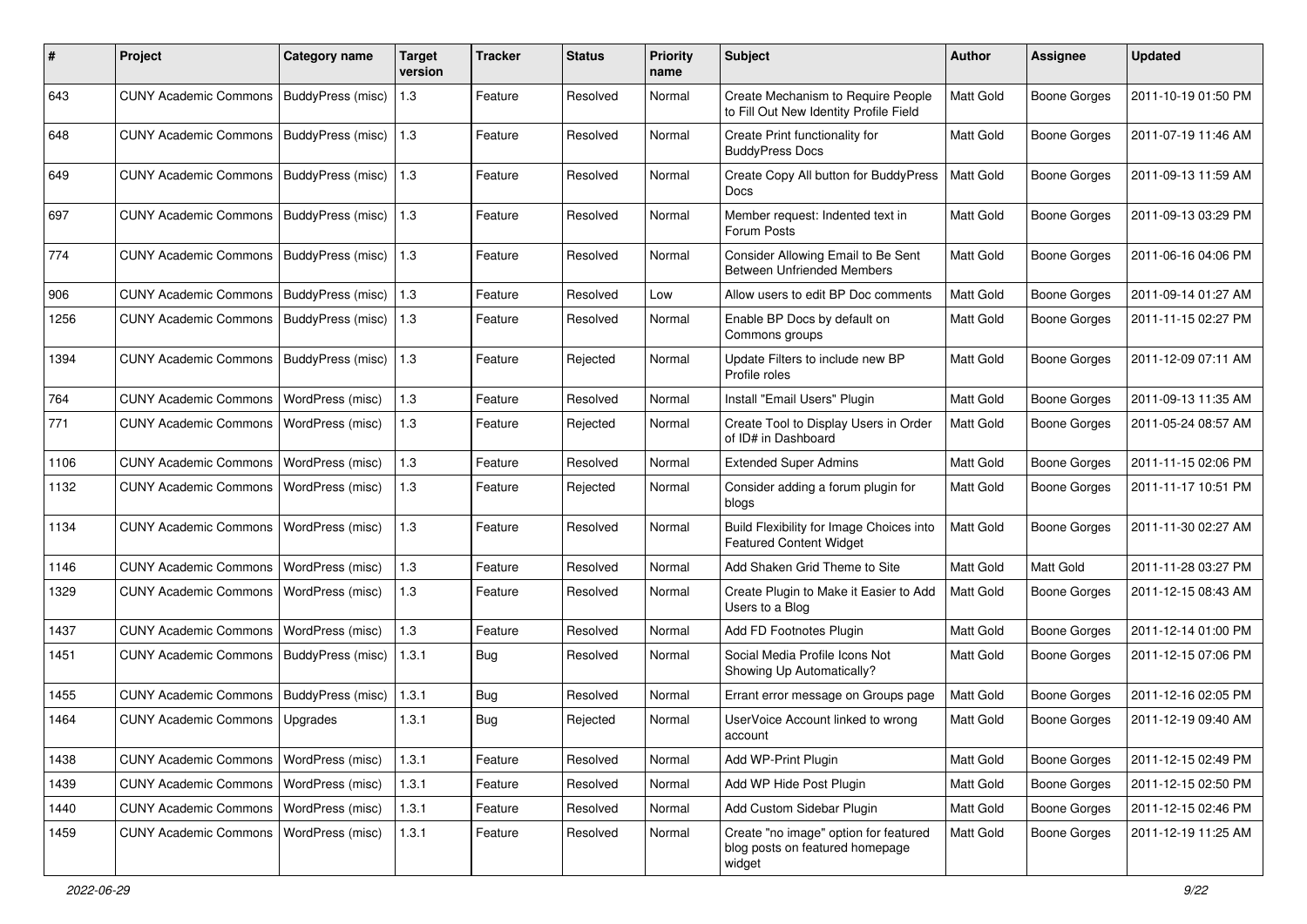| ∦    | Project                                   | <b>Category name</b>    | <b>Target</b><br>version | Tracker    | <b>Status</b> | <b>Priority</b><br>name | Subject                                                       | <b>Author</b>    | Assignee            | <b>Updated</b>      |
|------|-------------------------------------------|-------------------------|--------------------------|------------|---------------|-------------------------|---------------------------------------------------------------|------------------|---------------------|---------------------|
| 1472 | <b>CUNY Academic Commons</b>              | WordPress (misc)        | 1.3.2                    | Feature    | Resolved      | Normal                  | Update/Activate Akismet with newly<br>purchased cuny-wide key | Matt Gold        | <b>Boone Gorges</b> | 2012-01-14 08:59 AM |
| 1488 | <b>CUNY Academic Commons</b>              | BuddyPress (misc)       | 1.3.3                    | Bug        | Resolved      | Normal                  | Unable to edit forum post                                     | Matt Gold        | <b>Boone Gorges</b> | 2012-01-10 07:20 PM |
| 1495 | <b>CUNY Academic Commons</b>              | BuddyPress (misc)       | 1.3.3                    | <b>Bug</b> | Rejected      | Low                     | Newest Member Filter on homepage<br>not working               | Matt Gold        | <b>Boone Gorges</b> | 2011-12-22 11:29 AM |
| 1498 | <b>CUNY Academic Commons</b>              | BuddyPress (misc)       | 1.3.3                    | <b>Bug</b> | Resolved      | Normal                  | Non-Logged in User Redirect Feature<br>not working            | Matt Gold        | <b>Boone Gorges</b> | 2012-01-11 04:57 PM |
| 1503 | <b>CUNY Academic Commons</b>              | BuddyPress (misc)       | 1.3.3                    | Bug        | Resolved      | Normal                  | File list not showing file descriptions                       | Matt Gold        | Boone Gorges        | 2012-01-10 07:28 PM |
| 1482 | <b>CUNY Academic Commons</b>              | WordPress (misc)        | 1.3.3                    | <b>Bug</b> | Resolved      | Normal                  | News page twitter feed error                                  | Matt Gold        | Boone Gorges        | 2012-01-10 06:53 PM |
| 1483 | <b>CUNY Academic Commons</b>              | WordPress (misc)        | 1.3.3                    | <b>Bug</b> | Resolved      | Normal                  | News page not showing posts from<br>News blog                 | Matt Gold        | <b>Boone Gorges</b> | 2012-01-10 06:55 PM |
| 1487 | <b>CUNY Academic Commons</b>              | BuddyPress (misc)       | 1.3.3                    | Feature    | Resolved      | Normal                  | Bug when using Featured Widget to<br>display a page           | Matt Gold        | <b>Boone Gorges</b> | 2012-01-10 10:05 PM |
| 1507 | <b>CUNY Academic Commons</b>              | BuddyPress (misc)       | 1.3.3                    | Feature    | Resolved      | Normal                  | Add Custom Sidebar Plugin                                     | Matt Gold        | <b>Boone Gorges</b> | 2012-01-10 07:30 PM |
| 1477 | <b>CUNY Academic Commons</b>              | <b>WordPress (misc)</b> | 1.3.3                    | Feature    | Resolved      | Normal                  | Expand recent blog post listing on<br>homepage                | Matt Gold        | Boone Gorges        | 2012-01-10 06:09 PM |
| 1531 | <b>CUNY Academic Commons</b>              | WordPress (misc)        | 1.3.4                    | <b>Bug</b> | Resolved      | Urgent                  | Commons Only Viewable to Logged-In<br><b>Viewers</b>          | Matt Gold        | Boone Gorges        | 2012-01-12 12:50 AM |
| 1541 | <b>CUNY Academic Commons</b>              | WordPress (misc)        | 1.3.4                    | Feature    | Resolved      | Normal                  | Add UserVoice embed code                                      | Matt Gold        | <b>Boone Gorges</b> | 2012-01-13 10:17 AM |
| 1545 | <b>CUNY Academic Commons</b>              | BuddyPress (misc)       | 1.3.5                    | <b>Bug</b> | Resolved      | Normal                  | Problem with BP Doc Comment Edit<br>Icon in Forums            | <b>Matt Gold</b> | Boone Gorges        | 2012-01-16 06:14 PM |
| 1546 | <b>CUNY Academic Commons</b>              | BuddyPress (misc)       | 1.3.5                    | <b>Bug</b> | Resolved      | Low                     | Unable to view comparative document<br>history in BP Docs     | Matt Gold        | <b>Boone Gorges</b> | 2012-01-17 06:13 PM |
| 1547 | <b>CUNY Academic Commons</b>              | WordPress (misc)        | 1.3.5                    | <b>Bug</b> | Resolved      | High                    | Spam Registrations                                            | Matt Gold        | Boone Gorges        | 2012-01-16 08:23 PM |
| 1549 | <b>CUNY Academic Commons</b>              | WordPress (misc)        | 1.3.5                    | Bug        | Resolved      | Normal                  | Add SOPA Protest Plugin                                       | Matt Gold        | Boone Gorges        | 2012-01-17 06:19 PM |
| 1551 | <b>CUNY Academic Commons</b>              | WordPress (misc)        | 1.3.5                    | <b>Bug</b> | Resolved      | Normal                  | Create Front-Page SOPA Protest page                           | Matt Gold        | <b>Boone Gorges</b> | 2012-01-17 09:32 PM |
| 1550 | <b>CUNY Academic Commons</b>              | WordPress (misc)        | 1.3.5.1                  | Feature    | Resolved      | Normal                  | Please add Simplicity Theme to<br>Commons                     | Matt Gold        | <b>Boone Gorges</b> | 2012-01-18 09:58 AM |
| 1555 | <b>CUNY Academic Commons</b>              | BuddyPress (misc)       | 1.3.6                    | Bug        | Resolved      | Low                     | Sticky forum post shows up twice in<br>post listings          | Matt Gold        | Boone Gorges        | 2012-02-08 06:44 PM |
| 1558 | CUNY Academic Commons   BuddyPress (misc) |                         | 1.3.6                    | <b>Bug</b> | Resolved      | Normal                  | Login Issues                                                  | Matt Gold        | <b>Boone Gorges</b> | 2012-02-08 06:40 PM |
| 1571 | <b>CUNY Academic Commons</b>              | BuddyPress (misc)       | 1.3.6                    | Bug        | Resolved      | Low                     | Non-CUNY Sign-Up Code Pages<br>Published                      | Matt Gold        | Boone Gorges        | 2012-02-08 04:46 PM |
| 1554 | CUNY Academic Commons   WordPress (misc)  |                         | 1.3.6                    | Bug        | Resolved      | Normal                  | User reports infinite redirect issue on<br>blog               | Matt Gold        | Boone Gorges        | 2012-01-19 07:58 AM |
| 1556 | CUNY Academic Commons   BuddyPress (misc) |                         | 1.3.6                    | Feature    | Rejected      | Normal                  | New option for College profile field                          | Matt Gold        | <b>Boone Gorges</b> | 2012-01-19 08:12 AM |
| 1616 | <b>CUNY Academic Commons</b>              | BuddyPress (misc)       | 1.3.7                    | Bug        | Resolved      | Low                     | BP Docs timeout issue                                         | Matt Gold        | <b>Boone Gorges</b> | 2012-02-21 03:23 PM |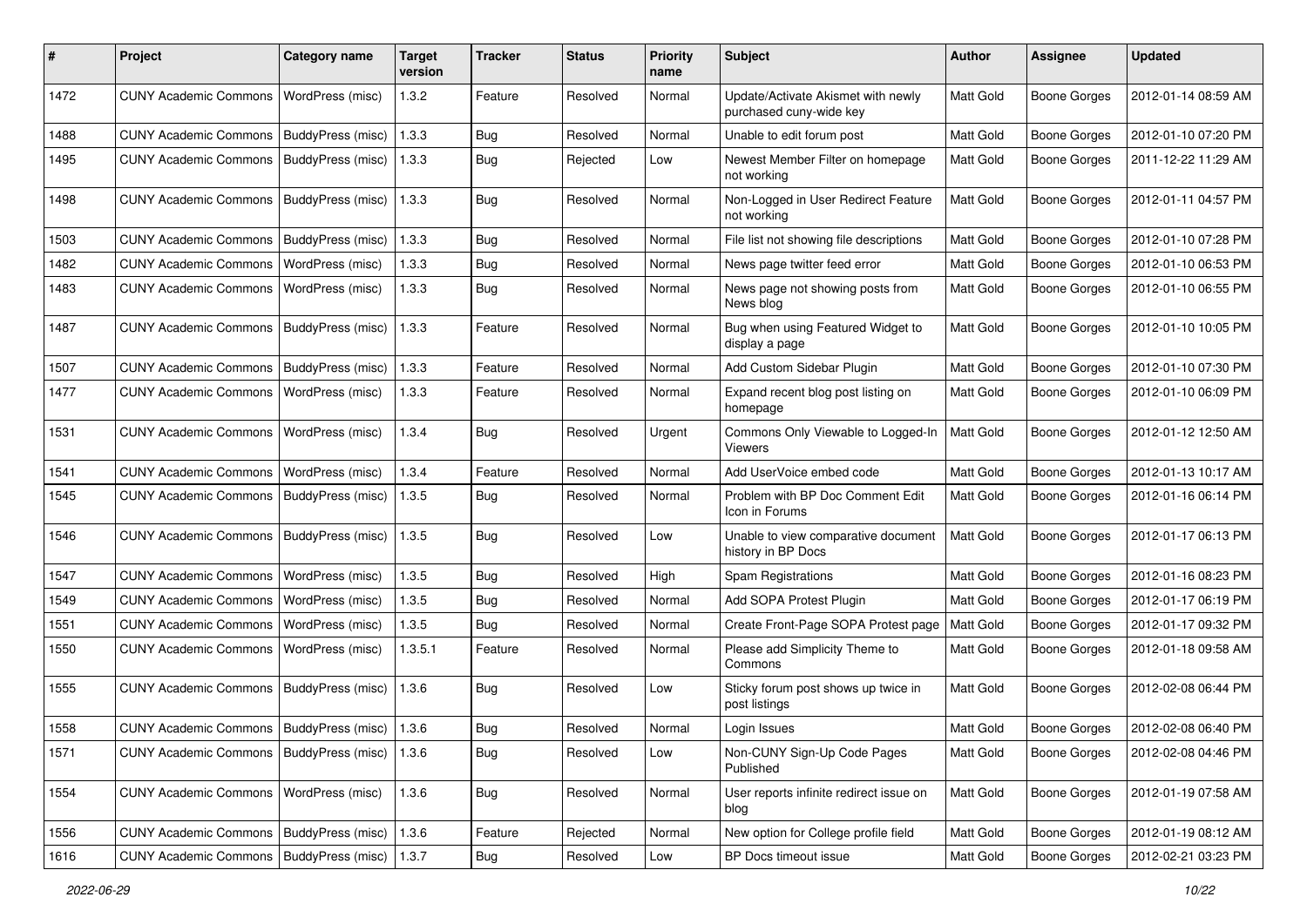| $\#$ | Project                                   | <b>Category name</b>     | <b>Target</b><br>version | <b>Tracker</b> | <b>Status</b> | <b>Priority</b><br>name | Subject                                                                               | <b>Author</b> | <b>Assignee</b>     | <b>Updated</b>      |
|------|-------------------------------------------|--------------------------|--------------------------|----------------|---------------|-------------------------|---------------------------------------------------------------------------------------|---------------|---------------------|---------------------|
| 1638 | <b>CUNY Academic Commons</b>              | WordPress (misc)         | 1.3.7                    | Feature        | Rejected      | Urgent                  | Make Clean Child Theme Available<br>only to ARC blog                                  | Matt Gold     | <b>Boone Gorges</b> | 2012-02-21 02:39 PM |
| 1639 | <b>CUNY Academic Commons</b>              | WordPress (misc)         | 1.3.7                    | Feature        | Resolved      | Urgent                  | Add WP-Cumulus Plugin                                                                 | Matt Gold     | <b>Boone Gorges</b> | 2012-02-21 02:32 PM |
| 1640 | <b>CUNY Academic Commons</b>              | WordPress (misc)         | 1.3.7                    | Feature        | Resolved      | Urgent                  | Add Jetpack plugin                                                                    | Matt Gold     | <b>Boone Gorges</b> | 2012-02-21 02:30 PM |
| 1641 | <b>CUNY Academic Commons</b>              | WordPress (misc)         | 1.3.7                    | Feature        | Resolved      | Urgent                  | Create shortcode to embed fora.tv<br>videos                                           | Matt Gold     | <b>Boone Gorges</b> | 2012-02-21 05:22 PM |
| 1473 | <b>CUNY Academic Commons</b>              | WordPress (misc)         | 1.3.7                    | Outreach       | Resolved      | Normal                  | Create News Blog Post on Akismet for<br>CUNY                                          | Matt Gold     | Matt Gold           | 2012-02-08 08:31 PM |
| 1637 | <b>CUNY Academic Commons</b>              | WordPress (misc)         | 1.3.7.1                  | Feature        | Resolved      | Urgent                  | Add Clean Child Theme for ARC<br>Project                                              | Matt Gold     | <b>Boone Gorges</b> | 2012-02-21 06:13 PM |
| 1648 | <b>CUNY Academic Commons</b>              | BuddyPress (misc)        | 1.3.9                    | Feature        | Resolved      | Urgent                  | <b>Add Password Protect WordPress</b><br>Plugin                                       | Matt Gold     |                     | 2012-02-24 10:22 AM |
| 1663 | <b>CUNY Academic Commons</b>              | BuddyPress (misc)        | 1.3.9                    | Support        | Resolved      | Normal                  | Please add info on Private --> Public<br>Group Announcement Functionality to<br>Codex | Matt Gold     | Sarah Morgano       | 2012-03-01 10:26 AM |
| 1657 | <b>CUNY Academic Commons</b>              | BuddyPress (misc)        | 1.3.10                   | Bug            | Resolved      | Normal                  | Caching Issues                                                                        | Matt Gold     |                     | 2012-04-04 10:17 AM |
| 1794 | <b>CUNY Academic Commons</b>              | BuddyPress (misc)        | 1.3.10                   | Bug            | Resolved      | Normal                  | Remove "Notice anything new"<br>notification                                          | Matt Gold     | <b>Boone Gorges</b> | 2012-03-29 09:45 PM |
| 1754 | <b>CUNY Academic Commons</b>              | WordPress (misc)         | 1.3.10                   | Bug            | Resolved      | High                    | Members receiving dev site comment<br>spam                                            | Matt Gold     | <b>Boone Gorges</b> | 2012-03-20 01:05 PM |
| 1614 | <b>CUNY Academic Commons</b>              | BuddyPress (misc)        | 1.3.11                   | Bug            | Resolved      | Normal                  | Non-CUNY Sign-Up Code Disappears<br><b>After Creation</b>                             | Matt Gold     | <b>Boone Gorges</b> | 2012-04-05 01:50 AM |
| 1672 | <b>CUNY Academic Commons</b>              | BuddyPress (misc)        | 1.3.11                   | <b>Bug</b>     | Resolved      | Normal                  | Activity replies in groups                                                            | Matt Gold     | <b>Boone Gorges</b> | 2012-04-04 09:37 AM |
| 1784 | <b>CUNY Academic Commons</b>              | BuddyPress (misc)        | 1.3.11                   | Bug            | Resolved      | Normal                  | Date/Content Problems on Forum<br>digest emails                                       | Matt Gold     | <b>Boone Gorges</b> | 2012-04-03 08:28 PM |
| 1802 | <b>CUNY Academic Commons</b>              | WordPress (misc)         | 1.3.11                   | Bug            | Resolved      | Low                     | Incorrect Page Title on Blogs Page                                                    | Matt Gold     | <b>Boone Gorges</b> | 2012-04-03 08:28 PM |
| 1808 | <b>CUNY Academic Commons</b>              | WordPress (misc)         | 1.3.11                   | <b>Bug</b>     | Resolved      | Normal                  | New title page titles                                                                 | Matt Gold     | <b>Boone Gorges</b> | 2012-04-04 08:39 AM |
| 1809 | <b>CUNY Academic Commons</b>              | WordPress (misc)         | 1.3.11                   | Feature        | Resolved      | Normal                  | Add CataBlog Plugin                                                                   | Matt Gold     | <b>Boone Gorges</b> | 2012-04-04 10:03 AM |
| 1812 | <b>CUNY Academic Commons</b>              | WordPress (misc)         | 1.3.11                   | Feature        | Resolved      | Normal                  | Please remove Catablog plugin                                                         | Matt Gold     | <b>Boone Gorges</b> | 2012-04-05 07:36 PM |
| 1818 | <b>CUNY Academic Commons</b>              | WordPress (misc)         | 1.3.12                   | Feature        | Resolved      | High                    | Add news announcement scroll plugin                                                   | Matt Gold     | <b>Boone Gorges</b> | 2012-04-09 03:15 PM |
| 1560 | CUNY Academic Commons   BuddyPress (misc) |                          | 1.3.12                   | Outreach       | Resolved      | Normal                  | Add social media icons/info to About<br>page and Contact Us page                      | Matt Gold     | <b>Boone Gorges</b> | 2012-04-12 09:07 AM |
| 1561 | <b>CUNY Academic Commons</b>              | WordPress (misc)         | 1.3.12                   | Outreach       | Resolved      | Normal                  | Add Social Media Icons back to top of<br>side column of News page                     | Matt Gold     | Boone Gorges        | 2012-04-12 04:39 PM |
| 1859 | <b>CUNY Academic Commons</b>              | <b>BuddyPress (misc)</b> | 1.3.13                   | Bug            | Resolved      | Low                     | Orthographical error on page in the<br>sign-up process                                | Matt Gold     | Boone Gorges        | 2012-05-02 11:43 AM |
| 1881 | CUNY Academic Commons   BuddyPress (misc) |                          | 1.3.13                   | <b>Bug</b>     | Resolved      | Low                     | Double forum notification received                                                    | Matt Gold     | Boone Gorges        | 2012-05-22 02:51 PM |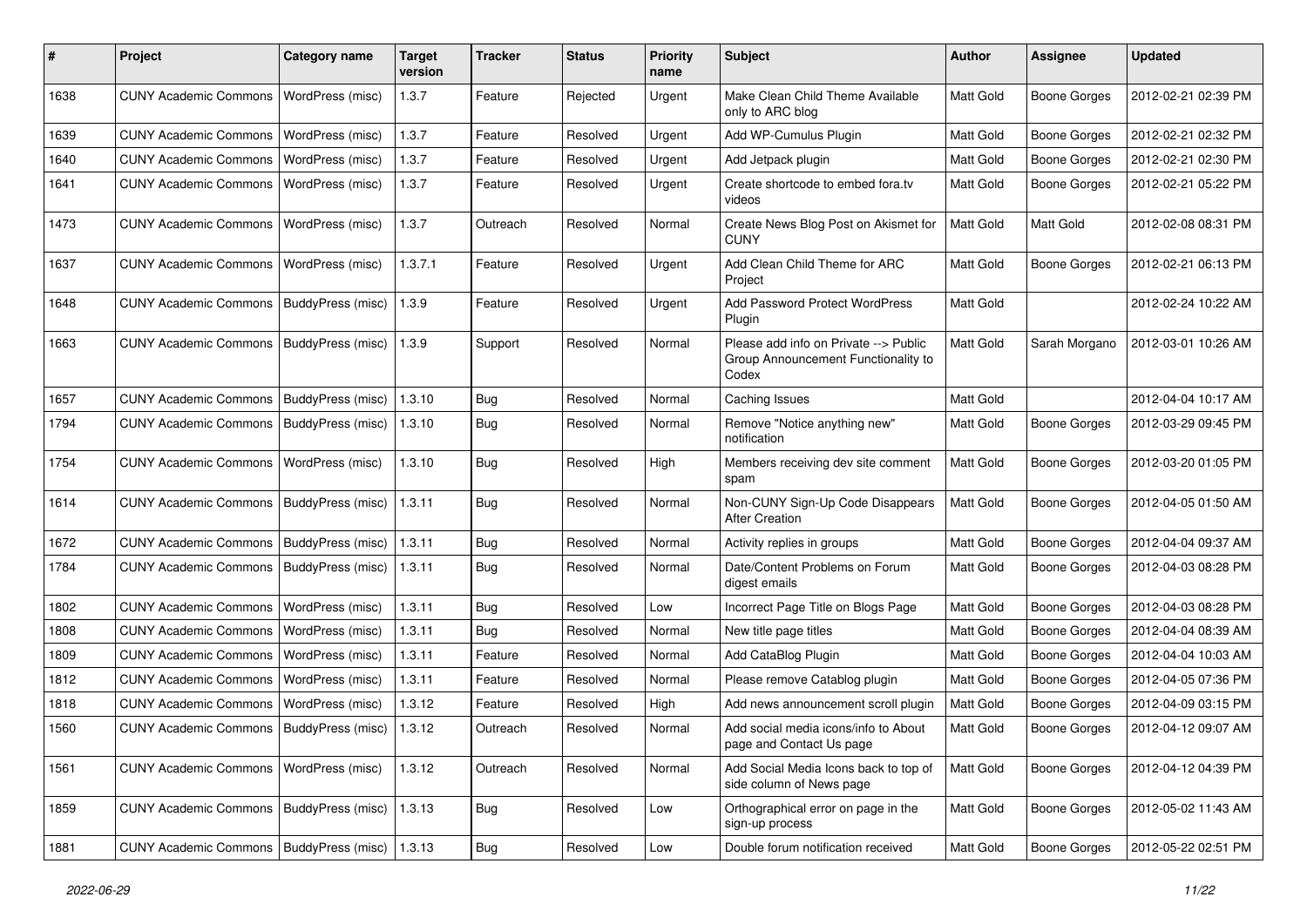| #    | Project                                         | Category name     | <b>Target</b><br>version | <b>Tracker</b> | <b>Status</b> | <b>Priority</b><br>name | <b>Subject</b>                                                              | <b>Author</b>    | Assignee            | <b>Updated</b>      |
|------|-------------------------------------------------|-------------------|--------------------------|----------------|---------------|-------------------------|-----------------------------------------------------------------------------|------------------|---------------------|---------------------|
| 1872 | <b>CUNY Academic Commons</b>                    | WordPress (misc)  | 1.3.13                   | <b>Bug</b>     | Resolved      | Normal                  | Update Woo Framework                                                        | Matt Gold        | <b>Boone Gorges</b> | 2012-05-22 11:36 AM |
| 1885 | <b>CUNY Academic Commons</b>                    | WordPress (misc)  | 1.3.13                   | Bug            | Resolved      | Normal                  | TinyMCE button error                                                        | Matt Gold        | <b>Boone Gorges</b> | 2012-05-17 11:15 AM |
| 1886 | <b>CUNY Academic Commons</b>                    | WordPress (misc)  | 1.3.13                   | Bug            | Rejected      | Low                     | Test reliability of firestats plugin                                        | Matt Gold        | Boone Gorges        | 2012-05-09 09:37 PM |
| 1912 | <b>CUNY Academic Commons</b>                    | WordPress (misc)  | 1.3.13                   | Bug            | Resolved      | Normal                  | Install the VéritéCo Timeline Plugin                                        | Matt Gold        | Boone Gorges        | 2012-05-23 04:13 PM |
| 1197 | <b>CUNY Academic Commons</b>                    |                   | 1.3.13                   | Feature        | Resolved      | Low                     | <b>Remove Quotation Marks from Email</b><br>Notifications of Uploaded Files | Matt Gold        | Boone Gorges        | 2012-04-16 03:11 PM |
| 1863 | <b>CUNY Academic Commons</b>                    | WordPress (misc)  | 1.3.13                   | Feature        | Resolved      | Normal                  | Add WP Publication Repository plugin                                        | Matt Gold        | <b>Boone Gorges</b> | 2012-05-10 01:57 AM |
| 1889 | <b>CUNY Academic Commons</b>                    | WordPress (misc)  | 1.3.13                   | Feature        | Resolved      | Normal                  | Add jQuery Lightbox plugin                                                  | Matt Gold        | Boone Gorges        | 2012-05-17 11:11 AM |
| 1911 | <b>CUNY Academic Commons</b>                    | WordPress (misc)  | 1.3.13                   | Feature        | Resolved      | Normal                  | <b>Install TheThe Tabs and Accordions</b><br>Plugin                         | Matt Gold        | Boone Gorges        | 2012-05-23 04:13 PM |
| 1462 | <b>CUNY Academic Commons</b>                    | WordPress (misc)  | 1.3.13                   | Support        | Resolved      | Normal                  | Allowing registration by cuny.tv<br>domains                                 | Matt Gold        | Boone Gorges        | 2012-05-02 12:16 PM |
| 1916 | <b>CUNY Academic Commons</b>                    | WordPress (misc)  | 1.3.14                   | Bug            | Resolved      | High                    | Images Breaking on Help Blog and<br><b>Ground Control</b>                   | Matt Gold        | <b>Boone Gorges</b> | 2012-05-26 07:54 PM |
| 1930 | <b>CUNY Academic Commons</b>                    | WordPress (misc)  | 1.3.14                   | Feature        | Resolved      | Normal                  | <b>Install CollabPress</b>                                                  | Matt Gold        | <b>Boone Gorges</b> | 2012-06-12 08:44 AM |
| 1933 | <b>CUNY Academic Commons</b>                    | WordPress (misc)  | 1.3.14                   | Feature        | Resolved      | Normal                  | Add WP-Markdown Plugin                                                      | Matt Gold        | Boone Gorges        | 2012-06-12 08:56 AM |
| 1934 | <b>CUNY Academic Commons</b>                    | WordPress (misc)  | 1.3.14                   | Feature        | Resolved      | Normal                  | Add Q and A Plugin                                                          | Matt Gold        | <b>Boone Gorges</b> | 2012-06-12 09:12 AM |
| 1953 | <b>CUNY Academic Commons</b>                    | BuddyPress (misc) | 1.3.15                   | Bug            | Resolved      | Normal                  | Email forum notification formatting<br>issue                                | Matt Gold        | <b>Boone Gorges</b> | 2012-06-21 03:32 PM |
| 1990 | <b>CUNY Academic Commons</b>                    | BuddyPress (misc) | 1.3.17                   | <b>Bug</b>     | Resolved      | Low                     | In Forum post list, member avatar<br>partially obscures member name         | <b>Matt Gold</b> | <b>Boone Gorges</b> | 2012-07-29 08:42 PM |
| 1995 | <b>CUNY Academic Commons</b>                    | WordPress (misc)  | 1.3.17                   | Bug            | Rejected      | High                    | Featured Content Box Only Rendering<br>on Login                             | Matt Gold        | <b>Boone Gorges</b> | 2012-07-15 10:21 AM |
| 1411 | <b>CUNY Academic Commons</b>                    | BuddyPress (misc) | 1.3.17                   | Feature        | Resolved      | Low                     | <b>Deleting Docs</b>                                                        | Matt Gold        | <b>Boone Gorges</b> | 2012-07-02 12:43 PM |
| 2007 | <b>CUNY Academic Commons</b>                    | WordPress (misc)  | 1.3.17                   | Feature        | Resolved      | Normal                  | Add Events Manager Plugin                                                   | Matt Gold        | <b>Boone Gorges</b> | 2012-07-30 09:19 AM |
| 1401 | <b>CUNY Academic Commons</b>                    | BuddyPress (misc) | 1.4                      | <b>Bug</b>     | Resolved      | Low                     | Avoiding really long blog names                                             | Matt Gold        | Dominic Giglio      | 2012-07-16 01:02 PM |
| 1979 | <b>CUNY Academic Commons</b>                    | BuddyPress (misc) | 1.4                      | Bug            | Rejected      | Normal                  | Received two notifications of an activity<br>update                         | Matt Gold        | Boone Gorges        | 2012-07-12 10:43 AM |
| 2018 | <b>CUNY Academic Commons</b>                    | WordPress (misc)  | 1.4                      | <b>Bug</b>     | Resolved      | High                    | WP Nav Bar Overflow                                                         | Matt Gold        | <b>Boone Gorges</b> | 2012-08-06 12:58 PM |
| 2019 | CUNY Academic Commons   WordPress (misc)        |                   | 1.4                      | <b>Bug</b>     | Resolved      | High                    | Unable to Add New User to Blog                                              | <b>Matt Gold</b> | <b>Boone Gorges</b> | 2012-08-08 04:21 PM |
| 120  | CUNY Academic Commons   BuddyPress (misc)   1.4 |                   |                          | Feature        | Resolved      | Normal                  | <b>Consider Adding Privacy Options</b><br><b>Plugin for Profiles</b>        | Matt Gold        | <b>Boone Gorges</b> | 2015-11-12 01:02 AM |
| 1199 | CUNY Academic Commons   BuddyPress (misc)   1.4 |                   |                          | Feature        | Resolved      | Normal                  | Add Option for Open Text Field to BP<br>Profile Checkbox Fields             | Matt Gold        | <b>Boone Gorges</b> | 2012-08-01 05:23 PM |
| 1390 | <b>CUNY Academic Commons</b>                    | BuddyPress (misc) | 1.4                      | Feature        | Resolved      | Normal                  | Show "Kitchen Sink" by Default in<br>TinyMCE                                | Matt Gold        | Dominic Giglio      | 2012-02-28 10:37 AM |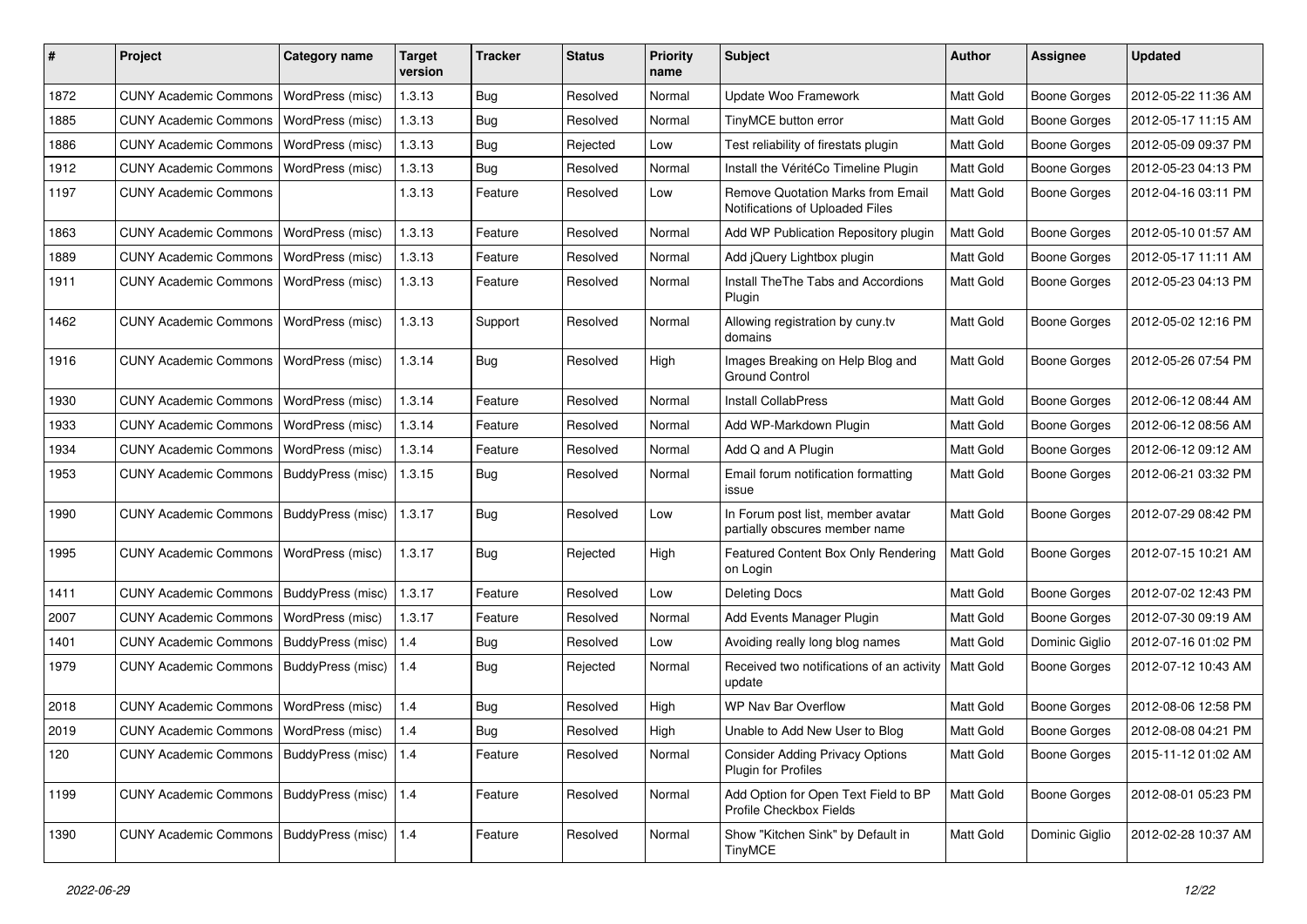| #    | Project                                           | <b>Category name</b> | <b>Target</b><br>version | <b>Tracker</b> | <b>Status</b> | <b>Priority</b><br>name | Subject                                                                             | <b>Author</b> | <b>Assignee</b>     | <b>Updated</b>      |
|------|---------------------------------------------------|----------------------|--------------------------|----------------|---------------|-------------------------|-------------------------------------------------------------------------------------|---------------|---------------------|---------------------|
| 1457 | <b>CUNY Academic Commons</b>                      | BuddyPress (misc)    | 1.4                      | Feature        | Resolved      | Low                     | Allow people to clear old status<br>updates                                         | Matt Gold     | Dominic Giglio      | 2012-04-24 10:35 AM |
| 1504 | <b>CUNY Academic Commons</b>                      | BuddyPress (misc)    | 1.4                      | Feature        | Resolved      | Normal                  | Allow members to choose multiple<br>colleges on Profile pages                       | Matt Gold     | <b>Boone Gorges</b> | 2012-08-01 03:34 PM |
| 1505 | <b>CUNY Academic Commons</b>                      | BuddyPress (misc)    | 1.4                      | Feature        | Duplicate     | Normal                  | Allow members to clear past status<br>updates                                       | Matt Gold     | <b>Boone Gorges</b> | 2012-04-06 04:42 PM |
| 2008 | <b>CUNY Academic Commons</b>                      | BuddyPress (misc)    | 1.4                      | Feature        | Resolved      | Normal                  | Show Recently Active Users on<br>Commons Homepage                                   | Matt Gold     | Raymond Hoh         | 2012-08-01 05:23 PM |
| 1557 | <b>CUNY Academic Commons</b>                      | WordPress (misc)     | 1.4                      | Feature        | Resolved      | Normal                  | Confirmation Message on Adding New<br>Users to Blog                                 | Matt Gold     | <b>Boone Gorges</b> | 2012-05-31 01:53 AM |
| 1623 | <b>CUNY Academic Commons</b>                      | WordPress (misc)     | 1.4                      | Feature        | Resolved      | Low                     | Install Anthologize                                                                 | Matt Gold     | <b>Boone Gorges</b> | 2012-08-01 03:25 PM |
| 1867 | <b>CUNY Academic Commons</b>                      | WordPress (misc)     | 1.4                      | Feature        | Resolved      | Normal                  | Homepage redesign join/login/tour<br>space                                          | Matt Gold     | Raymond Hoh         | 2012-08-07 01:49 PM |
| 1999 | <b>CUNY Academic Commons</b>                      | WordPress (misc)     | 1.4                      | Feature        | Resolved      | Normal                  | <b>Update Registration Page</b>                                                     | Matt Gold     | <b>Boone Gorges</b> | 2012-08-01 08:11 AM |
| 2015 | <b>CUNY Academic Commons</b>                      | WordPress (misc)     | 1.4                      | Feature        | Resolved      | Low                     | <b>Add Minimatica Theme</b>                                                         | Matt Gold     | <b>Boone Gorges</b> | 2012-08-06 01:33 PM |
| 1629 | <b>CUNY Academic Commons</b>                      | BuddyPress (misc)    | 1.4                      | Support        | Resolved      | Normal                  | Deleting Group Announcements                                                        | Matt Gold     | Dominic Giglio      | 2012-07-16 12:26 PM |
| 2036 | <b>CUNY Academic Commons</b>                      | WordPress (misc)     | 1.4.1                    | Bug            | Resolved      | Normal                  | Drop-down styling error                                                             | Matt Gold     | Raymond Hoh         | 2012-08-11 01:31 PM |
| 2040 | <b>CUNY Academic Commons</b>                      | BuddyPress (misc)    | 1.4.2                    | Bug            | Resolved      | Normal                  | RBE on BP Docs Edits?                                                               | Matt Gold     | <b>Boone Gorges</b> | 2012-08-14 08:13 AM |
| 2041 | <b>CUNY Academic Commons</b>                      | BuddyPress (misc)    | 1.4.2                    | <b>Bug</b>     | Resolved      | Low                     | Vertical Alignment on BP Doc "delete"<br>hoverlink                                  | Matt Gold     | <b>Boone Gorges</b> | 2012-08-13 10:54 PM |
| 2034 | <b>CUNY Academic Commons</b>                      | WordPress (misc)     | 1.4.2                    | Bug            | Resolved      | Urgent                  | Spacing issue on reply-by-email                                                     | Matt Gold     | Raymond Hoh         | 2012-08-13 02:41 PM |
| 2038 | <b>CUNY Academic Commons</b>                      | WordPress (misc)     | 1.4.2                    | Bug            | Resolved      | Normal                  | Fixing homepage spacing                                                             | Matt Gold     | Matt Gold           | 2012-08-13 10:12 PM |
| 2043 | <b>CUNY Academic Commons</b>                      | WordPress (misc)     | 1.4.2                    | <b>Bug</b>     | Rejected      | Low                     | Site Title Character Limit?                                                         | Matt Gold     | <b>Boone Gorges</b> | 2012-08-13 01:02 PM |
| 2046 | <b>CUNY Academic Commons</b>                      | BuddyPress (misc)    | 1.4.3                    | <b>Bug</b>     | Resolved      | High                    | <b>RBE Delayed Post</b>                                                             | Matt Gold     | Raymond Hoh         | 2012-08-27 11:55 AM |
| 2057 | <b>CUNY Academic Commons</b>                      | BuddyPress (misc)    | 1.4.3                    | Bug            | Resolved      | Normal                  | Newest/Active/Popular Filters Not<br>working on Homepage List of Groups,<br>Members | Matt Gold     | <b>Boone Gorges</b> | 2012-08-23 03:18 PM |
| 2055 | <b>CUNY Academic Commons</b>                      | WordPress (misc)     | 1.4.3                    | <b>Bug</b>     | Resolved      | High                    | Non-CUNY Sign-Ups not enabled                                                       | Matt Gold     | <b>Boone Gorges</b> | 2012-08-23 12:51 PM |
| 2035 | <b>CUNY Academic Commons</b>                      | BuddyPress (misc)    | 1.4.3                    | Support        | Resolved      | High                    | Reply by Email - some possible<br>confusion                                         | Matt Gold     | Raymond Hoh         | 2012-08-19 08:58 AM |
| 2039 | CUNY Academic Commons   BuddyPress (misc)   1.4.3 |                      |                          | Support        | Resolved      | Normal                  | Create Failure function for RBE                                                     | Matt Gold     | Raymond Hoh         | 2012-08-27 09:44 AM |
| 2060 | <b>CUNY Academic Commons</b>                      | WordPress (misc)     | 1.4.3                    | Support        | Resolved      | Normal                  | Add Digital University Theme to<br>Commons                                          | Matt Gold     | Dominic Giglio      | 2012-08-27 03:38 PM |
| 2115 | <b>CUNY Academic Commons</b>                      | WordPress (misc)     | 1.4.4                    | Bug            | Resolved      | Normal                  | Update Site Footer to reflect current<br>number of CUNY campuses                    | Matt Gold     | Dominic Giglio      | 2012-09-10 02:47 PM |
| 2037 | CUNY Academic Commons   BuddyPress (misc)   1.4.5 |                      |                          | <b>Bug</b>     | Resolved      | Normal                  | Special Character shows up in RBE<br>post                                           | Matt Gold     | Raymond Hoh         | 2012-09-17 07:12 PM |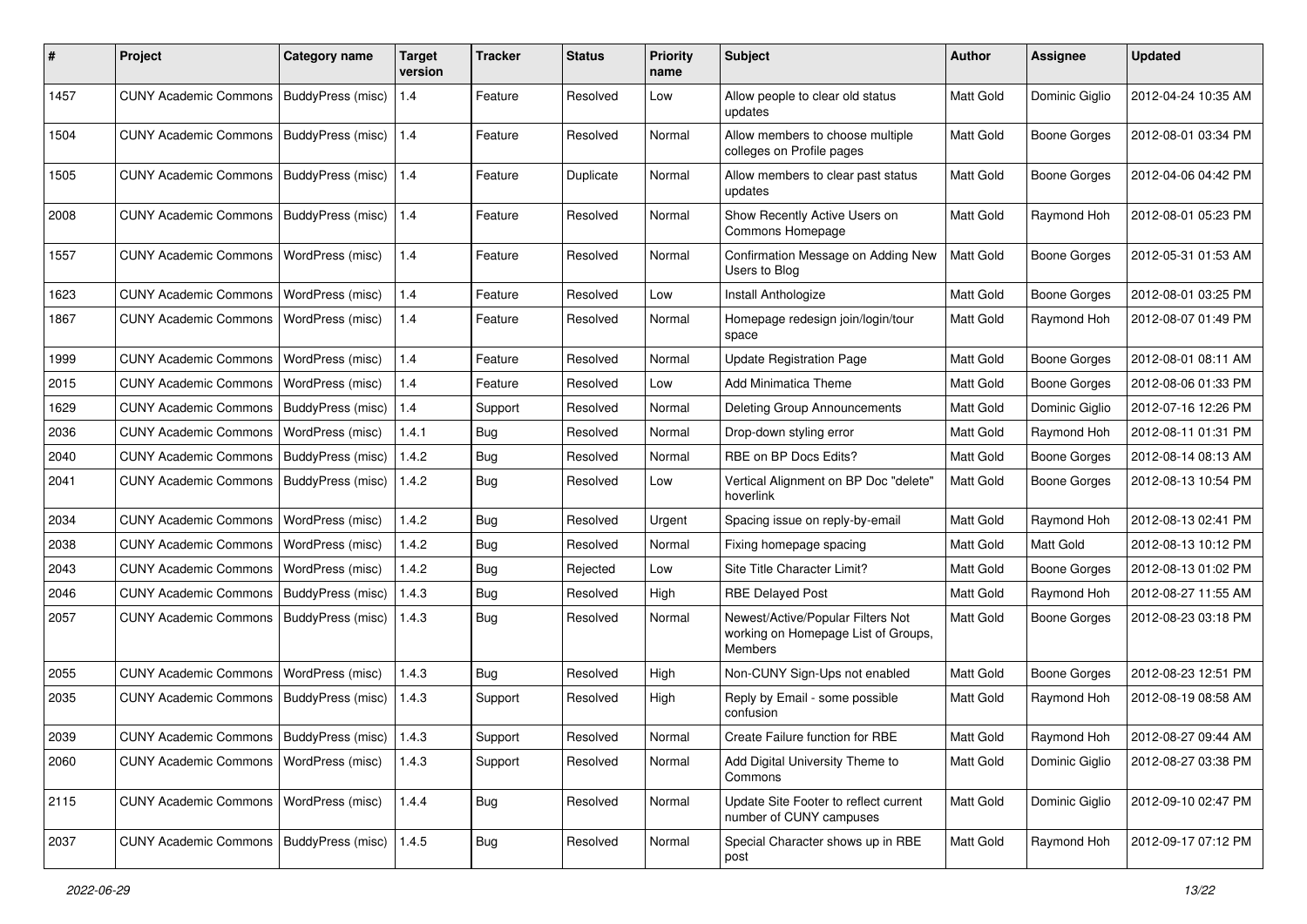| #    | Project                                            | <b>Category name</b>     | <b>Target</b><br>version | <b>Tracker</b> | <b>Status</b> | <b>Priority</b><br>name | Subject                                                             | <b>Author</b> | <b>Assignee</b>     | <b>Updated</b>      |
|------|----------------------------------------------------|--------------------------|--------------------------|----------------|---------------|-------------------------|---------------------------------------------------------------------|---------------|---------------------|---------------------|
| 1997 | <b>CUNY Academic Commons</b>                       | BuddyPress (misc)        | 1.4.6                    | Bug            | Resolved      | Normal                  | Forum post notification didn't indicate<br>image attachments        | Matt Gold     | <b>Boone Gorges</b> | 2012-09-23 05:03 PM |
| 2121 | <b>CUNY Academic Commons</b>                       | <b>BuddyPress (misc)</b> | 1.4.6                    | Bug            | Resolved      | Low                     | Email notification of forum post omits<br>hyperlinked word          | Matt Gold     | <b>Boone Gorges</b> | 2012-09-30 09:05 AM |
| 2129 | <b>CUNY Academic Commons</b>                       | BuddyPress (misc)        | 1.4.6                    | <b>Bug</b>     | Resolved      | Low                     | […]                                                                 | Matt Gold     | <b>Boone Gorges</b> | 2012-09-30 09:53 AM |
| 2058 | <b>CUNY Academic Commons</b>                       | WordPress (misc)         | 1.4.6                    | Bug            | Rejected      | Normal                  | Page shift on clicking Log in box                                   | Matt Gold     | <b>Boone Gorges</b> | 2012-08-20 05:53 PM |
| 2104 | <b>CUNY Academic Commons</b>                       | WordPress (misc)         | 1.4.6                    | Bug            | Resolved      | Low                     | WordPress Database Backup Plugin<br>Error                           | Matt Gold     | Dominic Giglio      | 2012-09-13 03:45 PM |
| 2053 | <b>CUNY Academic Commons</b>                       | BuddyPress (misc)        | 1.4.6                    | Feature        | Resolved      | Normal                  | RBE on BP Docs                                                      | Matt Gold     | <b>Boone Gorges</b> | 2012-10-01 04:14 PM |
| 2002 | <b>CUNY Academic Commons</b>                       | WordPress (misc)         | 1.4.6                    | Feature        | Resolved      | Normal                  | Create Livestream video<br>space/channel for the Commons            | Matt Gold     | Michael Smith       | 2012-09-30 05:52 PM |
| 2113 | <b>CUNY Academic Commons</b>                       | WordPress (misc)         | 1.4.6                    | Support        | Resolved      | Normal                  | Add google docs shortcode<br>documentation to plugin                | Matt Gold     | Raymond Hoh         | 2012-09-30 10:57 PM |
| 2044 | <b>CUNY Academic Commons</b>                       | WordPress (misc)         | 1.4.7                    | <b>Bug</b>     | Resolved      | Normal                  | Comment field asks for name info<br>when user logged in             | Matt Gold     | Dominic Giglio      | 2012-10-11 08:34 PM |
| 2117 | <b>CUNY Academic Commons</b>                       | BuddyPress (misc)        | 1.4.8                    | Bug            | Resolved      | Normal                  | User reports double notification of<br>announcements                | Matt Gold     | Dominic Giglio      | 2012-10-22 09:37 AM |
| 2185 | <b>CUNY Academic Commons</b>                       | BuddyPress (misc)        | 1.4.8                    | Feature        | Resolved      | Normal                  | Add WP Touch plugin                                                 | Matt Gold     | Dominic Giglio      | 2012-10-15 01:33 PM |
| 2082 | <b>CUNY Academic Commons</b>                       | BuddyPress (misc)        | 1.4.8                    | Support        | Resolved      | High                    | Default: No Email?                                                  | Matt Gold     | Dominic Giglio      | 2012-10-19 04:55 PM |
| 2105 | <b>CUNY Academic Commons</b>                       | BuddyPress (misc)        | 1.4.9                    | Bug            | Resolved      | Normal                  | File name in a file uploaded to group<br>contains escape characters | Matt Gold     | Dominic Giglio      | 2012-11-01 12:02 PM |
| 2176 | <b>CUNY Academic Commons</b>                       | <b>BuddyPress (misc)</b> | 1.4.9                    | Bug            | Rejected      | Normal                  | Page error upon accepting group<br>membership request               | Matt Gold     | Dominic Giglio      | 2012-11-01 09:48 PM |
| 2188 | <b>CUNY Academic Commons</b>                       | BuddyPress (misc)        | 1.4.9                    | Bug            | Resolved      | Normal                  | Line Spacing/Breaks on BP Docs                                      | Matt Gold     | Chris Stein         | 2012-11-01 03:15 PM |
| 2210 | <b>CUNY Academic Commons</b>                       | <b>WordPress (misc)</b>  | 1.4.9                    | Bug            | Resolved      | Normal                  | Add Twenty Twelve Theme                                             | Matt Gold     | <b>Boone Gorges</b> | 2012-11-01 10:26 AM |
| 2203 | <b>CUNY Academic Commons</b>                       | WordPress (misc)         | 1.4.9                    | Feature        | Resolved      | Normal                  | Enable uploading of sav files                                       | Matt Gold     | <b>Boone Gorges</b> | 2012-11-03 04:37 PM |
| 2184 | <b>CUNY Academic Commons</b>                       | <b>BuddyPress (misc)</b> | 1.4.9                    | Support        | Resolved      | Normal                  | Adjust Invite Directions to include info<br>about max invites       | Matt Gold     | <b>Boone Gorges</b> | 2012-11-03 04:23 PM |
| 2206 | <b>CUNY Academic Commons</b>                       | BuddyPress (misc)        | 1.4.9                    | Support        | Resolved      | Normal                  | Change anchor location for "Post New<br>Topic" in group forums      | Matt Gold     | Dominic Giglio      | 2012-11-01 11:16 AM |
| 2191 | CUNY Academic Commons   BuddyPress (misc)   1.4.10 |                          |                          | Bug            | Resolved      | Low                     | File upload to group doesn't register as   Matt Gold<br>activity?   |               | Dominic Giglio      | 2012-11-11 09:28 PM |
| 2204 | <b>CUNY Academic Commons</b>                       | <b>WordPress (misc)</b>  | 1.4.10                   | <b>Bug</b>     | Resolved      | Normal                  | User Doesn't Come up in Add New<br>User Autocomplete                | Matt Gold     | Dominic Giglio      | 2012-11-11 12:50 AM |
| 2230 | <b>CUNY Academic Commons</b>                       | WordPress (misc)         | 1.4.10                   | Bug            | Resolved      | High                    | MESTC page scrambled                                                | Matt Gold     | Dominic Giglio      | 2012-11-20 02:39 PM |
| 2240 | <b>CUNY Academic Commons</b>                       | <b>WordPress (misc)</b>  | 1.4.10                   | <b>Bug</b>     | Resolved      | Normal                  | Update Luna theme                                                   | Matt Gold     | Dominic Giglio      | 2012-11-11 04:27 PM |
| 2220 | CUNY Academic Commons   BuddyPress (misc)          |                          | 1.4.11                   | <b>Bug</b>     | Resolved      | Low                     | Spacing error on BP Doc comments                                    | Matt Gold     | Dominic Giglio      | 2012-11-20 03:47 PM |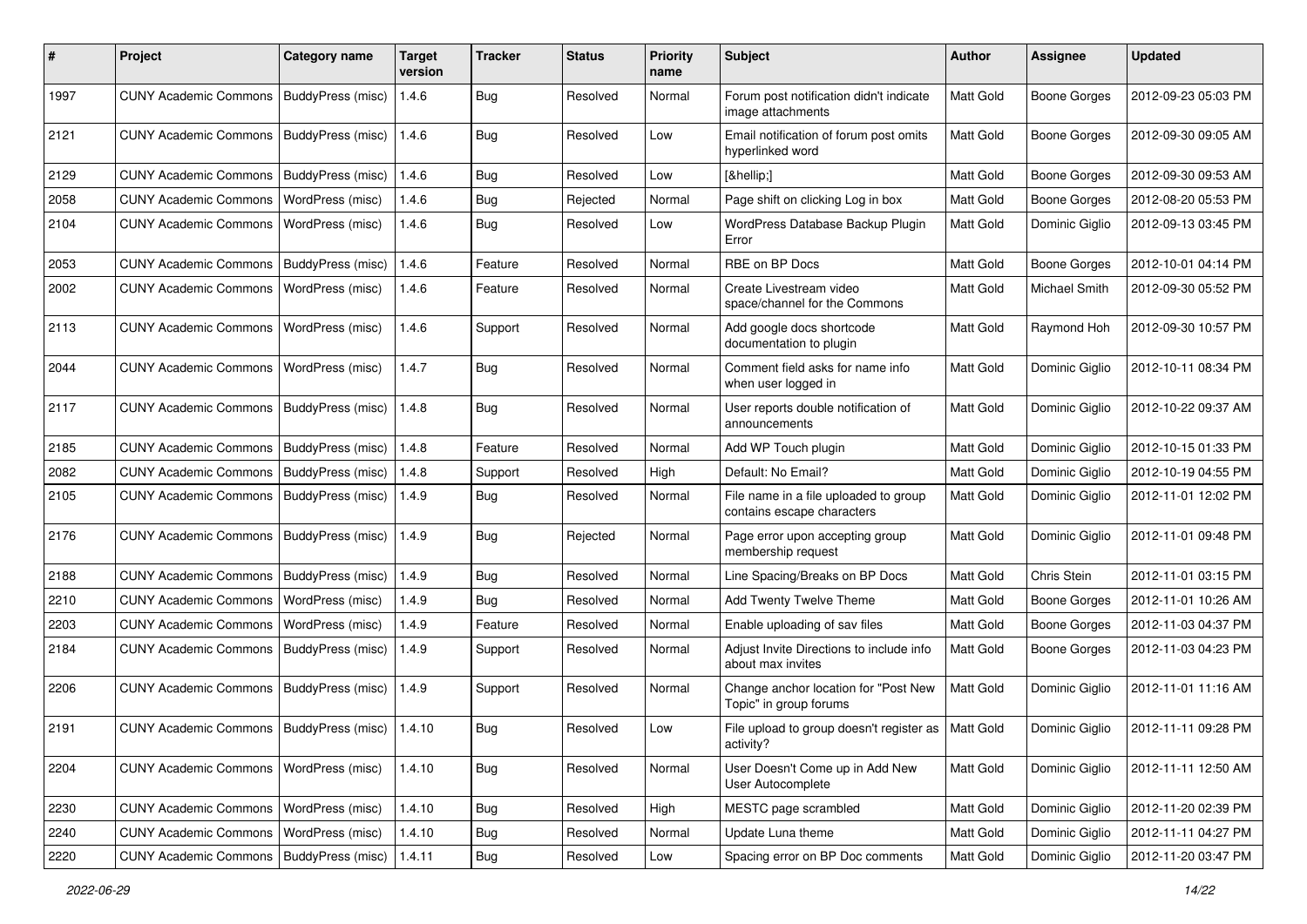| #    | Project                                  | <b>Category name</b>     | <b>Target</b><br>version | <b>Tracker</b> | <b>Status</b> | <b>Priority</b><br>name | Subject                                                          | Author    | <b>Assignee</b>     | <b>Updated</b>      |
|------|------------------------------------------|--------------------------|--------------------------|----------------|---------------|-------------------------|------------------------------------------------------------------|-----------|---------------------|---------------------|
| 2029 | <b>CUNY Academic Commons</b>             | WordPress (misc)         | 1.4.11                   | <b>Bug</b>     | Resolved      | Normal                  | CForms error                                                     | Matt Gold | Dominic Giglio      | 2012-11-17 02:15 PM |
| 2248 | <b>CUNY Academic Commons</b>             | BuddyPress (misc)        | 1.4.11                   | Feature        | Resolved      | Low                     | Create Profile link to academia.edu<br>profile                   | Matt Gold | Dominic Giglio      | 2012-11-21 11:55 PM |
| 2296 | <b>CUNY Academic Commons</b>             | WordPress (misc)         | 1.4.12                   | Feature        | Resolved      | Normal                  | Add WP Retina Plugin                                             | Matt Gold | Dominic Giglio      | 2012-12-02 09:10 AM |
| 2299 | <b>CUNY Academic Commons</b>             | WordPress (misc)         | 1.4.12                   | Feature        | Resolved      | Normal                  | Add Shaken Grid Premium Theme                                    | Matt Gold | Dominic Giglio      | 2012-11-29 04:01 PM |
| 2301 | <b>CUNY Academic Commons</b>             | <b>WordPress (misc)</b>  | 1.4.12                   | Feature        | Resolved      | Normal                  | Add Twenty Twelve JP365 Child<br>Theme                           | Matt Gold | Dominic Giglio      | 2012-11-29 03:41 PM |
| 2312 | <b>CUNY Academic Commons</b>             | WordPress (misc)         | 1.4.12                   | Feature        | Resolved      | Normal                  | <b>Upload Gravity Forms Plugin</b>                               | Matt Gold | Dominic Giglio      | 2012-12-03 07:58 PM |
| 2313 | <b>CUNY Academic Commons</b>             | WordPress (misc)         | 1.4.12                   | Feature        | Resolved      | Normal                  | Add Recovery Theme                                               | Matt Gold | Dominic Giglio      | 2012-11-29 04:01 PM |
| 2323 | <b>CUNY Academic Commons</b>             | WordPress (misc)         | 1.4.12                   | Feature        | Resolved      | Normal                  | Add four themeforest themes                                      | Matt Gold | Dominic Giglio      | 2012-12-01 02:30 PM |
| 2251 | <b>CUNY Academic Commons</b>             | BuddyPress (misc)        | 1.4.13                   | Bug            | Resolved      | Low                     | From address of forum notifications                              | Matt Gold | <b>Boone Gorges</b> | 2013-02-03 01:56 PM |
| 2089 | <b>CUNY Academic Commons</b>             | WordPress (misc)         | 1.4.13                   | <b>Bug</b>     | Rejected      | Normal                  | Possible blog email notification issue                           | Matt Gold | <b>Boone Gorges</b> | 2012-12-11 06:59 PM |
| 2247 | <b>CUNY Academic Commons</b>             | WordPress (misc)         | 1.4.13                   | Bug            | Resolved      | Low                     | Subdomain site login/nav bar issue                               | Matt Gold | Dominic Giglio      | 2012-12-12 02:25 AM |
| 2245 | <b>CUNY Academic Commons</b>             | WordPress (misc)         | 1.4.15                   | Bug            | Resolved      | High                    | Domain mapping issues -- Site<br>warnings                        | Matt Gold | Dominic Giglio      | 2012-12-27 03:59 PM |
| 2361 | <b>CUNY Academic Commons</b>             | WordPress (misc)         | 1.4.15                   | Feature        | Resolved      | Urgent                  | Add KingSize Theme                                               | Matt Gold | <b>Boone Gorges</b> | 2013-01-02 11:41 AM |
| 2363 | <b>CUNY Academic Commons</b>             | WordPress (misc)         | 1.4.16                   | <b>Bug</b>     | Resolved      | Normal                  | HTTP Error 500 (Internal Server Error)<br>on GC DSL blog         | Matt Gold | <b>Boone Gorges</b> | 2013-01-02 10:10 AM |
| 2346 | <b>CUNY Academic Commons</b>             | <b>WordPress (misc)</b>  | 1.4.16                   | Feature        | Resolved      | Normal                  | Add Enable Media Replace Plugin                                  | Matt Gold | <b>Boone Gorges</b> | 2013-01-08 03:53 PM |
| 2366 | <b>CUNY Academic Commons</b>             | WordPress (misc)         | 1.4.16                   | Feature        | Resolved      | Low                     | Remove Kingsize plugin                                           | Matt Gold | <b>Boone Gorges</b> | 2013-01-08 04:23 PM |
| 2385 | <b>CUNY Academic Commons</b>             | BuddyPress (misc)        | 1.4.18                   | <b>Bug</b>     | Resolved      | Normal                  | Sitewide nav bar not appearing                                   | Matt Gold | <b>Boone Gorges</b> | 2013-01-24 10:21 AM |
| 2387 | <b>CUNY Academic Commons</b>             | BuddyPress (misc)        | 1.4.19                   | Bug            | Resolved      | Low                     | File upload notifications contain<br>escape characters           | Matt Gold | <b>Boone Gorges</b> | 2013-02-11 02:21 PM |
| 2415 | <b>CUNY Academic Commons</b>             | <b>BuddyPress (misc)</b> | 1.4.19                   | Bug            | Resolved      | Normal                  | Remove "Popular" link on homepage<br>members widget              | Matt Gold | Boone Gorges        | 2013-02-12 10:05 PM |
| 2479 | <b>CUNY Academic Commons</b>             | BuddyPress (misc)        | 1.4.21                   | Bug            | Resolved      | Urgent                  | Double posting, double notification of<br>message posted via RBE | Matt Gold | Raymond Hoh         | 2013-04-09 02:04 AM |
| 2478 | <b>CUNY Academic Commons</b>             | <b>WordPress (misc)</b>  | 1.4.21                   | Feature        | Resolved      | Normal                  | Ensure that sitewide footer is<br>responsive                     | Matt Gold | Chris Stein         | 2013-03-01 04:17 PM |
| 2483 | CUNY Academic Commons   WordPress (misc) |                          | 1.4.21                   | Feature        | Resolved      | Normal                  | Advanced iFrame plugin request                                   | Matt Gold | <b>Boone Gorges</b> | 2013-03-11 03:06 PM |
| 2517 | CUNY Academic Commons   WordPress (misc) |                          | 1.4.22                   | Bug            | Resolved      | Normal                  | Add Constant Contact Plugin                                      | Matt Gold | <b>Boone Gorges</b> | 2013-03-20 01:53 PM |
| 2520 | <b>CUNY Academic Commons</b>             | <b>WordPress (misc)</b>  | 1.4.22                   | Bug            | Resolved      | Normal                  | Add Edit Flow Plugin                                             | Matt Gold | Boone Gorges        | 2013-03-20 02:01 PM |
| 2159 | <b>CUNY Academic Commons</b>             | BuddyPress (misc)        | 1.4.24                   | <b>Bug</b>     | Resolved      | Normal                  | Page redirection after accepting group<br>invite                 | Matt Gold | Dominic Giglio      | 2013-04-11 08:00 PM |
| 2538 | <b>CUNY Academic Commons</b>             | WordPress (misc)         | 1.4.25                   | Bug            | Resolved      | High                    | Add security plugins                                             | Matt Gold | <b>Boone Gorges</b> | 2013-04-22 10:37 AM |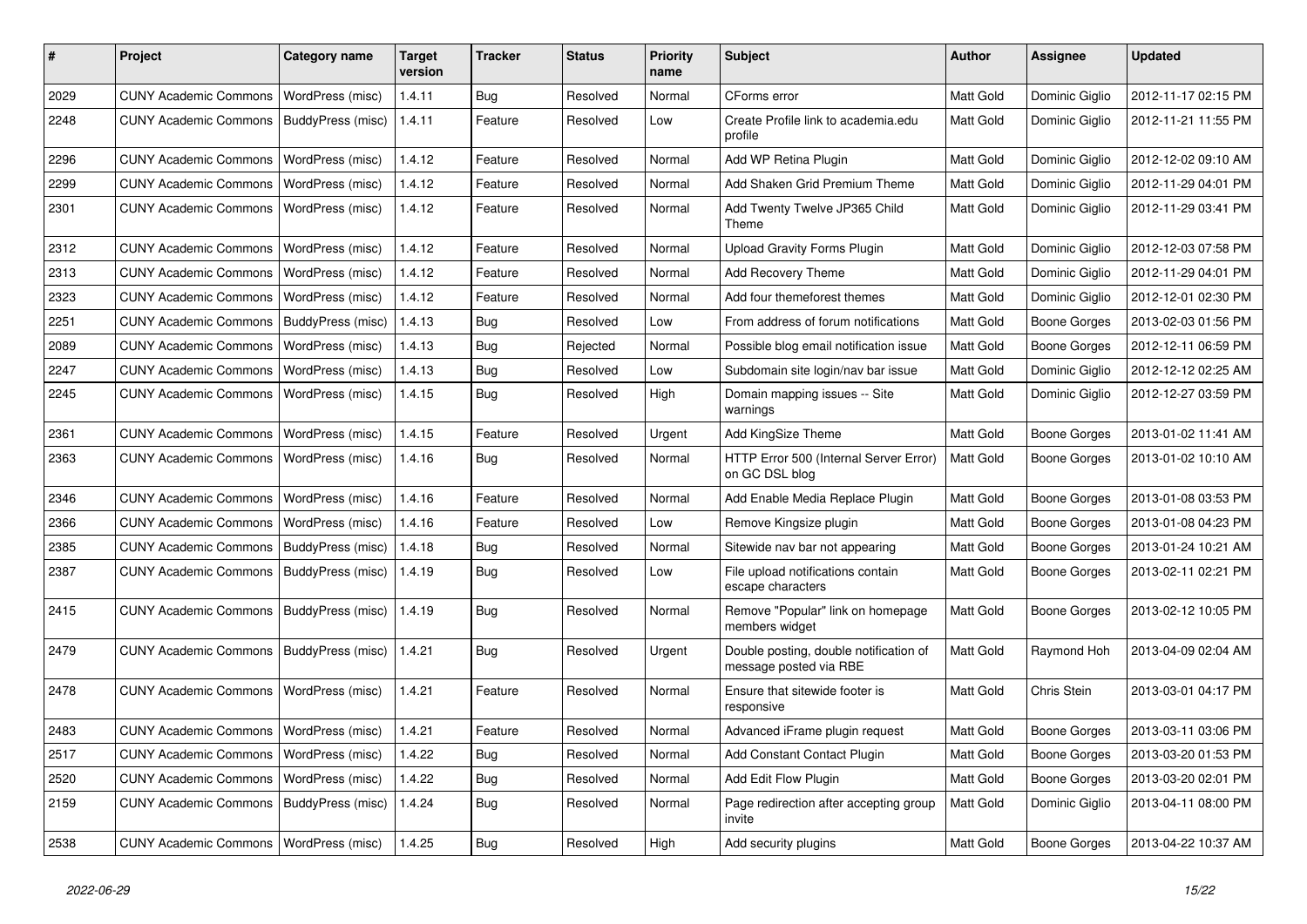| #    | Project                      | Category name     | Target<br>version | <b>Tracker</b> | <b>Status</b> | <b>Priority</b><br>name | <b>Subject</b>                                                                     | Author           | Assignee            | <b>Updated</b>      |
|------|------------------------------|-------------------|-------------------|----------------|---------------|-------------------------|------------------------------------------------------------------------------------|------------------|---------------------|---------------------|
| 2595 | <b>CUNY Academic Commons</b> | BuddyPress (misc) | 1.4.29            | <b>Bug</b>     | Resolved      | Low                     | Group invitation script                                                            | Matt Gold        | Boone Gorges        | 2013-06-02 04:06 PM |
| 2116 | <b>CUNY Academic Commons</b> | BuddyPress (misc) | 1.4.31            | <b>Bug</b>     | Resolved      | Normal                  | Include failed message in RBE Failure<br>Notification                              | Matt Gold        | Raymond Hoh         | 2013-07-08 11:01 PM |
| 2528 | <b>CUNY Academic Commons</b> | BuddyPress (misc) | 1.4.31            | Feature        | Resolved      | Low                     | BP emails sent from secondary sites<br>should use main site headers                | Matt Gold        | Raymond Hoh         | 2013-07-11 11:14 AM |
| 2640 | <b>CUNY Academic Commons</b> | WordPress (misc)  | 1.4.31            | Feature        | Resolved      | Normal                  | Plugin Request: Page Excerpt                                                       | Matt Gold        | Boone Gorges        | 2013-07-10 11:30 AM |
| 2653 | <b>CUNY Academic Commons</b> | WordPress (misc)  | 1.4.31            | Feature        | Resolved      | Normal                  | Add AR2 beta theme                                                                 | Matt Gold        | Boone Gorges        | 2013-07-11 11:42 AM |
| 2661 | <b>CUNY Academic Commons</b> | WordPress (misc)  | 1.4.31            | Feature        | Resolved      | Normal                  | Install Password-Protected Plugin                                                  | Matt Gold        | Boone Gorges        | 2013-07-11 11:44 AM |
| 2564 | <b>CUNY Academic Commons</b> | WordPress (misc)  | 1.4.32            | <b>Bug</b>     | Resolved      | High                    | Editing blog posts connected to groups<br>creates activity item/notification       | Matt Gold        | <b>Boone Gorges</b> | 2013-07-17 08:39 AM |
| 2014 | <b>CUNY Academic Commons</b> | BuddyPress (misc) | 1.5               | Bug            | Resolved      | Normal                  | Improper margins on Members<br>Directory                                           | <b>Matt Gold</b> | Dominic Giglio      | 2012-12-18 10:37 AM |
| 2629 | <b>CUNY Academic Commons</b> | WordPress (misc)  | 1.5               | <b>Bug</b>     | Rejected      | Urgent                  | images not showing in slider on<br>homepage                                        | <b>Matt Gold</b> | Raymond Hoh         | 2013-07-10 11:10 AM |
| 1386 | <b>CUNY Academic Commons</b> | BuddyPress (misc) | 1.5               | Feature        | Resolved      | Low                     | Create way to create custom order BP<br>Profile Field checklist items              | Matt Gold        | Dominic Giglio      | 2012-12-18 10:38 AM |
| 2066 | <b>CUNY Academic Commons</b> | BuddyPress (misc) | 1.5               | Feature        | Resolved      | Low                     | Public Blog Posts Associated with<br>Private Groups showing up in Sitewide<br>feed | Matt Gold        | Boone Gorges        | 2013-08-09 08:24 PM |
| 2101 | <b>CUNY Academic Commons</b> | BuddyPress (misc) | 1.5               | Feature        | Resolved      | Low                     | Provide Site Admins Access to Send<br><b>Invites Menus</b>                         | Matt Gold        | <b>Boone Gorges</b> | 2013-08-01 09:07 PM |
| 2322 | <b>CUNY Academic Commons</b> | BuddyPress (misc) | 1.5               | Feature        | Resolved      | Normal                  | Allow File uploads to be added<br>"quietly" (without email notification)           | Matt Gold        | Dominic Giglio      | 2013-08-21 05:23 PM |
| 2360 | <b>CUNY Academic Commons</b> | BuddyPress (misc) | 1.5               | Feature        | Resolved      | Low                     | <b>Confirmation before File Deletion</b>                                           | Matt Gold        | Boone Gorges        | 2013-08-01 09:08 PM |
| 2111 | <b>CUNY Academic Commons</b> | Redmine           | 1.5               | Feature        | Duplicate     | Low                     | Connect Commons updates to<br><b>Redmine Tickets</b>                               | <b>Matt Gold</b> | <b>Boone Gorges</b> | 2012-09-09 08:09 AM |
| 85   | <b>CUNY Academic Commons</b> | WordPress (misc)  | 1.5               | Feature        | Resolved      | Low                     | <b>Twitter List Page</b>                                                           | Matt Gold        | Dominic Giglio      | 2013-08-22 10:11 AM |
| 1458 | <b>CUNY Academic Commons</b> | WordPress (misc)  | 1.5               | Feature        | Resolved      | Low                     | <b>HTTPS for the Commons?</b>                                                      | Matt Gold        | Raymond Hoh         | 2013-08-20 10:07 AM |
| 2000 | <b>CUNY Academic Commons</b> | WordPress (misc)  | 1.5               | Feature        | Resolved      | Normal                  | Inconsistent Font sizes in site footer                                             | Matt Gold        | Dominic Giglio      | 2013-08-21 02:39 PM |
| 2021 | <b>CUNY Academic Commons</b> | WordPress (misc)  | 1.5               | Feature        | Rejected      | Low                     | Buy gravity forms                                                                  | Matt Gold        | Matt Gold           | 2012-08-07 05:00 PM |
| 2697 | <b>CUNY Academic Commons</b> | WordPress (misc)  | 1.5               | Feature        | Resolved      | Normal                  | Add WP Document Revisions Plugin                                                   | Matt Gold        | Boone Gorges        | 2013-08-22 11:28 AM |
| 2161 | <b>CUNY Academic Commons</b> | WordPress (misc)  | 1.5               | Support        | Resolved      | Normal                  | <b>Account Confirmation Email Edits</b>                                            | Matt Gold        | Chris Stein         | 2013-08-21 04:54 PM |
| 2712 | <b>CUNY Academic Commons</b> | BuddyPress (misc) | 1.5.0.1           | Bug            | Resolved      | Normal                  | Font Size in BP Profile Menu Should<br>be Larger                                   | Matt Gold        | Boone Gorges        | 2013-08-23 04:36 PM |
| 2714 | <b>CUNY Academic Commons</b> | BuddyPress (misc) | 1.5.0.1           | <b>Bug</b>     | Resolved      | Normal                  | Font and Font Size Inconsistent in<br><b>Commons Profile</b>                       | Matt Gold        | <b>Boone Gorges</b> | 2013-08-23 04:17 PM |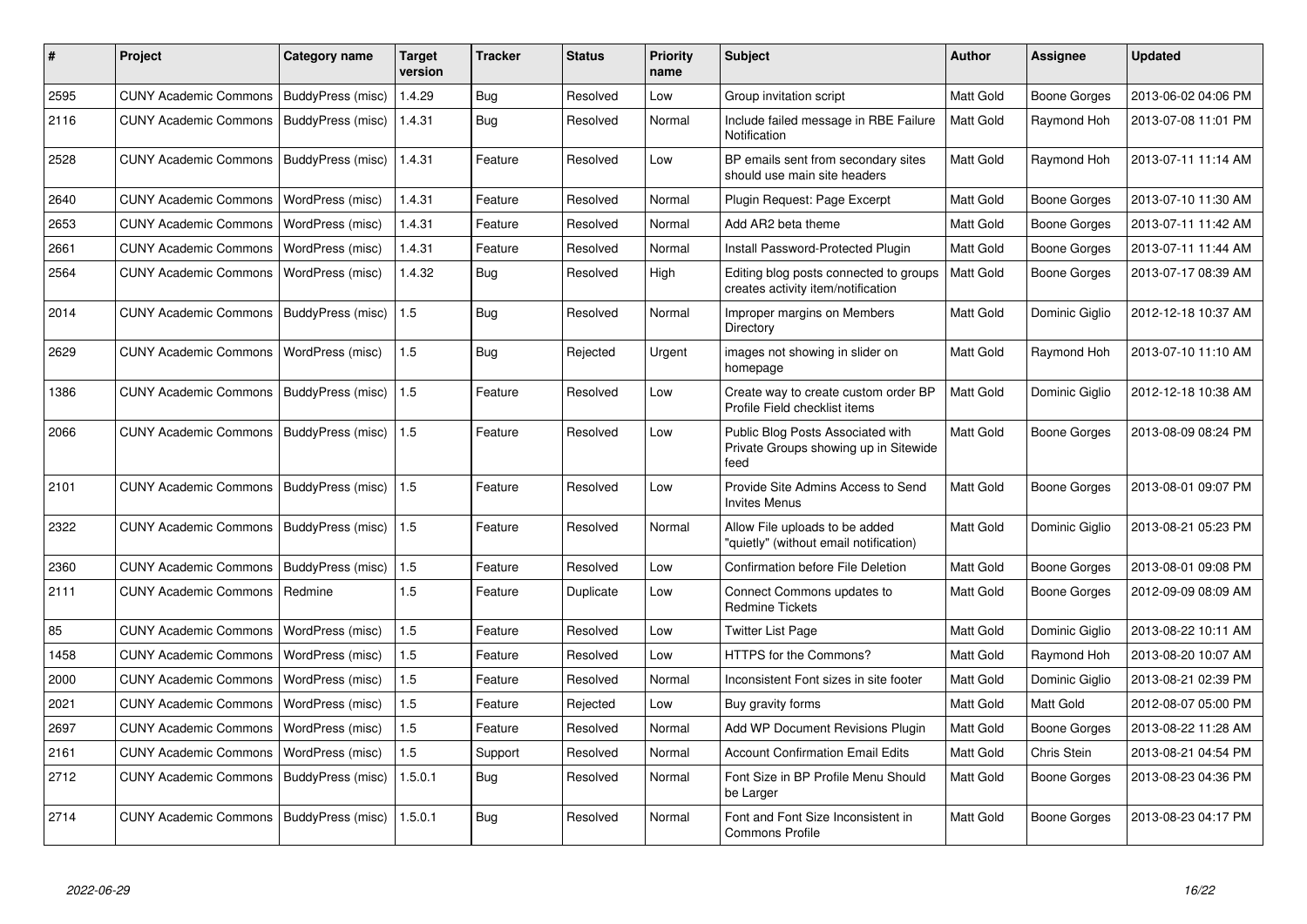| #    | Project                                           | <b>Category name</b> | <b>Target</b><br>version | <b>Tracker</b> | <b>Status</b> | <b>Priority</b><br>name | <b>Subject</b>                                                                | <b>Author</b> | <b>Assignee</b>     | <b>Updated</b>      |
|------|---------------------------------------------------|----------------------|--------------------------|----------------|---------------|-------------------------|-------------------------------------------------------------------------------|---------------|---------------------|---------------------|
| 2729 | <b>CUNY Academic Commons</b>                      | BuddyPress (misc)    | 1.5.0.2                  | <b>Bug</b>     | Resolved      | Urgent                  | Update Positions to Include Missing<br>Colleges                               | Matt Gold     | <b>Boone Gorges</b> | 2013-08-26 09:54 AM |
| 2737 | <b>CUNY Academic Commons</b>                      | BuddyPress (misc)    | 1.5.0.2                  | Bug            | Resolved      | Urgent                  | CAC Not allowing CUNY Addresses to<br>Register                                | Matt Gold     | <b>Boone Gorges</b> | 2013-08-26 05:43 PM |
| 2738 | <b>CUNY Academic Commons</b>                      | BuddyPress (misc)    | 1.5.0.2                  | Bug            | Resolved      | High                    | Users Unable to Change Email<br>Address in Settings                           | Matt Gold     | <b>Boone Gorges</b> | 2013-08-28 09:05 PM |
| 2735 | <b>CUNY Academic Commons</b>                      | BuddyPress (misc)    | 1.5.1                    | Bug            | Resolved      | Normal                  | Profile Incorrectly Shortens About You<br>Field                               | Matt Gold     | <b>Boone Gorges</b> | 2013-08-28 11:36 AM |
| 2755 | <b>CUNY Academic Commons</b>                      | BuddyPress (misc)    | 1.5.1                    | <b>Bug</b>     | Resolved      | Normal                  | Alphabetize list of colleges in positions<br>drop-down                        | Matt Gold     | <b>Boone Gorges</b> | 2013-08-29 09:30 AM |
| 2711 | <b>CUNY Academic Commons</b>                      | BuddyPress (misc)    | 1.5.1                    | Feature        | Resolved      | Normal                  | Add Change Avatar Link/Interface to<br>Profile Editing Page                   | Matt Gold     | <b>Boone Gorges</b> | 2013-08-28 12:40 PM |
| 2713 | <b>CUNY Academic Commons</b>                      | BuddyPress (misc)    | 1.5.1                    | Feature        | Resolved      | Normal                  | Lighten Brief Descriptor Text Color                                           | Matt Gold     | <b>Boone Gorges</b> | 2013-08-28 12:58 PM |
| 2732 | <b>CUNY Academic Commons</b>                      | BuddyPress (misc)    | 1.5.1                    | Feature        | Resolved      | Normal                  | Return users to profile public view after<br>editing save                     | Matt Gold     | <b>Boone Gorges</b> | 2013-08-28 12:53 PM |
| 2178 | <b>CUNY Academic Commons</b>                      | WordPress (misc)     | 1.5.1                    | Feature        | Resolved      | Low                     | Show More Link at bottom of Who's<br>Online Homepage list                     | Matt Gold     | Dominic Giglio      | 2013-09-01 01:57 PM |
| 2775 | <b>CUNY Academic Commons</b>                      | BuddyPress (misc)    | 1.5.1.1                  | Bug            | Resolved      | High                    | Add Lehman College to List of<br>Colleges in Profiles                         | Matt Gold     | <b>Boone Gorges</b> | 2013-09-06 04:40 PM |
| 2776 | <b>CUNY Academic Commons</b>                      | BuddyPress (misc)    | 1.5.2                    | Bug            | Resolved      | Normal                  | Change Name of SPS in College list                                            | Matt Gold     | <b>Boone Gorges</b> | 2013-09-11 08:19 PM |
| 2771 | <b>CUNY Academic Commons</b>                      | BuddyPress (misc)    | 1.5.2                    | Feature        | Resolved      | Normal                  | Change Brief Descriptor Text Color<br>Again                                   | Matt Gold     | <b>Boone Gorges</b> | 2013-09-10 06:07 AM |
| 2786 | <b>CUNY Academic Commons</b>                      | BuddyPress (misc)    | 1.5.3                    | Bug            | Resolved      | Normal                  | Move position of close window<br>checkbox on overlay                          | Matt Gold     | <b>Boone Gorges</b> | 2013-09-19 12:07 PM |
| 2798 | <b>CUNY Academic Commons</b>                      | BuddyPress (misc)    | 1.5.4                    | Bug            | Resolved      | Normal                  | <b>IE10 Profile Display Errors</b>                                            | Matt Gold     | Raymond Hoh         | 2013-09-25 03:33 PM |
| 2806 | <b>CUNY Academic Commons</b>                      | WordPress (misc)     | 1.5.5                    | Feature        | Rejected      | Normal                  | Add Bones Theme                                                               | Matt Gold     | <b>Boone Gorges</b> | 2013-10-11 11:28 AM |
| 2800 | <b>CUNY Academic Commons</b>                      | BuddyPress (misc)    | 1.5.6                    | Feature        | Resolved      | Normal                  | Add Vimeo & Github social media<br>account fields to Profiles                 | Matt Gold     | Dominic Giglio      | 2013-10-14 04:51 PM |
| 2839 | <b>CUNY Academic Commons</b>                      | WordPress (misc)     | 1.5.6                    | Feature        | Resolved      | Normal                  | <b>Add Storify Plugin</b>                                                     | Matt Gold     | <b>Boone Gorges</b> | 2013-10-26 07:21 PM |
| 2845 | <b>CUNY Academic Commons</b>                      | BuddyPress (misc)    | 1.5.7                    | Bug            | Resolved      | Normal                  | Anchor errors with bp activity items<br>created from associated blog postings | Matt Gold     | <b>Boone Gorges</b> | 2013-11-01 08:15 PM |
| 2858 | CUNY Academic Commons   BuddyPress (misc)   1.5.7 |                      |                          | Bug            | Resolved      | Normal                  | […] redux                                                                     | Matt Gold     | Boone Gorges        | 2013-10-30 10:08 PM |
| 2847 | CUNY Academic Commons   WordPress (misc)          |                      | 1.5.7                    | Feature        | Resolved      | Normal                  | Add Archive.org WP Plugin                                                     | Matt Gold     | <b>Boone Gorges</b> | 2013-11-01 02:41 PM |
| 2906 | CUNY Academic Commons   BuddyPress (misc)         |                      | 1.5.10                   | Bug            | Resolved      | Normal                  | Unable to delete file attachment from<br>forum post                           | Matt Gold     | Boone Gorges        | 2013-12-01 09:35 PM |
| 2918 | <b>CUNY Academic Commons</b>                      | WordPress (misc)     | 1.5.11                   | Bug            | Resolved      | Normal                  | Add Sensitive WP Theme                                                        | Matt Gold     | Boone Gorges        | 2013-12-03 03:17 PM |
| 2944 | <b>CUNY Academic Commons</b>                      | BuddyPress (misc)    | 1.5.13                   | <b>Bug</b>     | Resolved      | Normal                  | Long load time on send invites group<br>pages                                 | Matt Gold     | <b>Boone Gorges</b> | 2014-01-02 02:50 PM |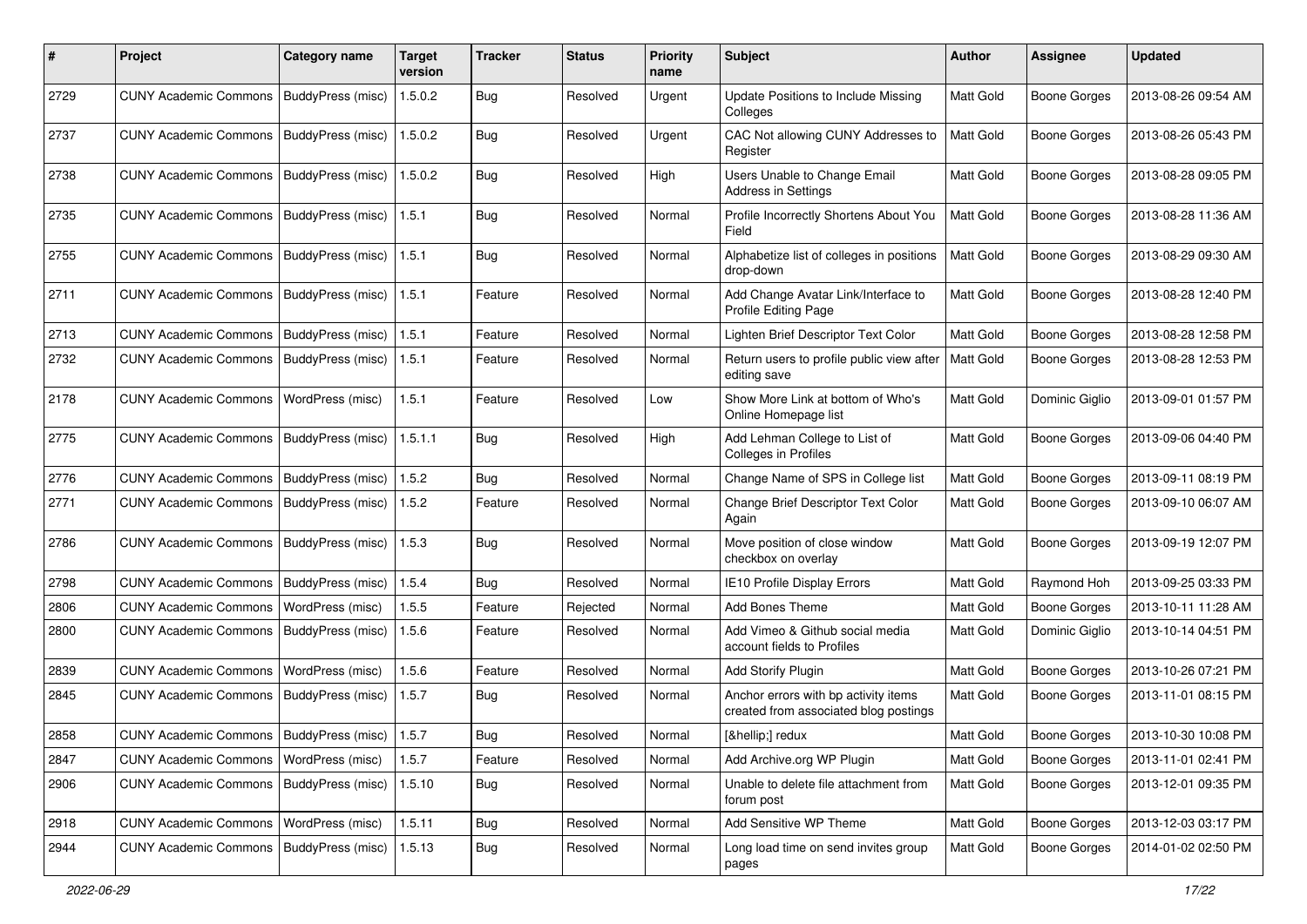| #    | <b>Project</b>               | Category name           | <b>Target</b><br>version | Tracker    | <b>Status</b> | <b>Priority</b><br>name | <b>Subject</b>                                                                        | <b>Author</b>    | Assignee            | <b>Updated</b>      |
|------|------------------------------|-------------------------|--------------------------|------------|---------------|-------------------------|---------------------------------------------------------------------------------------|------------------|---------------------|---------------------|
| 2960 | <b>CUNY Academic Commons</b> | WordPress (misc)        | 1.5.16                   | Bug        | Resolved      | Normal                  | Add WP Accessibility Plugin                                                           | Matt Gold        | Boone Gorges        | 2014-02-01 02:55 PM |
| 2976 | <b>CUNY Academic Commons</b> | BuddyPress (misc)       | 1.5.16                   | Feature    | Resolved      | Normal                  | Allow users to permanently dismiss<br>notification of new profiles on profile<br>page | Matt Gold        | <b>Boone Gorges</b> | 2014-02-01 02:56 PM |
| 3058 | <b>CUNY Academic Commons</b> | BuddyPress (misc)       | 1.5.18.1                 | <b>Bug</b> | Resolved      | Urgent                  | Main navigation bar not working                                                       | Matt Gold        | Boone Gorges        | 2014-02-21 09:28 AM |
| 2791 | <b>CUNY Academic Commons</b> | BuddyPress (misc)       | 1.5.19                   | Bug        | Rejected      | Normal                  | Modify yellow profile bar alert                                                       | Matt Gold        | Chris Stein         | 2014-02-21 03:52 PM |
| 3100 | <b>CUNY Academic Commons</b> | WordPress<br>Themes     | 1.5.20                   | <b>Bug</b> | Resolved      | Normal                  | <b>Add Customizr Theme</b>                                                            | Matt Gold        | Boone Gorges        | 2014-03-11 10:35 PM |
| 2795 | <b>CUNY Academic Commons</b> | BuddyPress (misc)       | 1.6                      | Bug        | Resolved      | Normal                  | <b>Friendship Request Acceptance</b><br>interface                                     | Matt Gold        | Chris Stein         | 2014-03-27 03:07 PM |
| 1542 | <b>CUNY Academic Commons</b> | <b>BuddyPress Docs</b>  | 1.6                      | <b>Bug</b> | Resolved      | Normal                  | Group Docs Locked                                                                     | Matt Gold        | Boone Gorges        | 2014-03-21 03:38 PM |
| 3124 | <b>CUNY Academic Commons</b> | Design                  | 1.6                      | Bug        | Resolved      | Normal                  | Create small version of horizontal logo<br>image to include in HTML Emails            | Matt Gold        | Boone Gorges        | 2014-04-01 03:40 PM |
| 2833 | <b>CUNY Academic Commons</b> | <b>Group Files</b>      | 1.6                      | <b>Bug</b> | Resolved      | Normal                  | Allow silent file deletions                                                           | Matt Gold        | Boone Gorges        | 2014-03-21 03:50 PM |
| 2733 | <b>CUNY Academic Commons</b> | <b>Public Portfolio</b> | 1.6                      | <b>Bug</b> | Resolved      | Normal                  | Address UX issues in Profile submenu<br>on admin bar                                  | <b>Matt Gold</b> | Chris Stein         | 2014-03-31 10:52 PM |
| 1098 | <b>CUNY Academic Commons</b> | Blogs<br>(BuddyPress)   | 1.6                      | Feature    | Resolved      | Low                     | Create way for people to search<br>through authors on blog listings                   | Matt Gold        | <b>Boone Gorges</b> | 2014-03-31 07:01 PM |
| 2135 | <b>CUNY Academic Commons</b> | Group Blogs             | 1.6                      | Feature    | Resolved      | Normal                  | Creating a Blog, Creating a Group                                                     | Matt Gold        | Chris Stein         | 2014-04-01 11:59 AM |
| 2192 | <b>CUNY Academic Commons</b> | <b>Group Files</b>      | 1.6                      | Feature    | Resolved      | Normal                  | Allow members to replace files                                                        | Matt Gold        | Boone Gorges        | 2014-03-21 03:37 PM |
| 589  | <b>CUNY Academic Commons</b> | Group Forums            | 1.6                      | Feature    | Resolved      | Normal                  | Preview of Forum Posts                                                                | Matt Gold        | <b>Boone Gorges</b> | 2014-03-27 03:11 PM |
| 2726 | <b>CUNY Academic Commons</b> | <b>Public Portfolio</b> | 1.6                      | Feature    | Resolved      | Normal                  | Reorder Positions in Profile Field                                                    | Matt Gold        | Chris Stein         | 2014-03-31 10:51 PM |
| 2736 | <b>CUNY Academic Commons</b> | <b>Public Portfolio</b> | 1.6                      | Feature    | Resolved      | Normal                  | Enable Rich Text for Profile Fields                                                   | Matt Gold        | Boone Gorges        | 2014-02-20 07:52 PM |
| 3150 | <b>CUNY Academic Commons</b> | Group Forums            | 1.6.1                    | <b>Bug</b> | Resolved      | Low                     | 'Post New Topic" Button Shows Up for<br>Non-Logged in Users on Group Forum<br>Pages   | Matt Gold        | <b>Boone Gorges</b> | 2014-04-21 04:49 PM |
| 3180 | <b>CUNY Academic Commons</b> | <b>Group Files</b>      | 1.6.2                    | Bug        | Resolved      | Normal                  | Silent Edit of File Title Produces Email<br>Notification                              | Matt Gold        | Boone Gorges        | 2014-05-01 11:19 PM |
| 3190 | <b>CUNY Academic Commons</b> | BuddyPress (misc)       | 1.6.3                    | <b>Bug</b> | Resolved      | Normal                  | Mention link on Member Profile Leads<br>to SiteWide activity stream                   | Matt Gold        | Boone Gorges        | 2014-05-12 02:53 PM |
| 3205 | <b>CUNY Academic Commons</b> | <b>Commons Profile</b>  | 1.6.3                    | Bug        | Resolved      | High                    | Email profile field not showing up                                                    | Matt Gold        | Boone Gorges        | 2014-05-12 02:18 PM |
| 2706 | <b>CUNY Academic Commons</b> | BuddyPress (misc)       | 1.6.4                    | Bug        | Resolved      | Normal                  | Problem sending group invitations                                                     | Matt Gold        | Boone Gorges        | 2014-05-18 11:36 AM |
| 1127 | <b>CUNY Academic Commons</b> | WordPress<br>Themes     | 1.6.4                    | <b>Bug</b> | Resolved      | Normal                  | Update WooThemes                                                                      | Matt Gold        | Boone Gorges        | 2014-05-21 11:04 PM |
| 3226 | <b>CUNY Academic Commons</b> | Groups (misc)           | 1.6.4.1                  | Bug        | Resolved      | Normal                  | Group home: content pushed below<br>sidebar                                           | Matt Gold        | <b>Boone Gorges</b> | 2014-05-23 09:55 AM |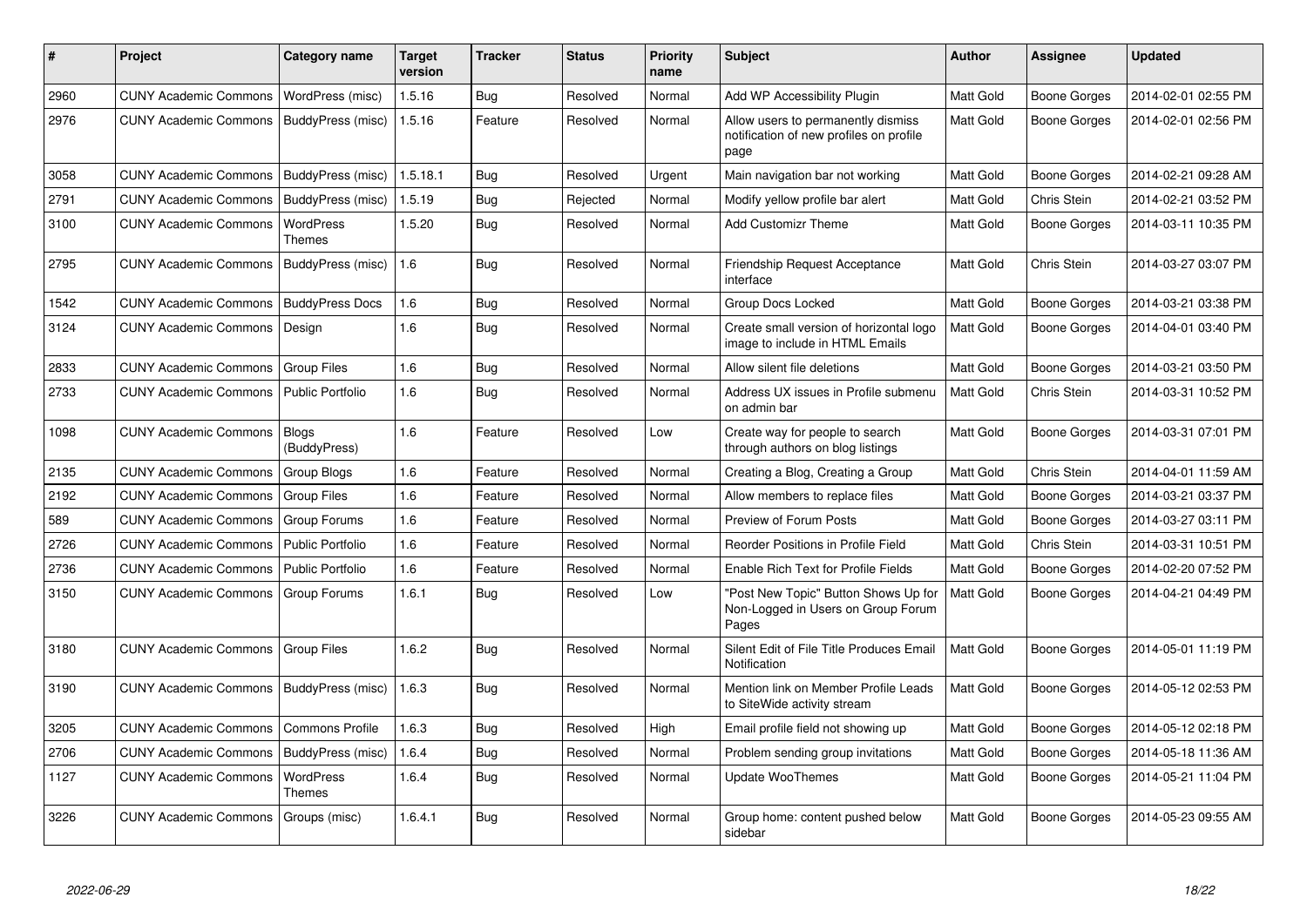| #    | Project                              | Category name              | <b>Target</b><br>version | <b>Tracker</b> | <b>Status</b>       | <b>Priority</b><br>name | Subject                                                                          | <b>Author</b> | Assignee            | <b>Updated</b>      |
|------|--------------------------------------|----------------------------|--------------------------|----------------|---------------------|-------------------------|----------------------------------------------------------------------------------|---------------|---------------------|---------------------|
| 3219 | <b>CUNY Academic Commons</b>         | BuddyPress (misc)          | 1.6.7                    | <b>Bug</b>     | Resolved            | Normal                  | new_groupblog_post emails not being<br>sent as HTML                              | Matt Gold     | Raymond Hoh         | 2014-06-23 08:36 AM |
| 3164 | <b>CUNY Academic Commons</b>         | Reply By Email             | 1.6.7.1                  | Bug            | Resolved            | High                    | Duplicate RBE messages                                                           | Matt Gold     | Raymond Hoh         | 2014-06-24 12:23 PM |
| 3324 | <b>CUNY Academic Commons</b>         | Public Portfolio           | 1.6.10                   | <b>Bug</b>     | Resolved            | Normal                  | Incorrect display of send<br>message/mention on portfolio page                   | Matt Gold     | <b>Boone Gorges</b> | 2014-07-22 09:06 PM |
| 3343 | <b>CUNY Academic Commons</b>         | BuddyPress (misc)          | 1.6.11                   | Bug            | Resolved            | Low                     | Minor Email display error                                                        | Matt Gold     | <b>Boone Gorges</b> | 2014-08-01 10:01 AM |
| 3344 | <b>CUNY Academic Commons</b>         | Layout                     | 1.6.11                   | <b>Bug</b>     | Resolved            | Normal                  | Double display of menu on profile<br>settings                                    | Matt Gold     | Boone Gorges        | 2014-08-01 09:58 AM |
| 3345 | <b>CUNY Academic Commons</b>         | Layout                     | 1.6.11                   | Bug            | Resolved            | Normal                  | Text/Icon Styling Error/Overlap on<br>Profile pages                              | Matt Gold     | <b>Boone Gorges</b> | 2014-08-01 09:05 AM |
| 3420 | <b>CUNY Academic Commons</b>         | <b>Email Notifications</b> | 1.6.14                   | <b>Bug</b>     | Resolved            | Normal                  | Membership approval link in email<br>notifications                               | Matt Gold     | Boone Gorges        | 2014-09-01 09:31 PM |
| 3419 | <b>CUNY Academic Commons</b>         | Group Invitations          | 1.6.14                   | Bug            | Testing<br>Required | Normal                  | Neatening the display of messages on<br>group requests                           | Matt Gold     | <b>Boone Gorges</b> | 2014-09-01 09:29 PM |
| 3428 | <b>CUNY Academic Commons</b>         | Twitter page               | 1.6.14                   | Bug            | Resolved            | High                    | Fix typo on Twitter page                                                         | Matt Gold     | Dominic Giglio      | 2014-09-01 08:53 PM |
| 2239 | <b>CUNY Academic Commons</b>         | <b>Email Notifications</b> | 1.7                      | <b>Bug</b>     | Resolved            | Normal                  | Login redirects when clicking on<br>private group addresses not working          | Matt Gold     | Raymond Hoh         | 2014-11-01 11:41 AM |
| 3544 | <b>CUNY Academic Commons</b>         | <b>Group Files</b>         | 1.7                      | Bug            | Resolved            | Normal                  | Files list upload button placement after<br>upload                               | Matt Gold     | <b>Boone Gorges</b> | 2014-10-10 09:09 AM |
| 3448 | <b>CUNY Academic Commons</b>         | Groups (misc)              | 1.7                      | <b>Bug</b>     | Resolved            | Normal                  | Group changes email slug/link issue                                              | Matt Gold     | Raymond Hoh         | 2014-09-15 08:29 PM |
| 3449 | <b>CUNY Academic Commons</b>         | Groups (misc)              | 1.7                      | Bug            | Resolved            | Normal                  | Make Default Option for "Create<br>Forum" in Group Creation Process<br>"Yes"     | Matt Gold     | Boone Gorges        | 2014-09-22 08:39 PM |
| 3223 | <b>CUNY Academic Commons</b>         | <b>Public Portfolio</b>    | 1.7                      | Bug            | Resolved            | Low                     | Alter Profile Editing Unsaved Text<br><b>Warning Feature</b>                     | Matt Gold     | <b>Boone Gorges</b> | 2014-09-22 09:18 PM |
| 3451 | <b>CUNY Academic Commons</b>         | WordPress (misc)           | 1.7                      | Bug            | Resolved            | Normal                  | Edit delete blog text                                                            | Matt Gold     | Raymond Hoh         | 2014-09-15 08:27 PM |
| 3418 | <b>CUNY Academic Commons</b>         | <b>Email Notifications</b> | 1.7                      | Feature        | Resolved            | Normal                  | Revisions/Additions to email<br>notifications about group membership<br>requests | Matt Gold     | Boone Gorges        | 2014-09-30 01:14 PM |
| 2757 | <b>CUNY Academic Commons</b>         | <b>Group Files</b>         | 1.7                      | Feature        | Resolved            | Normal                  | Create "Download All" Capabilities for<br>Files in a Folder                      | Matt Gold     | Boone Gorges        | 2014-10-14 03:09 PM |
| 28   | CUNY Academic Commons   Group Forums |                            | 1.7                      | Feature        | Resolved            | Low                     | Add threaded replies to forum posts                                              | Matt Gold     | Raymond Hoh         | 2014-10-13 09:38 PM |
| 3177 | CUNY Academic Commons   Group Forums |                            | $1.7$                    | Feature        | Resolved            | Normal                  | Upgrade bbPress to 2.x                                                           | Matt Gold     | <b>Boone Gorges</b> | 2014-09-30 01:35 PM |
| 3282 | <b>CUNY Academic Commons</b>         | Groups (misc)              | 1.7                      | Feature        | Resolved            | Normal                  | Search/sort users within group                                                   | Matt Gold     | <b>Boone Gorges</b> | 2014-06-25 09:16 PM |
| 2563 | CUNY Academic Commons   My Commons   |                            | $1.7$                    | Feature        | Resolved            | Normal                  | <b>Favorite Follow Blogs</b>                                                     | Matt Gold     | Raymond Hoh         | 2014-10-09 10:49 AM |
| 3411 | CUNY Academic Commons   My Commons   |                            | $1.7$                    | Feature        | Resolved            | Normal                  | Placement of Personal Homepage                                                   | Matt Gold     | Raymond Hoh         | 2014-09-22 08:45 PM |
| 3486 | CUNY Academic Commons   My Commons   |                            | $1.7\,$                  | Feature        | Resolved            | Normal                  | Minor Issues on My-Commons page                                                  | Matt Gold     | Raymond Hoh         | 2014-10-03 10:44 AM |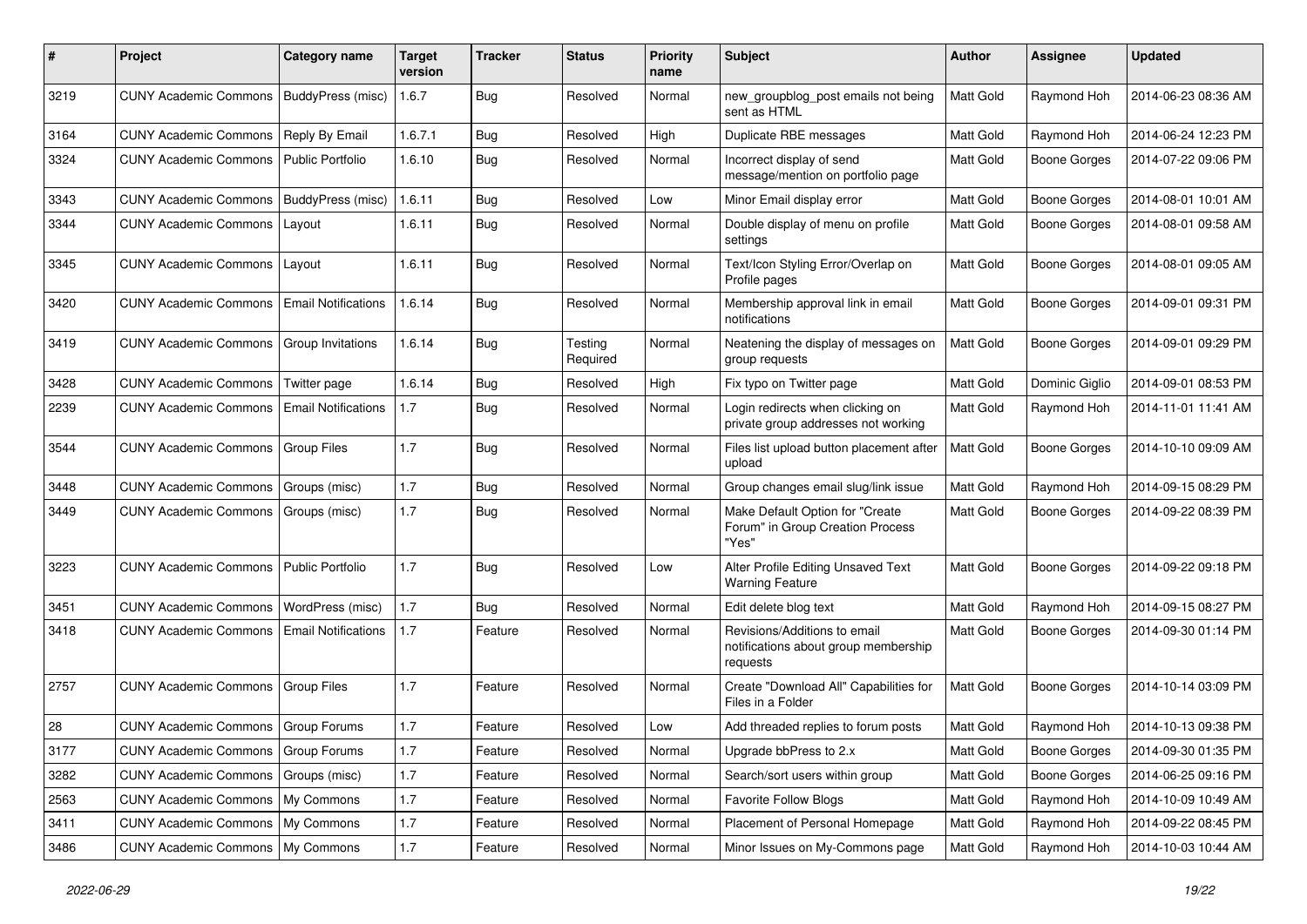| #    | Project                                  | Category name              | <b>Target</b><br>version | Tracker    | <b>Status</b> | <b>Priority</b><br>name | <b>Subject</b>                                                        | Author           | <b>Assignee</b>     | <b>Updated</b>      |
|------|------------------------------------------|----------------------------|--------------------------|------------|---------------|-------------------------|-----------------------------------------------------------------------|------------------|---------------------|---------------------|
| 2954 | <b>CUNY Academic Commons</b>             | Public Portfolio           | 1.7                      | Feature    | Duplicate     | Normal                  | New Profile social media options                                      | Matt Gold        | Dominic Giglio      | 2014-09-16 11:48 AM |
| 3045 | <b>CUNY Academic Commons</b>             | <b>Public Portfolio</b>    | 1.7                      | Feature    | Resolved      | Normal                  | Create 'clear formatting' button for<br>profile editor                | <b>Matt Gold</b> | Boone Gorges        | 2014-10-08 03:53 PM |
| 3151 | <b>CUNY Academic Commons</b>             | Toolbar                    | 1.7                      | Feature    | Resolved      | Low                     | Add submenu items in Help section of<br>WP Admin Bar                  | <b>Matt Gold</b> | Daniel Jones        | 2014-07-11 08:14 PM |
| 3012 | <b>CUNY Academic Commons</b>             | <b>Public Portfolio</b>    | 1.7                      | Design/UX  | Resolved      | Low                     | Create automated nudges for people<br>who have not filled in profiles | <b>Matt Gold</b> | <b>Boone Gorges</b> | 2014-10-09 02:51 PM |
| 3581 | <b>CUNY Academic Commons</b>             | <b>BuddyPress Docs</b>     | 1.7.1                    | Bug        | Resolved      | Normal                  | <b>BuddyPress Docs Line Break issue</b>                               | Matt Gold        | Boone Gorges        | 2014-10-20 02:56 PM |
| 3557 | <b>CUNY Academic Commons</b>             | My Commons                 | 1.7.1                    | Bug        | Resolved      | Urgent                  | Fix typo on My Commons overlay                                        | Matt Gold        | <b>Boone Gorges</b> | 2014-10-15 11:02 PM |
| 3362 | <b>CUNY Academic Commons</b>             | Public Portfolio           | 1.7.1                    | Bug        | Resolved      | Normal                  | Default display of profiles with no info<br>added                     | <b>Matt Gold</b> | <b>Boone Gorges</b> | 2014-10-21 02:44 PM |
| 3561 | <b>CUNY Academic Commons</b>             | Group Forums               | 1.7.1                    | Feature    | Resolved      | Normal                  | Add Post New Topics link to top of<br>forums                          | Matt Gold        | <b>Boone Gorges</b> | 2014-10-21 06:48 PM |
| 3599 | <b>CUNY Academic Commons</b>             | <b>BuddyPress Docs</b>     | 1.7.2                    | Bug        | Resolved      | Normal                  | Silent BP Docs edits                                                  | Matt Gold        | <b>Boone Gorges</b> | 2014-11-01 02:20 PM |
| 3589 | <b>CUNY Academic Commons</b>             | Group Invitations          | 1.7.2                    | <b>Bug</b> | Resolved      | Normal                  | User not appearing in group invitation<br>autocomplete                | Matt Gold        | <b>Boone Gorges</b> | 2014-11-01 02:58 PM |
| 3588 | <b>CUNY Academic Commons</b>             | Groups (misc)              | 1.7.2                    | Bug        | Resolved      | Normal                  | Hidden group not appearing in search<br>results                       | <b>Matt Gold</b> | Boone Gorges        | 2014-11-01 02:57 PM |
| 3614 | <b>CUNY Academic Commons</b>             | Home Page                  | 1.7.2                    | Bug        | Resolved      | Normal                  | Homepage member widget filter<br>feature not working                  | Matt Gold        | <b>Boone Gorges</b> | 2014-11-01 02:24 PM |
| 3559 | <b>CUNY Academic Commons</b>             | Group Forums               | 1.7.2                    | Design/UX  | Resolved      | Normal                  | Forum Styling                                                         | Matt Gold        | <b>Boone Gorges</b> | 2014-11-02 03:18 PM |
| 3601 | <b>CUNY Academic Commons</b>             | <b>Email Notifications</b> | 1.7.3                    | Bug        | Resolved      | High                    | Forum replies do not show up on the<br>group homepage                 | <b>Matt Gold</b> | Raymond Hoh         | 2014-11-10 01:24 PM |
| 3608 | <b>CUNY Academic Commons</b>             | <b>Email Notifications</b> | 1.7.3                    | Bug        | Resolved      | High                    | Group email plain-text formatting<br>problem                          | <b>Matt Gold</b> | Raymond Hoh         | 2014-11-11 12:19 PM |
| 3583 | <b>CUNY Academic Commons</b>             | Reply By Email             | 1.7.3                    | <b>Bug</b> | Resolved      | Normal                  | RBE error message                                                     | Matt Gold        | Raymond Hoh         | 2014-11-10 12:42 PM |
| 3610 | <b>CUNY Academic Commons</b>             | Home Page                  | 1.7.3                    | Feature    | Resolved      | Normal                  | Add Susana's Video to the Homepage                                    | Matt Gold        | Dominic Giglio      | 2014-11-04 03:42 PM |
| 3611 | <b>CUNY Academic Commons</b>             | Publicity                  | 1.7.3                    | Feature    | Resolved      | Normal                  | Add Susana's Video to a Standalone<br>page on the Commons             | <b>Matt Gold</b> | Dominic Giglio      | 2014-11-04 02:07 PM |
| 3520 | <b>CUNY Academic Commons</b>             | Security                   | 1.7.3                    | Feature    | Resolved      | Normal                  | Encourage or Require CAPTCHA on<br>forms?                             | <b>Matt Gold</b> | Daniel Jones        | 2014-11-06 03:40 PM |
| 3654 | CUNY Academic Commons   Group Forums     |                            | 1.7.4                    | <b>Bug</b> | Resolved      | Normal                  | can only attached one file to a forum<br>post                         | Matt Gold        | Boone Gorges        | 2014-11-21 10:42 AM |
| 3659 | CUNY Academic Commons   Home Page        |                            | 1.7.4                    | Feature    | Resolved      | Normal                  | Remove UserVoice                                                      | Matt Gold        | Boone Gorges        | 2014-11-21 10:53 AM |
| 2924 | <b>CUNY Academic Commons</b>             | WordPress (misc)           | 1.7.4                    | Feature    | Resolved      | Normal                  | Make header of Help blog a clickable<br>link to the homepage          | Matt Gold        | Dominic Giglio      | 2014-11-14 04:35 PM |
| 3676 | CUNY Academic Commons   WordPress (misc) |                            | 1.7.4                    | Feature    | Resolved      | High                    | Update WP to 4.0.1                                                    | Matt Gold        | Boone Gorges        | 2014-11-21 10:49 AM |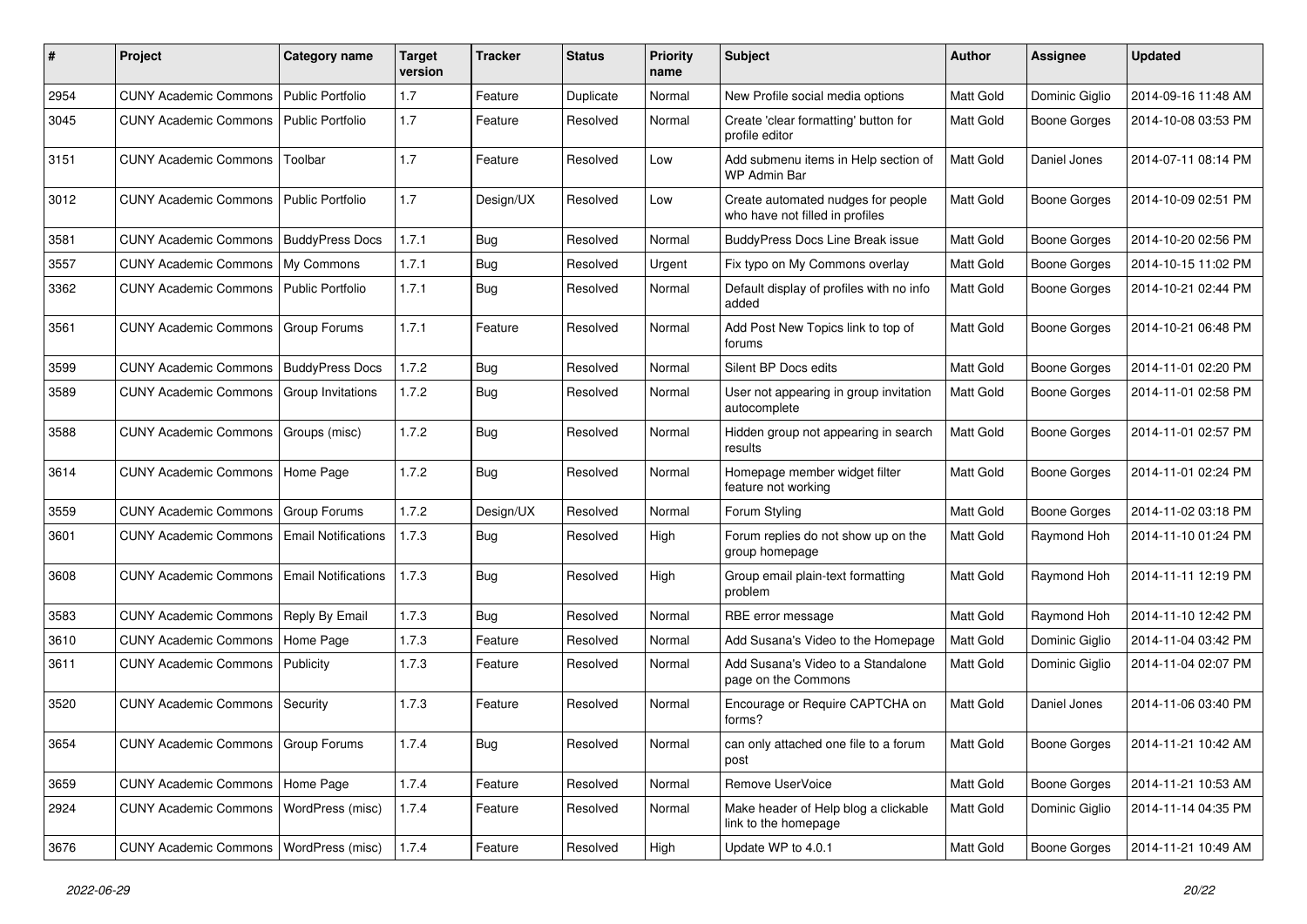| #    | Project                      | <b>Category name</b>       | <b>Target</b><br>version | <b>Tracker</b> | <b>Status</b> | <b>Priority</b><br>name | Subject                                                                               | <b>Author</b>    | <b>Assignee</b>     | <b>Updated</b>      |
|------|------------------------------|----------------------------|--------------------------|----------------|---------------|-------------------------|---------------------------------------------------------------------------------------|------------------|---------------------|---------------------|
| 3672 | <b>CUNY Academic Commons</b> | <b>WordPress Plugins</b>   | 1.7.4                    | Feature        | Resolved      | Normal                  | Force captcha on existing contact<br>forms                                            | Matt Gold        | <b>Boone Gorges</b> | 2014-11-21 12:20 PM |
| 3688 | <b>CUNY Academic Commons</b> | <b>BuddyPress Docs</b>     | 1.7.6                    | <b>Bug</b>     | Resolved      | Normal                  | Doc creation didn't create email<br>notification                                      | Matt Gold        | <b>Boone Gorges</b> | 2014-12-12 08:57 AM |
| 3717 | <b>CUNY Academic Commons</b> | Groups (misc)              | 1.7.7                    | Bug            | Resolved      | Normal                  | Member invitations to Group Members<br>error alert                                    | Matt Gold        | <b>Boone Gorges</b> | 2014-12-22 02:25 PM |
| 3714 | <b>CUNY Academic Commons</b> | cuny.is                    | 1.7.7                    | Feature        | Resolved      | Normal                  | cuny.is access                                                                        | Matt Gold        | <b>Boone Gorges</b> | 2014-12-22 02:19 PM |
| 3729 | <b>CUNY Academic Commons</b> | WordPress (misc)           | 1.7.11                   | Feature        | Resolved      | Normal                  | Add 'contact us' line to failed login<br>screen                                       | Matt Gold        | Daniel Jones        | 2015-02-02 01:16 AM |
| 3760 | <b>CUNY Academic Commons</b> | <b>WordPress Plugins</b>   | 1.7.11                   | Feature        | Resolved      | Normal                  | Add WP Accessiblity Plugin                                                            | Matt Gold        | Raymond Hoh         | 2015-02-02 02:30 AM |
| 3799 | <b>CUNY Academic Commons</b> | cuny.is                    | 1.7.12                   | Bug            | Resolved      | Normal                  | cuny.is issue                                                                         | Matt Gold        | Boone Gorges        | 2015-02-10 09:07 PM |
| 3769 | <b>CUNY Academic Commons</b> | Public Portfolio           | 1.7.12                   | Bug            | Resolved      | Normal                  | Completion mouseover on editing<br>version of profile is blank                        | Matt Gold        | <b>Boone Gorges</b> | 2015-02-12 09:13 AM |
| 3859 | <b>CUNY Academic Commons</b> | <b>Group Forums</b>        | 1.7.14                   | <b>Bug</b>     | Resolved      | Normal                  | Group Forum Button Layout                                                             | Matt Gold        | <b>Boone Gorges</b> | 2015-03-05 10:57 AM |
| 3802 | <b>CUNY Academic Commons</b> | Home Page                  | 1.7.14                   | Bug            | Resolved      | Normal                  | Long user name causes problems with<br>Who's Online homepage display                  | Matt Gold        | Daniel Jones        | 2015-02-23 03:39 PM |
| 3865 | <b>CUNY Academic Commons</b> | Design                     | 1.7.15                   | Bug            | Resolved      | Normal                  | DiRT Tools listing in Group > Manage                                                  | Matt Gold        | <b>Boone Gorges</b> | 2015-03-12 10:35 AM |
| 3864 | <b>CUNY Academic Commons</b> | <b>DiRT</b> Integration    | 1.7.15                   | Bug            | Resolved      | Normal                  | DiRT Tools Group sidebar label display                                                | Matt Gold        | <b>Boone Gorges</b> | 2015-03-11 09:30 PM |
| 3866 | <b>CUNY Academic Commons</b> | <b>Email Notifications</b> | 1.7.15                   | Bug            | Resolved      | Normal                  | Email notification does not indicate<br>presence of an attachment                     | Matt Gold        | <b>Boone Gorges</b> | 2015-03-12 10:35 AM |
| 3914 | <b>CUNY Academic Commons</b> | <b>WordPress Plugins</b>   | 1.7.15.1                 | Feature        | Resolved      | High                    | Upgrade Yoast's SEO plugin                                                            | Matt Gold        | <b>Boone Gorges</b> | 2015-03-13 05:30 PM |
| 3910 | <b>CUNY Academic Commons</b> | Home Page                  | 1.7.15.2                 | Bug            | Resolved      | High                    | Home Page Display Errors                                                              | Matt Gold        | <b>Boone Gorges</b> | 2015-03-17 10:21 AM |
| 3853 | <b>CUNY Academic Commons</b> | BuddyPress (misc)          | 1.7.16                   | Bug            | Resolved      | High                    | Post erroneously ascribed to wrong<br>author in activity feed                         | Matt Gold        | Raymond Hoh         | 2015-03-21 01:13 PM |
| 3917 | <b>CUNY Academic Commons</b> | Home Page                  | 1.7.16                   | <b>Bug</b>     | Resolved      | Normal                  | New homepage display errors                                                           | Matt Gold        | Raymond Hoh         | 2015-03-18 11:15 AM |
| 3809 | <b>CUNY Academic Commons</b> | BuddyPress (misc)          | 1.7.17                   | Bug            | Resolved      | Normal                  | BuddyPress member filters not working<br>correctly                                    | <b>Matt Gold</b> | Matt Gold           | 2015-03-22 01:03 AM |
| 3954 | <b>CUNY Academic Commons</b> | <b>Email Notifications</b> | 1.7.18                   | <b>Bug</b>     | Resolved      | Normal                  | Issues with Email notifications for<br>Groups w/RSS Feeds attached                    | Matt Gold        | Raymond Hoh         | 2015-04-08 05:04 PM |
| 3969 | <b>CUNY Academic Commons</b> | <b>WordPress Plugins</b>   | 1.7.18                   | Bug            | Resolved      | Normal                  | External Group Blogs plugin causing<br>duplicate items of the same post:              | Matt Gold        | Raymond Hoh         | 2015-04-10 07:51 PM |
| 3991 | <b>CUNY Academic Commons</b> | Toolbar                    | 1.7.19                   | <b>Bug</b>     | Resolved      | Normal                  | WP-Admin Bar positioning error on<br>mobile devices                                   | Matt Gold        | Boone Gorges        | 2015-04-21 02:30 PM |
| 4010 | <b>CUNY Academic Commons</b> | <b>WordPress Plugins</b>   | 1.7.20                   | Bug            | Resolved      | High                    | GC Digital Fellows site down                                                          | Matt Gold        |                     | 2015-04-22 10:30 AM |
| 4039 | <b>CUNY Academic Commons</b> | Group Files                | 1.7.21                   | Feature        | Resolved      | Normal                  | Redirect to login when non-logged-in<br>user tries to view file from private<br>group | Matt Gold        | <b>Boone Gorges</b> | 2015-05-11 11:30 AM |